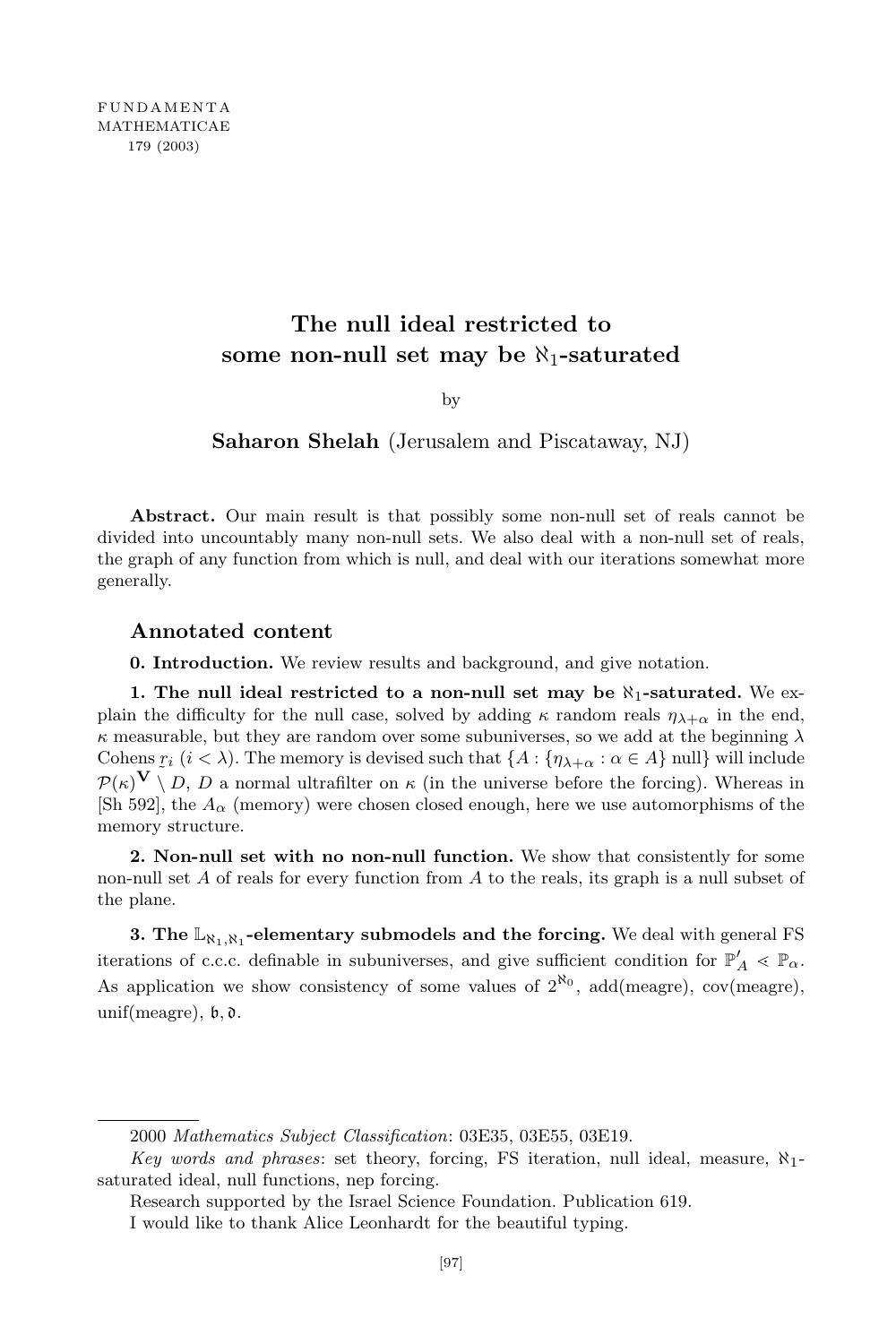#### 98 S. Shelah

**0. Introduction.** Note that the result stated in the abstract tells us that the positive result explained below cannot be improved (to  $\aleph_1$  sets). It is (Gitik and Shelah [GiSh:582])

(*∗*) given sets *A<sup>n</sup>* of reals for *n < ω*, we can find *B<sup>n</sup> ⊆ A<sup>n</sup>* pairwise disjoint such that  $A_n$ ,  $B_n$  have the same outer Lebesgue measure.

Lately, we have proved ([Sh 592]):

0.1. THEOREM.  $Con(cov[null]) = \aleph_{\omega} + MA_{\aleph_n}$  *for each*  $n < \omega$ *.* 

The idea of the proof was to use finite support  $\langle \mathbb{P}_i, \mathbb{Q}_i : i < \alpha \rangle$ , where say  $Q_i$  has generic real  $r_i$  and  $Q_i$  is random forcing in  $\mathbf{V}[\langle r_j : j \in a_i \rangle], a_i \subseteq i$ ,  $\mu_{\alpha}$  $\tilde{a}_i$  closed enough or  $r_i$  is Cohen real but the "memory" is not transitive, i.e., in general *j* ∈ *a*<sub>*i*</sub>  $\stackrel{\sim}{\Rightarrow} a_j$  ⊆ *a*<sub>*i*</sub>.

As 0.1 was hard for me for long it seems reasonable to hope the solution will open my eyes on other problems as well.

In this paper we deal mainly with "can every non-null set be partitioned to uncountably many non-null sets?", equivalently: "can the ideal of null sets which are subsets of a fixed non-null subset of  $\mathbb R$  be  $\aleph_1$ -saturated?". P. Komjáth [Ko] proved that it is consistent that there is a non-meagre set *A* such that the ideal of meagre subsets of *A* is *ℵ*1-saturated. The question whether a similar fact may hold for measure dates back to Ulam (see also Prikry's thesis; Fremlin asked both versions in the seventies).

So we prove the following:

0.2. THEOREM. It is consistent that there is a non-null set  $A \subseteq \mathbb{R}$  such *that the ideal of null subsets of A is ℵ*1*-saturated* (*of course*, *provided that "ZFC* + *∃ measurable" is consistent*)*.*

The proof of 0.1 was not directly applicable, but "turning the tables" make it relevant as explained in *§*1.

The question appears on Fremlin's current list of problems [Fe94] as problem EL(a).

We also have some further remarks, e.g. the exact cardinal assumption for 0.1. We try to make the paper self-contained for readers with basic knowledge of forcing and of [Sh 592].

Also we answer the following problem which Komjáth draws our attention to:

0.3. Theorem. *It is consistent that*

*⊕ there is a non-null A ⊆* R *such that for every f* : *A →* R, *the function f is null* as a *subset* of the plane  $\mathbb{R} \times \mathbb{R}$ 

*provided that "ZFC* + *there is a measurable cardinal" is consistent.*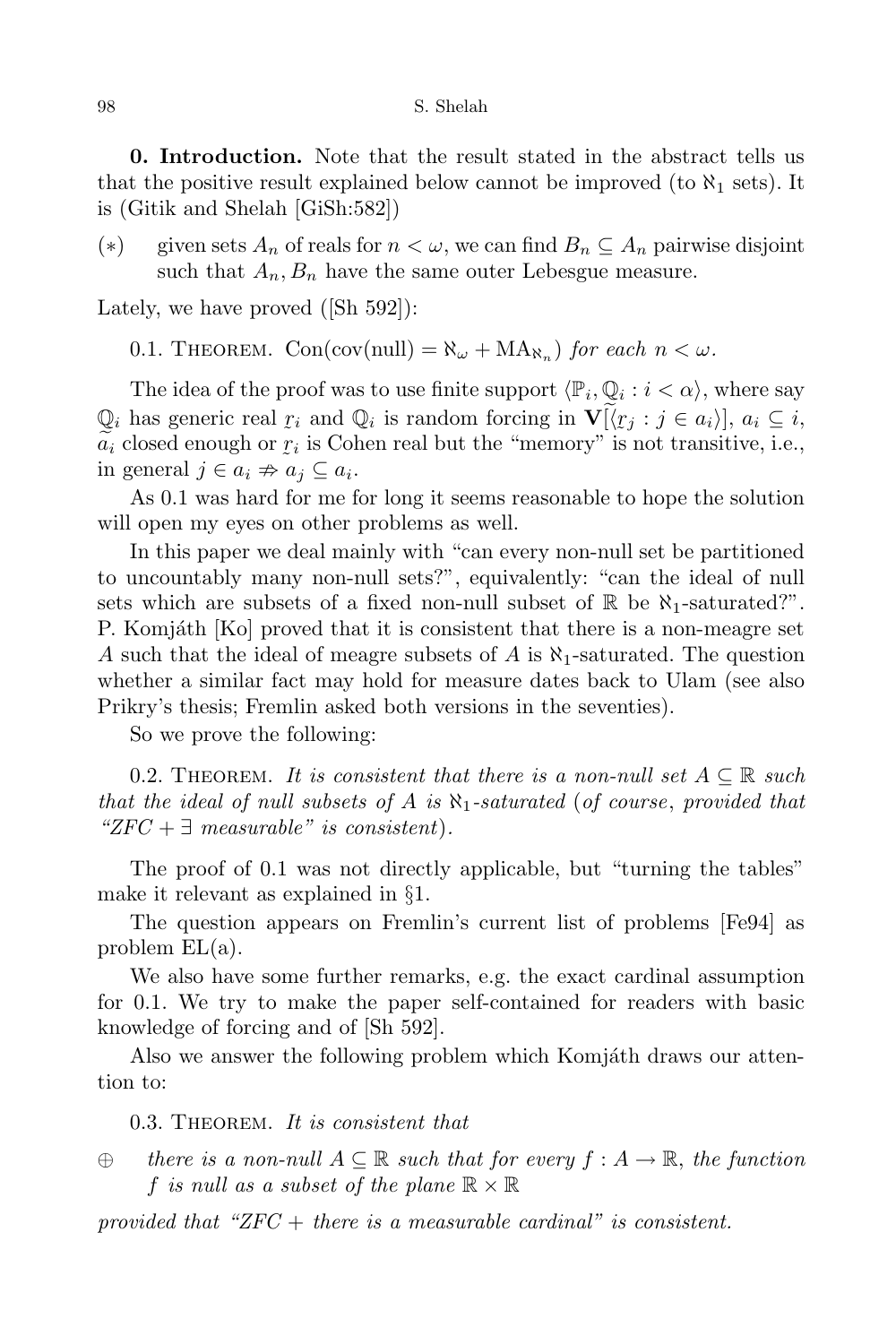Lastly, in *§*3 we investigate when partial memory iteration behaves as in [Sh 592], and give an example how to apply the method. This paper originally was a part of [Sh 592], but as the main part of [Sh 592] was in final form and this was not and we wanted to add *§*3, we separated.

 $0.4.$  NOTATION.  $(A)$  We denote:

- (1) natural numbers by  $k, l, m, n$  and also  $i, j$ ,
- (2) ordinals by  $\alpha$ ,  $\beta$ ,  $\gamma$ ,  $\delta$ ,  $\zeta$ ,  $\xi$  ( $\delta$  always limit),
- (3) cardinals by  $\lambda$ ,  $\kappa$ ,  $\chi$ ,  $\mu$ ,
- (4) reals by  $a, b$  and positive reals (normally small) by  $\varepsilon$ ,
- (5) subsets of  $\omega$  or  $\omega \geq 2$  or Ord by A, B, C, X, Y, Z,
- (6) Borel functions by *B*,
- (7) finitely additive measures by *Ξ*,
- (8) sequences of natural numbers or ordinals by  $\eta$ ,  $\nu$ ,  $\rho$ ,
- (9) various things by *s*.
- (B)  $\mathcal T$  is as in Definition 2.9 of [Sh 592],  $t$  is a member of  $\mathcal T$ .

(C) We denote

- (1) forcing notions by  $\mathbb{P}, \mathbb{Q},$
- (2) forcing conditions by *p, q*,
- (3) "*p* stronger than *q*" by  $p > q$

and use *r* to denote members of Random (see below).

(E)(1) Leb is Lebesgue measure (on  ${A : A \subseteq \omega_2}$ ).

(2) Random will be the family

 ${r \subseteq \omega > 2 : r \text{ is a subtree of } (\omega > 2, 4), \text{ i.e., closed under initial segments,}}$  $\langle \rangle$  ∈ *r*, with no *√* -maximal element (so lim(*r*) ⊆ <sup>*ω*</sup>2 is closed), Leb( $\lim(r)$ ) > 0, and moreover,  $\eta \in r \Rightarrow \lim(r^{[\eta]})$  is not null (on  $r^{[\eta]}$  see below)}

ordered by inverse inclusion. We may sometimes use instead

 ${B : B$  is a Borel non-null subset of  $\omega_2$ .

(F) For  $\eta \in \omega > 2$  and  $A \subseteq \omega \geq 2$  let

 $A^{[\eta]} = \{ \nu \in A : \nu \triangleleft \eta \vee \eta \trianglelefteq \nu \}.$ 

We thank Tomek Bartoszyński, Mariusz Rabus and Heike Mildenberger for reading, commenting and suggesting corrections.

**1. The null ideal restricted to a non-null set may be** *ℵ*1**-saturated.** Let us first describe an outline of Komjáth's solution to the problem for the meagre ideal. Note that by a theorem of Solovay, the conclusion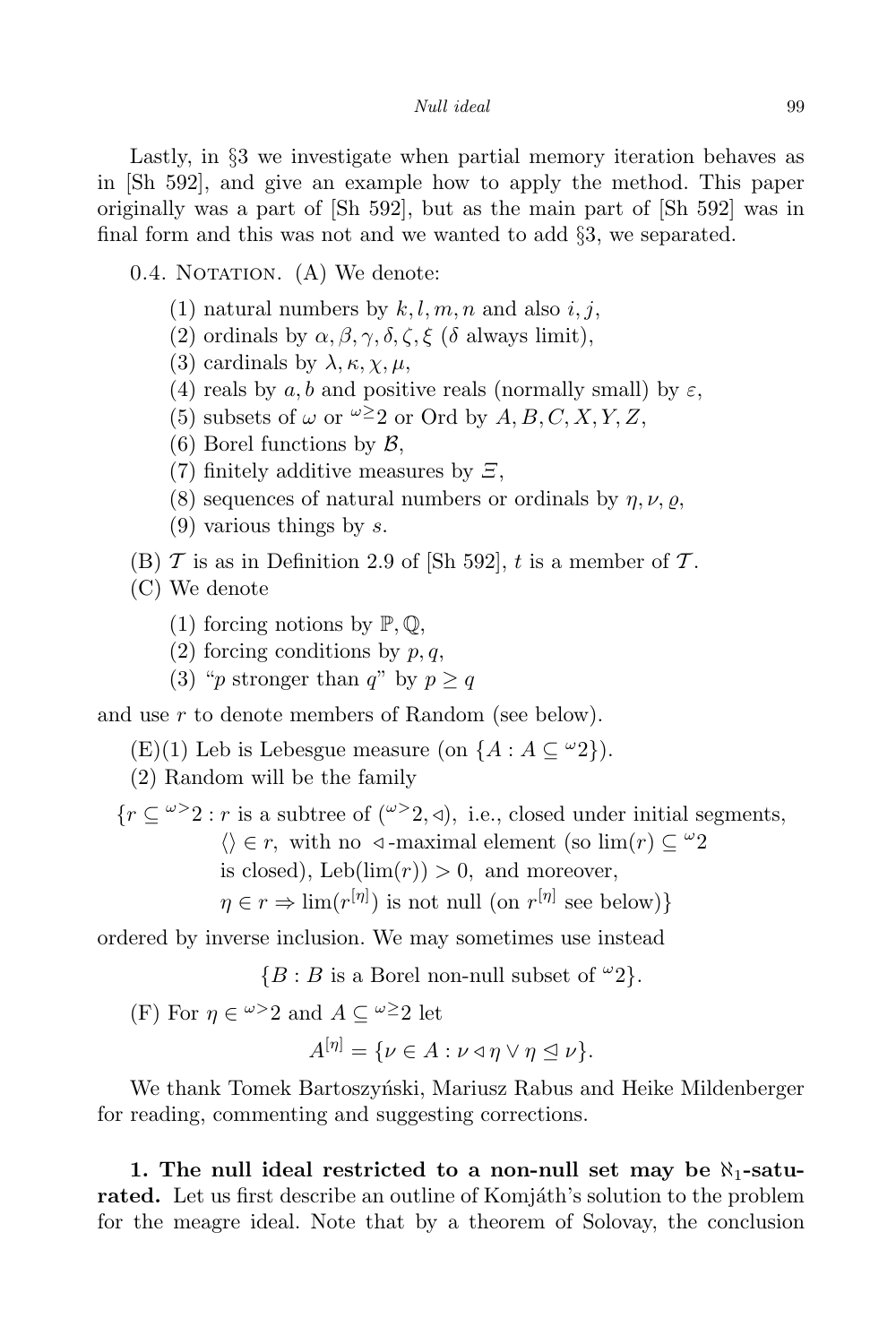implies that there is a measurable cardinal in some inner model. So Komjáth starts with

 $\mathbf{V} \models$  " $\kappa$  is measurable and *D* is a normal ultrafilter on  $\kappa$ ".

He uses a finite support iteration  $\langle \mathbb{P}_{\alpha}, \mathbb{Q}_{\beta} : \alpha \leq 2^{\kappa}, \beta < 2^{\kappa} \rangle$  of c.c.c. forcing notions such that for  $\beta < \kappa$  the forcing notion  $\mathbb{Q}_{\beta}$  adds a Cohen real  $\eta_{\beta} \in \mathbb{Z}^2$  $(\text{so } \mathbb{Q}_\beta = (\mathbb{Z}^{\times}2, 0))$  and for each  $\beta \in [\kappa, 2^{\kappa})$  for some  $A_\beta \in D$  (so from **V**), the forcing notion  $\mathbb{Q}_{\beta}$  makes the set  $\{\eta_{\gamma} : \gamma \in \kappa \setminus A_{\beta}\}\)$  meagre (and every  $A \in D$  appears). The point is that finite support iterations tend to preserve non-meagreness, so in  $\mathbf{V}^{\mathbb{P}_{2^{\kappa}}}$  the set  $\{\eta_{\alpha} : \alpha < \kappa\}$  remains non-meagre and as e P2*<sup>κ</sup>* is a c.c.c. forcing notion, *D* is (i.e. generates) in **V**<sup>P</sup>2*<sup>κ</sup>* an *ℵ*1-saturated filter.

For our aims this per se is doomed to failure: finite support iterations add Cohen reals which make the set of old reals null, whereas countable support iterations tend to collapse  $\aleph_2$  and we no longer know that D generates an *ℵ*1-saturated filter. This seems to indicate that the solution should be delayed till we have better other support iterations (the  $2^{\aleph_0} = \aleph_3$  problem; see [Sh 666], [Sh:b, Chs. VII, VIII] and [Sh:f, Chs. VII, VIII]). But we start with a simpler remedy: we use a finite support iteration which illustrates a quotation from Lewis Caroll: the punishment will precede the sin, i.e., we first add the Cohens to make the required sets of reals null and only then do we add the  $\kappa$  randoms which form the non-null set. That is, our iteration of c.c.c. forcing notions is  $\langle \mathbb{P}_{\alpha}, \mathbb{Q}_{\beta} : \alpha \leq \delta^*, \beta < \delta^* \rangle$  with  $cf(\delta^*) = \kappa$ ,  $\langle \beta_{\xi} : \xi < \kappa \rangle$  is increasing with limit  $\delta^*$ ,  $\mathbb{Q}_{\beta_{\xi}}$  is a partial random,  $\sup_{\mathbf{x}} \text{RandomV}^{\mathbf{P}_{A(\beta_{\xi})}} \text{ where } A(\beta_{\xi}) = A_{\beta_{\xi}} \subseteq \beta_{\xi}, \text{adding the real } \mathcal{I}_{\beta_{\xi}}, \text{ so actually}$  $\mathbf{V}^{\mathbb{P}_{A(\beta_{\xi})}} = \mathbf{V}[\langle \mathcal{I}_{\gamma} : \gamma \in A_{\beta_{\xi}} \rangle].$  E.g.  $\delta^* = \lambda + \kappa, \beta_{\xi} = \lambda + \xi.$ 

Clearly we would like to have

$$
\models_{\mathbb{P}_{\delta^*}} \text{``$\{\mathcal{I}_{\beta_{\xi}} : \xi < \kappa$}\ is not null".}
$$

For this it suffices to have: every countable  $A \subseteq \delta^*$  is included in some *A*( $\beta_{\xi}$ ). However, we would also like to have the set  $\{\mathcal{I}_{\beta_{\xi}} : \xi \in \kappa \setminus B\}$  null for every  $B \in D$ . For this it is natural to demand that for some  $\alpha$ ,  $\mathbb{Q}_{\alpha}$  is Cohen forcing and

$$
(\forall \xi \in \kappa \setminus B)(\alpha \notin A_{\beta_{\xi}}).
$$

So we try to force a null set including  $\{ \mathcal{I}_{\beta_{\xi}} : \xi \in \kappa \setminus B \}$  before we force the  $\tau_{\beta}$ 's! If  $\tau_{\alpha}$  is similar enough to being Cohen over  $\langle \tau_{\beta_{\xi}} : \xi \in \kappa \setminus B \rangle$ , we are done. So this becomes similar to the problem in proving 0.1. But there we use  $2^{\kappa} = \chi$ , so that we need to carry only  $\kappa$  finitely additive measures  $\langle \Xi^t_\alpha : t \in \mathcal{T} \rangle$ , i.e. have few blueprints, hence can make  $A_\alpha$  (when  $|\mathbb{Q}_\alpha| \geq \kappa$ ) closed enough. However, the  $\mathcal{Z}^{t}_{\alpha}$ 's had been really used only to prove the existence of  $p^{\oplus}$  which forces that many  $p_l$ 's  $(l < \omega)$  are in the generic set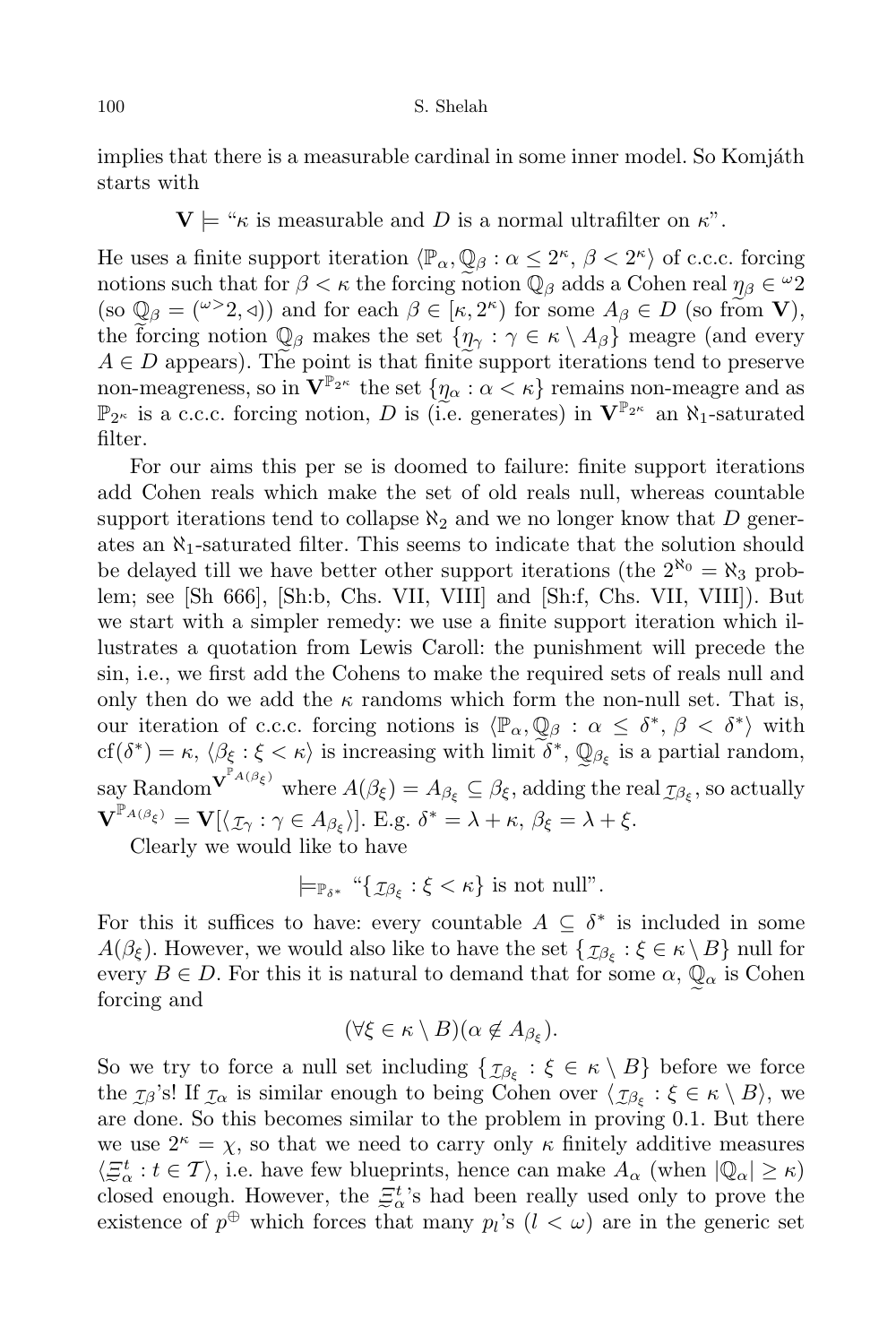*Null ideal* 101

(see the proof of [Sh 592, Claim 3.4]). So in fact we can define the name of the finitely additive measure after we have the sequence  $\langle p_l : l < \omega \rangle$ . Actually, we need this only for some specific cases and/or can embed our  $\mathbb{P}_{\alpha}$ into another iteration. So the problem boils down to having the  $A_\beta$ 's closed enough to enable us to produce finitely additive measures like the one in  $[\text{Sh } 592, 2.11(i) \text{ or } 2.16(d)]$ . The way we materialize the idea is by having enough automorphisms of the structure

$$
\langle \mathbb{P}_{\alpha}, \mathbb{Q}_{\beta}, A_{\beta}, \mu_{\beta}, \tau_{\beta} : \alpha \leq \alpha^*, \beta < \alpha^* \rangle.
$$

In fact, below we can replace  $\lambda + \kappa$  by  $\lambda \cdot \kappa$ . If we would like to have e.g.  ${A : \mathcal{Z}(A) = 1}$  to be a selective filter then the  $\lambda \times \kappa$  version is better: we can use  $\{\mathcal{I}_{\lambda \times \xi + 1 + \gamma} : \gamma < \lambda\}$ , which are Cohen, to ensure this.

e If you do not like the use of "automorphisms" of Q and doing it through higher  $\lambda$ 's, later we analyze the partial support iteration (as in [Sh 592,  $\S$ §2, 3) more fully (using essentially  $\prec_{\mathbb{L}_{\aleph_1,\aleph_1}}$ ), and then the proof is more direct (see 3.1–3.13).

1.1. THEOREM. Let D be a  $\kappa$ -complete non-principal ultrafilter on  $\kappa$ . *Then for some c.c.c. forcing notion*  $\mathbb{P}$  *of cardinality*  $2^{\kappa}$ , *in*  $\mathbf{V}^{\mathbb{P}}$  *we have*:

- (*∗*) *for some A ∈* [ *<sup>ω</sup>*2]*<sup>κ</sup> we have*:
	- (a) *A is not null*,

(b) *the ideal*  $I = \{B \subseteq A : B \text{ is null}\}$  *is*  $\aleph_1$ -saturated.

*Moreover* ,

(\*\*) we can find pairwise distinct 
$$
\eta_{\xi} \in {}^{\omega}2
$$
 (for  $\xi < \kappa$ ) such that

 $A = \{ \eta_{\xi} : \xi < \kappa \}$  and  $Y \in D \Leftrightarrow \{ \eta_{\xi} : \xi \in \kappa \setminus Y \}$  is null.

1.2. REMARK. (1) We can replace  $\omega_2$  by R.

(2) We can use as *D* any uniform  $\aleph_2$ -complete filter on  $\kappa$  (such that *D* is  $\aleph_1$ -saturated in **V** and hence in  $\mathbf{V}^{\mathbb{P}}$ , see 1.12).

(3) In (*∗∗*) of course *D* stands for the filter that *D* generated in **V**<sup>P</sup> .

1.3. CONVENTION. For  $\lambda \geq 2^{\kappa}$  (but we use only  $\lambda < (2^{\kappa})^{+\omega}$ ) let  $g_{\lambda}$ :  $\lambda \rightarrow D$  be such that

$$
Y \in D \implies |\{\alpha < \lambda : g_\lambda(\alpha) = Y\}| = \lambda.
$$

For simplicity  $g_{\lambda}$  is increasing with  $\lambda$ , and let  $h: D \to 2^{\kappa}$  be such that  $g_{\lambda} \circ h = \text{id}_D$ . For  $\xi < \kappa$  let

$$
E_{\xi} = E_{\xi}^{\lambda} = \{ \alpha < \lambda : \xi \in g_{\lambda}(\alpha) \}.
$$

Finally we let

$$
\overline{E} = \overline{E}^{\lambda} = \langle E_{\xi}^{\lambda} : \xi < \kappa \rangle.
$$

If not said otherwise we assume that  $\lambda = \lambda^{\aleph_0} \geq 2^{\kappa}$  (for simplicity).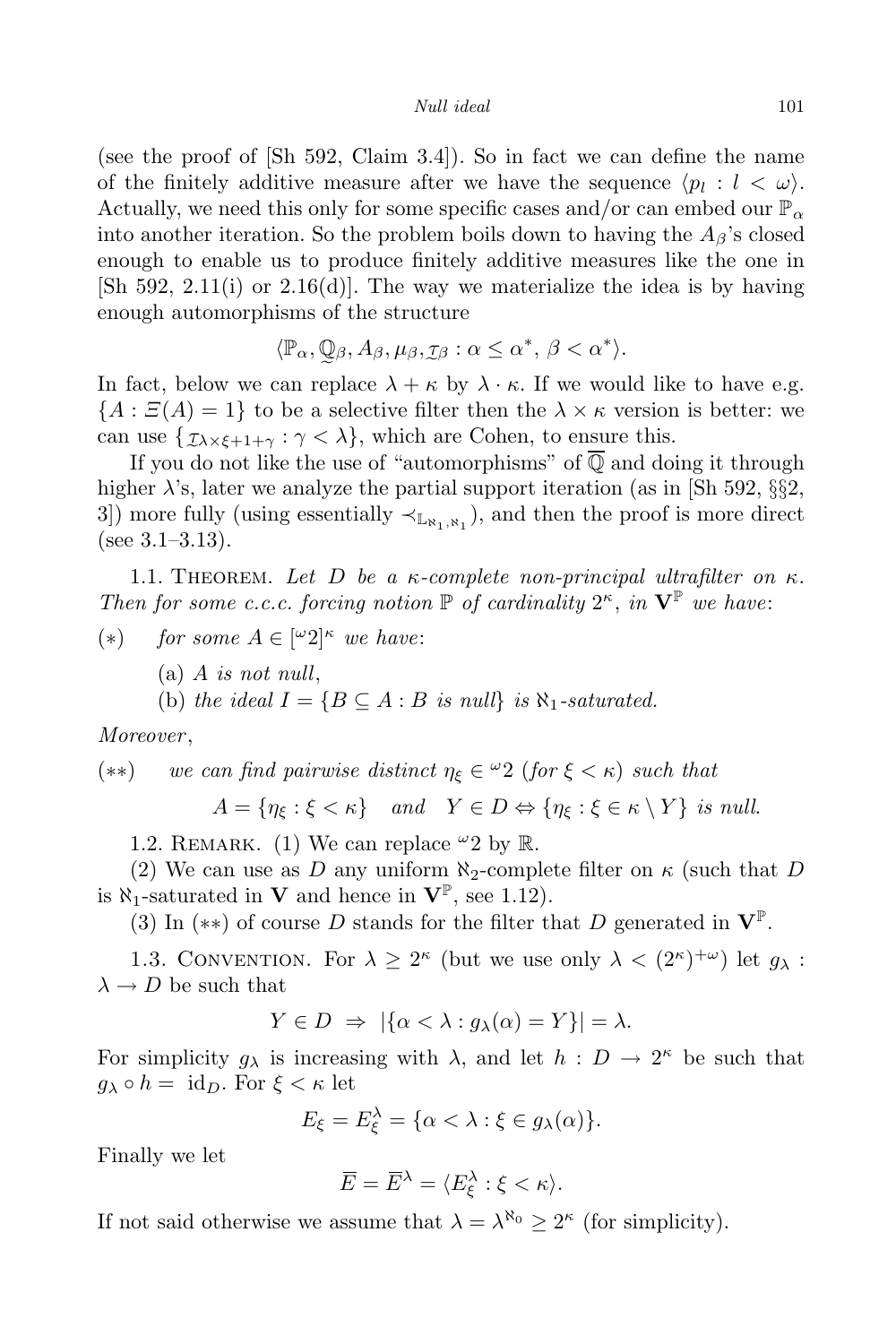REMARK. Our intention is that  $\mathcal{I}_{\alpha}$  will exemplify  $\{\mathcal{I}_{\lambda+\xi} : \xi \in \kappa \setminus g_{\lambda}(\alpha)\}$ is null, for which it is enough that  $\tau_\alpha$  will be (at least somewhat) like Cohen over  $\mathbf{V}[\langle \mathcal{I}_{\lambda+\xi} : \xi \in \kappa \setminus g_{\lambda}(\alpha) \rangle]$ , so it is reasonable to ask that  $\mathcal{I}_{\alpha}$  is not in the subuniverse over which  $\tau_{\lambda+\xi}$  is random when  $\xi \in \kappa \setminus g_{\lambda}(\alpha)$ , i.e.  $\alpha \notin E_{\xi}$ .

1.4. DEFINITION. (1)  $K'_{\theta}$  is the family of  $\overline{\mathbb{Q}} = \langle \mathbb{P}_{\alpha}, \mathbb{Q}_{\alpha}, A_{\alpha}, \mu_{\alpha}, \mathcal{I}_{\alpha} : \alpha < \beta \rangle$ such that:

- $(A)$   $\langle \mathbb{P}_{\alpha}, \mathbb{Q}_{\alpha} : \alpha < \beta \rangle$  is a FS iteration.
- (B)  $A_{\alpha} \subseteq \alpha$ ,  $\mu_{\alpha} = \aleph_0$ , and either  $|A_{\alpha}| < \theta$ ,  $\mathbb{Q}_{\alpha}$  is Cohen forcing,  $\tau_{\alpha}$ the Cohen real or  $|A_{\alpha}| \geq \theta$ ,  $\mathbb{Q}_{\alpha}$  is Random<sup>V[ $\{ \tau_{\gamma} : \gamma \in A_{\alpha} \}$ ] (defined</sup> as in [Sh 592, 2.2]) and  $\tau_{\alpha}$  the random real. This is a particular case of [Sh 592, 2.2] except replacing  $\kappa$  there by  $\theta$  here, so we can use [Sh 592].

(2) We define  $\mathbb{P}_{\beta}$  naturally as the direct limit of the FS iteration  $\langle \mathbb{P}_{\alpha}, \mathbb{Q}_{\alpha} \rangle$ :  $\alpha < \beta$  and for  $\alpha \leq \beta$  we define  $\mathbb{P}'_{\alpha} = \{p \in \mathbb{P}_{\alpha} : \text{for every } \gamma \in \text{dom}(p), p(\gamma) \}$ has the form  $\mathcal{B}(\ldots, \text{truth value}(\zeta_n \in \mathcal{I}_{\gamma_n}), \ldots)_{n < \omega}$  where  $\mathcal{B}$  is a Borel function and  $\gamma_n \in A_\gamma$  and  $\zeta_n < \omega$ .

(3) We may write  $\mathbb{P}_{\alpha} = \mathbb{P}_{\alpha}^{\mathbb{Q}}$ , etc.

1.5. REMARK. Note that Definition  $1.6(1)$  and Claim  $1.7(2)$  below are vacuous when  $\theta = 1$ , the case we use here, but they are natural for less specific cases. Let  $\overline{\tau} = \langle \overline{\tau_{\alpha}} : \alpha < \beta \rangle$ ; note that more accurately we should write not  $\mathbb{Q}_\alpha = \text{ Random}^{\mathbf{V}[\bar{\mathcal{I}}|A_\alpha]}$  but  $\text{Random}^{\mathbf{V}[\bar{\mathcal{I}}|A_\alpha], \bar{\mathcal{I}}|A_\alpha}$  or  $\text{Random}^{\mathbf{V}, \bar{\mathcal{I}}|A_\alpha}$ as a priori  $\mathbb{Q}_\alpha$  may be a proper subset of Random<sup>V[ $\mathcal{T}^{\uparrow}A_\alpha$ ] depending on  $\mathcal{T}^{\uparrow}A_\alpha$ ,</sup> too. For the "good" cases equality holds, in particular in  $\S1 + \S2$  here. For brevity we shall write Random<sup> $\overline{\tau}^{\uparrow A}$ .</sup>

1.6. DEFINITION. For  $\mathbb{Q} \in \mathcal{K}'_{\theta}$ :

(1)  $A \subseteq \lg(\overline{\mathbb{Q}})$  is called  $\overline{\mathbb{Q}}$ -*closed* if

$$
(\alpha < \lg(\mathbb{Q}) \& |A_{\alpha}| < \theta \& \alpha \in A) \Rightarrow A_{\alpha} \subseteq A.
$$

 $(2)$  Let  $(1)$ 

 $PAUT(\overline{Q}) = \{f : f \text{ is a one-to-one partial function from } \lg(\overline{Q}) \text{ to }$  $\lg(\overline{\mathbb{Q}})$  such that dom(*f*) and rang(*f*) are  $\overline{\mathbb{Q}}$ -closed and  $f$  for  $\beta \in \text{dom}(f)$  we have  $|A_{\beta}| < \theta \Leftrightarrow |A_{f(\beta)}| < \theta$  and if  $\beta, \gamma \in \text{dom}(f)$ , then  $\beta \in A_{\gamma} \Leftrightarrow f(\beta) \in A_{f(\gamma)}$ *}*.

(3) We define the following by induction on  $\lg(\overline{\mathbb{Q}})$ . For  $f \in \text{PAUT}(\overline{\mathbb{Q}})$  let f be the partial function from  $\mathbb{P}'_{dom(f)}$  to  $\mathbb{P}'_{range(f)}$  (see [Sh 592, Definition

<sup>(&</sup>lt;sup>1</sup>) This suffices when we iterate just partial random forcing (when  $|A_{\beta}| \geq \kappa$ ) and Cohen forcing (when  $|Q_\beta| < \kappa$ ), which is enough here. For a more complicated situation, see *§*3.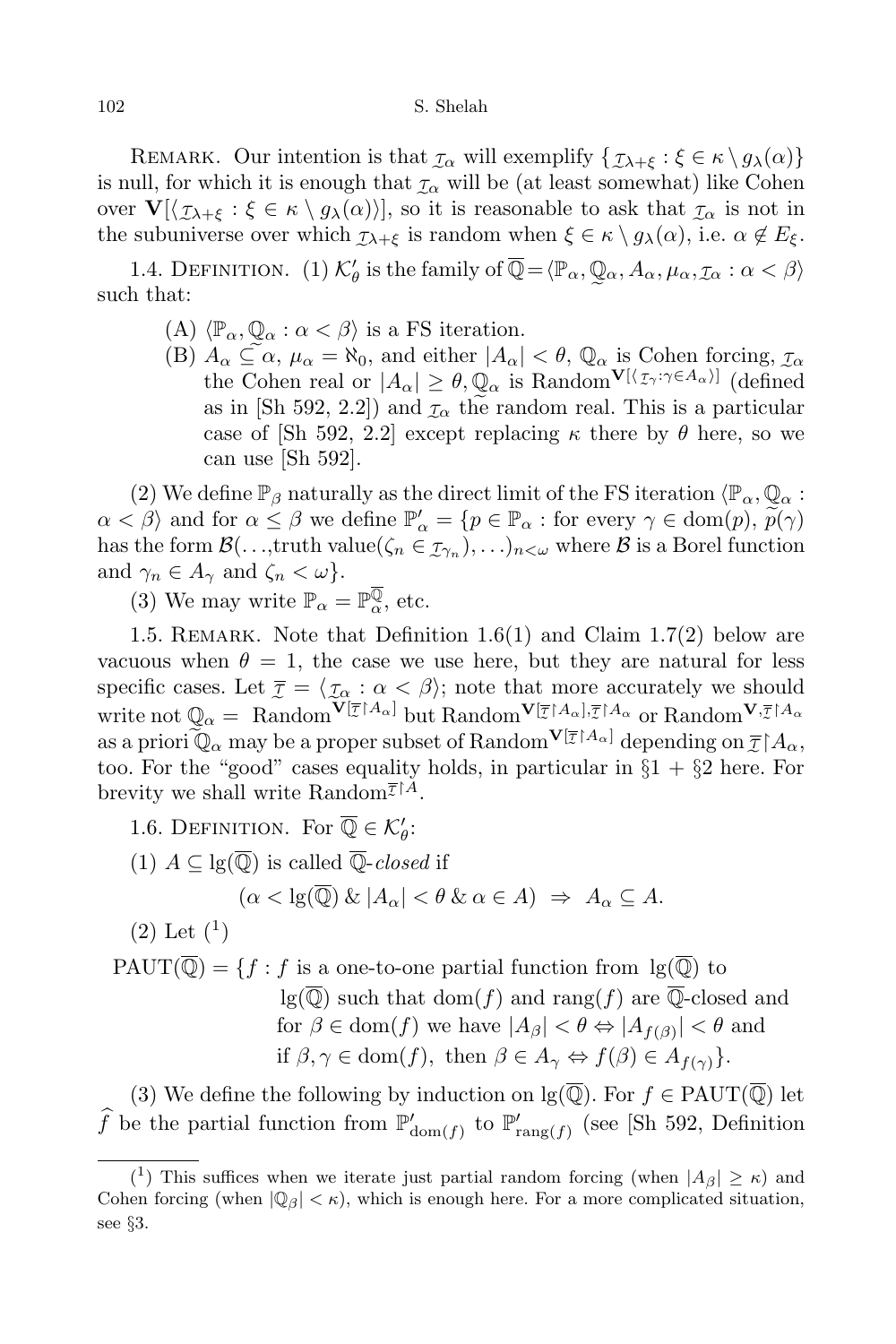$(2.2(3))$  defined by

$$
p_1 = \hat{f}(p_0) \quad \text{when } p_0 \in \mathbb{P}'_{\text{dom}(f)}, \quad \text{dom}(p_1) = \{f(\beta) : \beta \in \text{dom}(p_0)\},
$$
  
\n
$$
p_1(f(\beta)) = \mathcal{B}_{\beta}(\dots, \text{truth value}(\zeta \in \mathcal{I}_{f(\gamma)}), \dots)_{\gamma \in w_{\beta}^{p_0}, \zeta < \omega}
$$
  
\nwhen  $p_0(\beta) = \mathcal{B}_{\beta}(\dots, \text{truth value}(\zeta \in \mathcal{I}_{\gamma}), \dots)_{\gamma \in w_{\beta}^{p_0}, \zeta < \omega}$ 

 $(\text{so } w_{f(\beta)}^{p_1} = \{f(\gamma) : \gamma \in w_{\beta}^{p_0}\})$ *β }*).

For such  $\mathbb{Q}, f$  for any  $\mathbb{P}'_{\text{dom}(f)}$ -name  $\mathcal I$  we define  $f(\mathcal I)$ , a  $\mathbb{P}'_{\text{rang}(f)}$ -name, naturally (when we define names without using the order or being a (maximal) antichain).

(4) For 
$$
\mathbb{Q} \in \mathcal{K}'_{\theta}
$$
 let  
 
$$
EAUT(\overline{\mathbb{Q}}) = \{ f \in PAUT(\overline{\mathbb{Q}}) : \text{dom}(f) = \text{rang}(f) = \text{lg}(\overline{\mathbb{Q}}) \}.
$$

(5) If *A* is Q-closed let  $\mathbb{P}'_A$  be

*{p* ∈  $\mathbb{P}_{\alpha}$  : for each  $\beta$  ∈ dom(*p*) we have  $\beta$  ∈ *A* and the condition  $p(\beta)$  is either a Cohen condition or has the form *B*(*. . ,*,truth value( $\zeta \in I$ <sup>*γ*</sup>), ... *)*<sub>γ∈*w*<sup>*p*</sup><sub>*β*</sub>, $\zeta$ *<ω*, where</sub>  $w_{\beta}^{p} \subseteq A_{\beta} \cap A$  is a countable set,  $\beta$  is a Borel function with domain and range of the right form (and  $\mathcal{B}, w_\beta^p$  $\frac{p}{\beta}$  are not P*β*-names but actual objects)*}.*

1.7. FACT. Let  $\mathbb{Q} \in \mathcal{K}'_{\theta}$ .

 $(1)$  *If*  $\alpha < \lg(\mathbb{Q})$ ,  $\mathbb{Q}' = \mathbb{Q} \upharpoonright \alpha$ , then  $\mathbb{Q}' \in \mathcal{K}'_{\theta}$  and  $\text{PAUT}(\mathbb{Q}') \subseteq \text{PAUT}(\mathbb{Q})$ .

(2) *If*  $\alpha \leq \lg(\overline{Q})$ , *then*  $\{\beta : \beta < \alpha\}$  *is*  $\overline{Q}$ -closed; *and the family of* Q*-closed sets is closed under intersection and union* (*of any family*)*.*

(3) *If*  $f \in \text{PAUT}(\overline{\mathbb{Q}})$  *and*  $A \subseteq \text{lg}(\overline{\mathbb{Q}})$  *is*  $\overline{\mathbb{Q}}$ -closed, then  $f \restriction (A \cap \text{dom}(f))$ *belongs* to  $\text{PAUT}(\overline{\mathbb{Q}})$ .

(4) *If* (<sup>2</sup>)  $f \in \text{EAUT}(\overline{\mathbb{Q}})$ , *then*  $\hat{f}$  *is an automorphism of*  $\mathbb{P}'_{\text{lg}(\overline{\mathbb{Q}})}$ .

(5) *If A* is Q-closed and  $\otimes_{\overline{\mathbb{Q}}, A}$  below holds, then  $\mathbb{P}'_A \leq \mathbb{P}_{\lg(\overline{\mathbb{Q}})}$ , where

 $\otimes_{\overline{0}, A}$  if  $\alpha \in A$ ,  $|A_{\alpha}| \ge \theta$  and  $B \subseteq \alpha$  is countable, then for some  $f \in$ EAUT( $\overline{\mathbb{Q}}$ |a) *we have*:

- (i)  $f \upharpoonright (B \cap A) =$  *the identity*,
- $(iii)$   $f''(B) \subseteq A$ ,
- $(iii)$   $f''(B \cap A_{\alpha}) \subseteq A \cap A_{\alpha}$ .

*Proof.* Straightforward. For part (5) we prove by induction on  $\beta \leq l(\overline{Q})$ that if we replace  $\mathbb{P}'_{1g(\overline{Q})}$ , *A* by  $\mathbb{P}'_{\beta}$ ,  $A' = A \cap \beta$ , so  $q \in \mathbb{P}'_{\beta}$ , then the conclusion of (5) holds.

 $(2)$  Does  $f \in \text{PAUT}(\overline{\mathbb{Q}})$  imply  $\widehat{f}$  is an isomorphism from  $\mathbb{P}'_{\text{dom}(f)}$  onto  $\mathbb{P}'_{\text{rang}(f)}$ ? The problem is that the order is inherited from  $\mathbb{P}_{\alpha}$  so in general is not necessarily the same.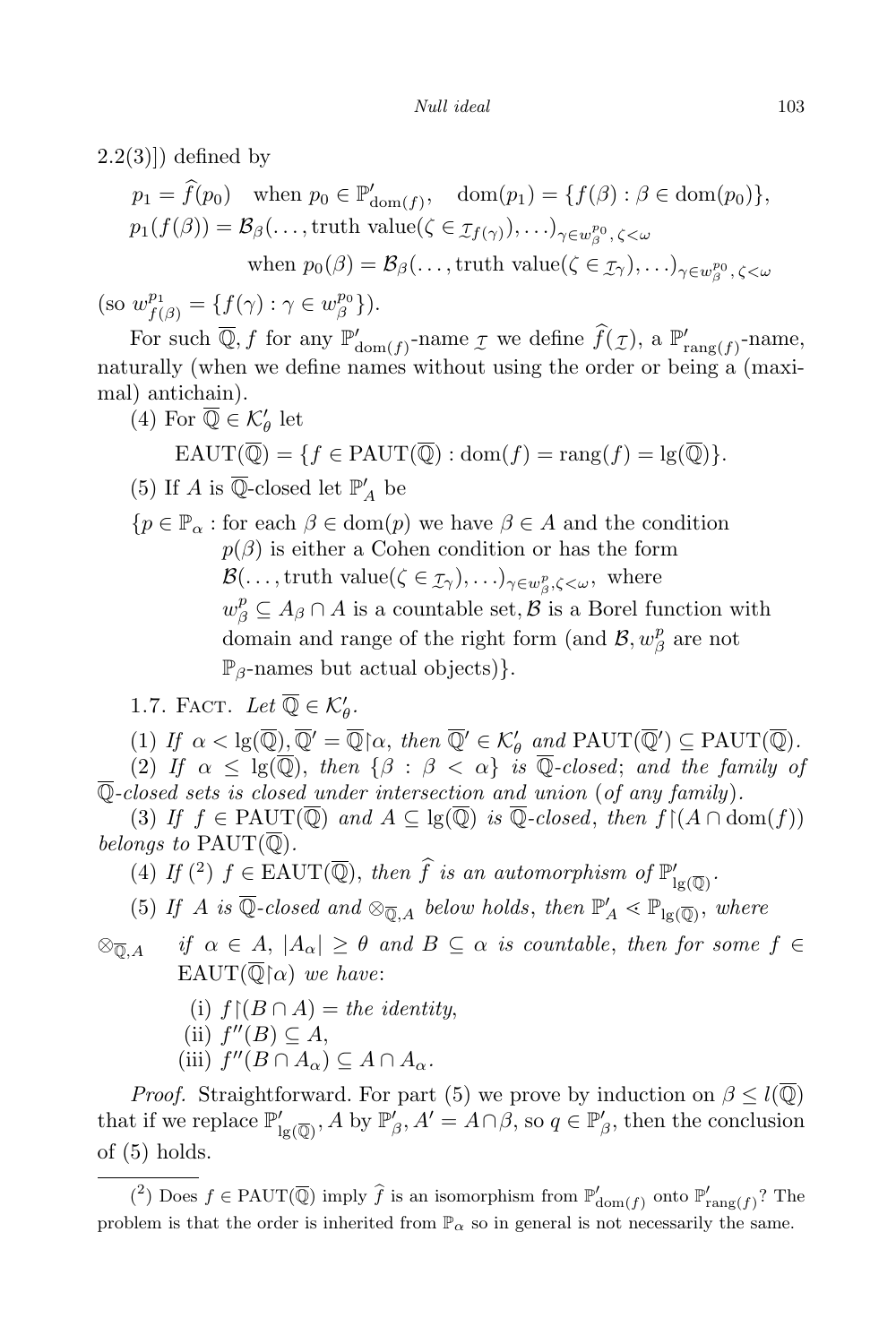The case  $\beta = 0$  is trivial and the limit cases use the properties of FS iterations. At successor stages  $\beta = \alpha + 1$ , if  $\alpha \notin A$  or  $|A_{\alpha}| < \theta$  it is trivial, so assume  $\alpha \in A \& |A_{\alpha}| \geq \theta$ . Hence by the induction hypothesis  $\mathbb{P}'_{A \cap \alpha} \lessdot \mathbb{P}_{\alpha}$ etc., and it is enough to show:

(\*) if in  $\mathbf{V}^{\mathbb{P}'_{A \cap \alpha}}, \mathcal{I}$  is a maximal antichain in Random $\sum_{n=1}^{\infty}$  then in  $\mathbf{V}^{\mathbb{P}'_{\alpha}}$ , the set *I* is a maximal antichain of Random<sup> $\mathbf{V}^{\mathbb{P}'_{A_{\alpha}}}.$ </sup>

By the c.c.c. this is equivalent to

(*∗*) *0* if  $\zeta^* < \omega_1$ ,  $\{p_\zeta : \zeta < \zeta^*\} \subseteq \mathbb{P}'_{A \cap (\alpha+1)}$ ,  $p \in \mathbb{P}'_{A \cap \alpha}$  and  $p \Vdash_{\mathbb{P}'_{A \cap \alpha}} \mathcal{L}$ <br>" $\{p_\zeta(\alpha) : \zeta < \zeta^* \text{ and } p_\zeta \}$  and  $p_\zeta \cap \alpha \in G_{\mathbb{P}'_{A \cap \alpha}}$  is a predense subset of Random $[\overline{\mathcal{I}}]^{(A \cap \alpha \cap A_{\alpha})]}$ ", then  $p \Vdash_{\mathbb{P}'_{\alpha}} \text{``$\{p_{\zeta}(\alpha) : \zeta < \zeta^*$ and $p_{\zeta} \mid \alpha \in G_{\mathbb{P}'_{\alpha}}$}\}$ is a predense subset of Random<sup> $V^{\mathbb{P}'_{A_\alpha}}$ </sup>".

Assume  $(*)'$  fails, so we can find *q* such that  $p \le q \in \mathbb{P}'_{\alpha}$  and

 $q \Vdash_{\mathbb{P}'_{\alpha}} \text{``}\{p_{\zeta}(\alpha) : \zeta < \zeta^* \text{ and } p_{\zeta} \upharpoonright \alpha \in G_{\mathbb{P}'_{\alpha}}\} \text{ is not}$ 

a predense subset of Random<sup> $\overline{\mathcal{I}}^{\restriction A_\alpha}$ ".</sup>

So for some  $\mathbb{P}'_{\alpha}$ -name  $r$  we have

*q*  $\Vdash_{\mathbb{P}'_α}$  "

 $\tilde{a}$  $f_T \in \text{Random}^{\overline{\mathcal{I}} \restriction A_\alpha} \ (= \mathbb{Q}_\alpha) \text{ and}$ 

it is incompatible with every  $p_{\zeta}(\alpha) \in \mathbb{Q}_{\alpha}$ ".

Possibly increasing *q*, without loss of generality *r* is  $\tilde{\phantom{0}}$ 

*B*(*. . ,*, *truth* value( $\zeta \in I$ <sup>*γ*</sup>),  $\ldots$ )<sub>γ∈*w*</sub>,  $\zeta$ *<* $\omega$ *,* 

where  $w \subseteq A_{\alpha}$  is countable. Let us define (supp for support is from [Sh 592, Def.  $2.2(1)(F)$ , i.e. above supp( ˜  $r) = w$ 

$$
B = w \cup \text{dom}(q) \cup \bigcup_{\zeta < \zeta^*} \text{dom}(p_\zeta \upharpoonright \alpha) \cup \bigcup_{\zeta < \zeta^*} \{\text{supp}(q(\beta)) : \beta \in \text{dom}(q)\}
$$

$$
\cup \bigcup_{\zeta \in \text{supp}(p_\zeta(\beta))} \beta \in \text{dom}(p_\zeta \upharpoonright \alpha) \text{ and } \zeta < \zeta^* \}.
$$

Clearly *B* is a countable subset of  $\alpha$ . By  $\otimes_{\overline{0}, A}$  there is  $f \in \text{EAUT}(\overline{\mathbb{Q}}|\alpha)$ such that

 $f \mid (B \cap A) =$  the identity,  $f''(B) \subseteq A$ ,  $f''(B \cap A_{\alpha}) \subseteq A_{\alpha}$ .

As *f* is an automorphism of  $\mathbb{P}'_a$  and is the identity on  $\mathbb{P}'_{A \cap B}$ , clearly

$$
\widehat{f}(p) = p, \quad \widehat{f}(p_\zeta) = p_\zeta, \quad p \leq \widehat{f}(q) \in \mathbb{P}'_\alpha,
$$

and  $f(\mathbf{r})$  is  $\mathcal{B}(\ldots, \text{truth value}(\zeta \in \mathcal{C})$ e *τf*(*γ*))*, . . .*)*γ∈w, ζ<ω*, and

$$
f''(w) \subseteq f''(B \cap A_{\alpha}) \subseteq A \cap A_{\alpha}.
$$

Hence  $\Vdash_{\mathbb{P}'_{\alpha}}$  " $f(\underline{r}) \in \text{Random}^{\overline{\mathcal{I}} \restriction (A \cap A_{\alpha})}$ " and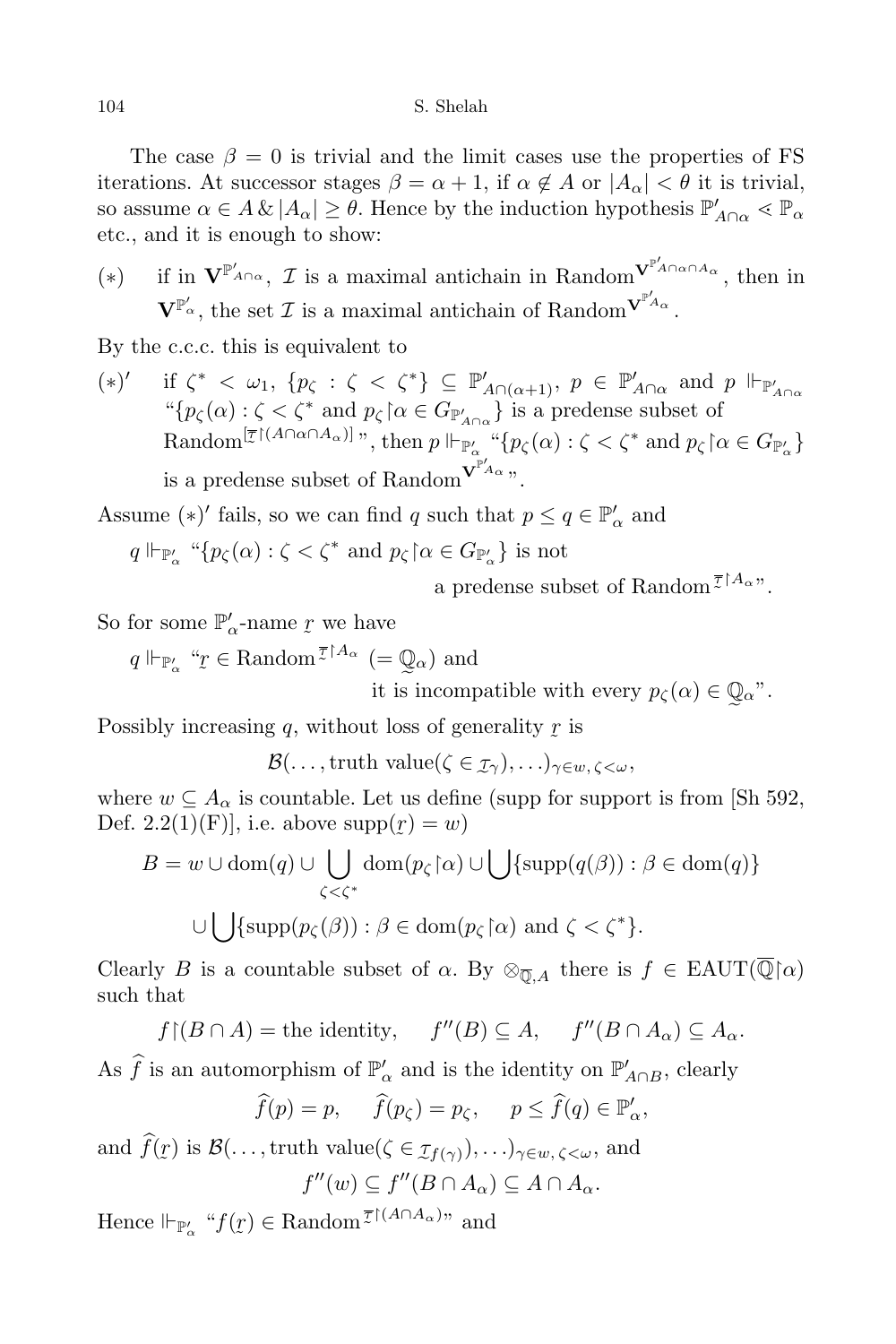$f(q) \Vdash_{\mathbb{P}'_A}$  "in  $\mathbb{Q}_\alpha$ , the conditions  $f(\mathbf{r})$  and  $p_\zeta(\alpha)$ 

are incompatible for  $\zeta < \zeta^{**}$ ,

so we get a contradiction.

Note that we use: in  $\mathbf{V}^{\mathbb{P}'_{\alpha}}$ , two conditions in Random  $\overline{\mathcal{I}}^{\uparrow B}$  are compatible in Random<sup> $\overline{\tau}$ <sup>[*B*</sup> iff they are compatible in Random<sup> $V^{\mathbb{P}'^{\alpha}}$ </sup>, for every  $B \subseteq \alpha$ ; in</sup> particular for  $B = A_{\alpha} \cap A$  and  $B = f''(A_{\alpha} \cap A)$ .  $\blacksquare$ 

1.8. REMARK. (1) Instead of automorphisms  $(f \in EAUT(\overline{\mathbb{Q}}|\alpha))$  we can use  $f \in \text{PAUT}(\overline{\mathbb{Q}}[\alpha])$  but having more explicit assumptions and more to carry by induction; see *§*3.

(2) The use of Random is not essential for the last claim, we just need enough absoluteness.

*Proof of 1.1.* We shall define

$$
\overline{\mathbb{Q}}^{\lambda} = \langle \mathbb{P}_{\alpha}, \mathbb{Q}_{\beta}, A_{\beta}, \mu_{\beta}, \mathcal{I}_{\beta} : \alpha \leq \lambda + \kappa \text{ and } \beta < \lambda + \kappa \rangle
$$

as an iteration from  $\mathcal{K}'_{\theta}$ . More accurately,  $\mathbb{P}_{\alpha} = \mathbb{P}_{\alpha}^{\lambda} = \mathbb{P}_{\lambda, \alpha}$ , i<br>I  $\mathbb{Q}_\alpha =$ l<br>1  $\mathbb{Q}^{\lambda}_{\alpha} =$ e Q*λ,α,*  $A_{\alpha} = A_{\alpha}^{\lambda} = A_{\lambda,\alpha}, \mu = \mu_{\alpha} = \mu_{\alpha}^{\lambda}, \mathcal{I}_{\alpha} = \mathcal{I}_{\alpha}^{\lambda} = \mathcal{I}_{\lambda,\alpha}$  are such that for  $\beta \leq \lambda$ we have:  $A_{\beta} = \emptyset$  and  $\mathbb{Q}_{\beta}$  is as in [Sh 592, Def. 2.5], i.e. the Cohen forcing notion (and  $\mathcal{I}_{\beta}$  is the Cohen real), while for  $\beta \in [\lambda, \lambda + \kappa)$  we let

$$
A_{\beta} = E_{\beta - \lambda}^{\lambda} \cup [\lambda, \beta), \quad \mathbb{Q}_{\beta} = \text{Random}^{\overline{\tau} \restriction A_{\beta}},
$$

and  $\mathcal{I}_{\beta}$  is the (partial) random real (as in [Sh 592, Definition 2.2(F)]).

Let  $\mathbb{P} = \mathbb{P}^{\lambda} = \mathbb{P}_{\lambda+\kappa}$ . We define  $\mathbb{P}'_{\alpha}$  ( $=\mathbb{P}'_{\lambda,\alpha}$ ) as in 1.6(5) (which is [Sh 592, Definition 2.2(3)]). More generally,  $\mathbb{P}'_{\lambda,A}$  for  $A \subseteq \lambda + \kappa$  denotes  $\mathbb{P}'_A$  for  $\overline{\mathbb{Q}}^{\lambda}$ (this is to help when we deal with more than one  $\lambda$ ).

1.9. DEFINITION/FACT. (1) We define  $\mathcal{E}_{\xi}^{\lambda}$  (for  $\xi < \kappa$  and  $\lambda = \lambda^{\aleph_0} \geq 2^{\kappa}$ ), an equivalence relation on  $\lambda$  by:  $\alpha \mathcal{E}_{\xi}^{\lambda} \beta$  iff  $g_{\lambda}(\alpha) \cap \xi = g_{\lambda}(\beta) \cap \xi$ .

(2)  $\mathcal{E}_{\xi}^{\lambda}$  is an equivalence relation on  $\lambda$  with  $\leq 2^{|\xi|}$  equivalence classes, each of cardinality  $\lambda$ .

(3) If  $\xi \le \zeta < \kappa$ , then  $\mathcal{E}_{\zeta}^{\lambda}$  refines  $\mathcal{E}_{\xi}^{\lambda}$  and  $|E_{\zeta}^{\lambda} \cap (\alpha/\mathcal{E}_{\xi}^{\lambda})| = \lambda$  for every *α < λ*.

1.10. FACT. (1) If  $\xi < \kappa$ , then  $(in \overline{Q}^{\lambda})$ :

(a) 
$$
\mathbb{P}'_{A_{\lambda+\xi}} = \mathbb{P}'_{(\lambda \cap A_{\lambda+\xi}) \cup [\lambda, \lambda+\xi)} = \mathbb{P}'_{E_{\xi}^{\lambda} \cup [\lambda, \lambda+\xi)} \leq \mathbb{P}'_{\lambda+\xi}.
$$
  
\n(b) If  $q \in \mathbb{P}'_{\lambda+\xi}$  and  $q \upharpoonright (E_{\xi}^{\lambda} \cup [\lambda, \lambda+\xi)) \leq p \in \mathbb{P}'_{E_{\xi}^{\lambda} \cup [\lambda, \lambda+\xi)},$  then

 $p \cup (q \restriction (\lambda \setminus E_{\xi}^{\lambda}) \cup [\lambda, \lambda + \xi)) \in \mathbb{P}'_{\lambda + \xi}$ 

*is the least upper bound of p, q.*

(2) If  $\lambda \leq \lambda'$ , then  $\mathbb{P}'_{\lambda',\lambda\cup[\lambda',\lambda'+\kappa)} \leq \mathbb{P}'_{\lambda',\lambda'+\kappa}$  and  $\mathbb{P}'_{\lambda',\lambda\cup[\lambda',\lambda'+\kappa)}$  is isomorphic to  $\mathbb{P}'_{\lambda,\lambda+\kappa}$ , say by  $h: \mathbb{P}'_{\lambda,\lambda+\kappa} \to \mathbb{P}'_{\lambda',\lambda \cup [\lambda',\lambda'+\kappa)}$ , where  $h = h^{\lambda,\lambda'}$  is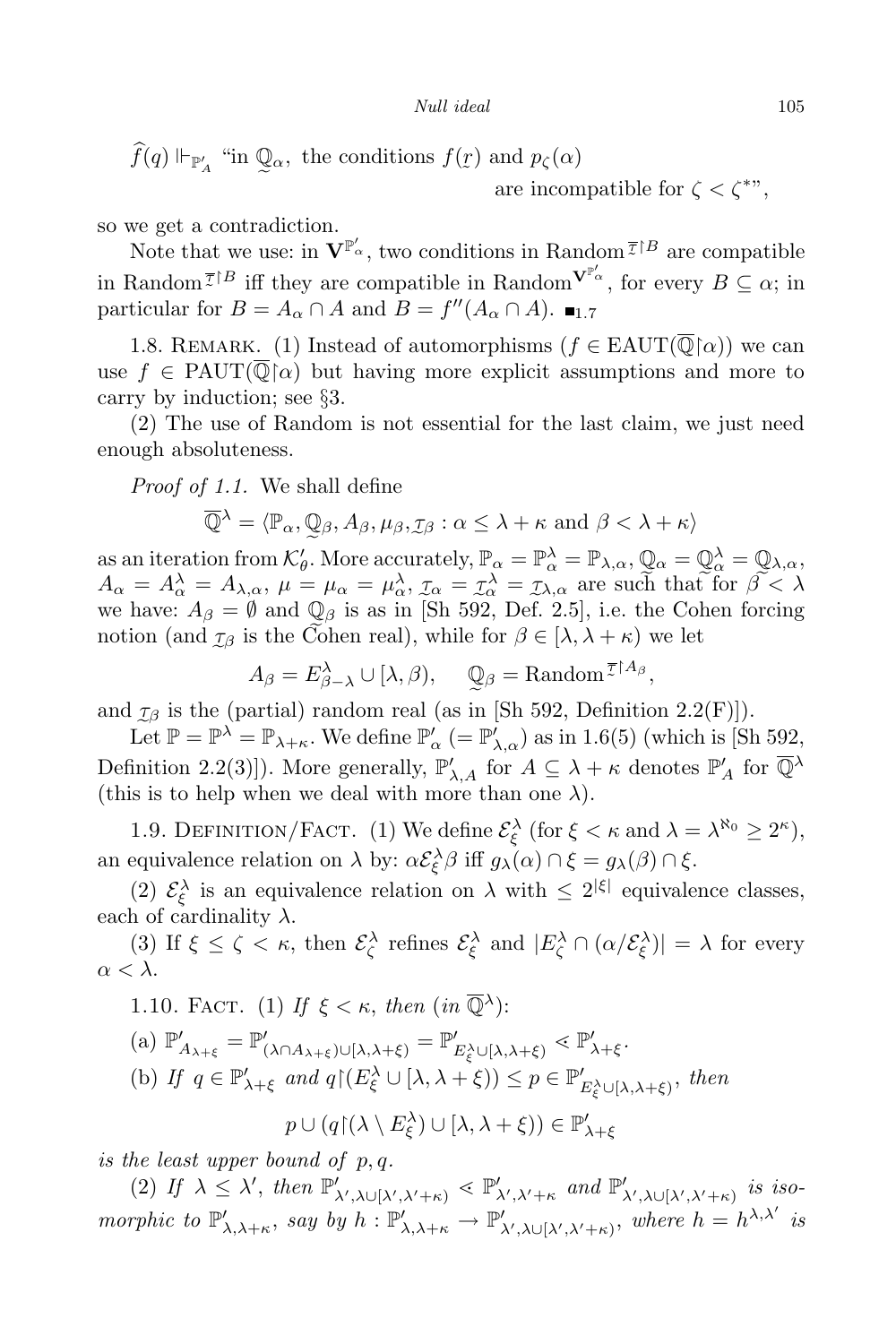*the canonical mapping*, *i.e. let*  $h : \lambda + \kappa \to \lambda' + \kappa$  *be*  $\alpha < \lambda \Rightarrow h(\alpha) = \alpha$  *and*  $\xi < \kappa \Rightarrow h(\lambda + \xi) = \lambda' + \xi$ , now if  $h(p) = p'$  then  $dom(h(p)) = \{h(\alpha) : \alpha \in \mathbb{R}^n : \alpha \in \mathbb{R}^n : \alpha \in \mathbb{R}^n : \alpha \in \mathbb{R}^n : \alpha \in \mathbb{R}^n : \alpha \in \mathbb{R}^n : \alpha \in \mathbb{R}^n : \alpha \in \mathbb{R}^n : \alpha \in \mathbb{R}^n$ dom(*p*)*}*, *etc.*

(3) *If*  $\alpha < \lambda + \kappa$  *and*  $|A_{\alpha}| \geq \theta$  (*equivalently,*  $\alpha \in [\lambda, \lambda + \kappa)$ ), *then*  $\mathbb{Q}_{\lambda,\alpha} \in \mathbf{V}^{\overline{\mathcal{I}}\restriction A_{\alpha}} = \mathbf{V}^{\mathbb{P}'_{A_{\alpha}}}.$ 

*Proof.* (1) By 1.7(5) (really this is a particularly simple case). That is, let  $A = A_{\lambda+\xi} = E_{\xi}^{\lambda} \cup [\lambda, \lambda+\xi)$ , so by 1.7(5) it is enough to check  $\otimes_{\mathbb{Q}(\lambda+\xi)} A$ there. So let  $\alpha \in \mathring{A}$  be such that  $|A_{\alpha}| \geq \theta$  and  $B \subseteq \alpha$  is countable, and we should find *f* as there. As  $|A_{\alpha}| \geq \theta$ , necessarily  $\alpha \geq \lambda$ , so  $\alpha = \lambda + \zeta$  for some  $\zeta \leq \xi$ . By 1.9(3) the existence of f is immediate.

- (2) Straightforward.
- (3) By [Sh 592, 2.3(7)] and clause (a) of part (1).  $\blacksquare$ <sub>1.10</sub>

1.11. FACT. 
$$
X^* = \{ \mathcal{I}_{\lambda + \xi} : \xi < \kappa \}
$$
 is not null (in  $\mathbf{V}^{\mathbb{P}_{\lambda + \kappa}}$ ).

Proof. If it is null, it is included in a Borel null set X which is coded by a real *s* which is determined by  $\langle \text{truth value}(p_l \in G_{\mathbb{P}_{\lambda+\kappa}}) : l < \omega \rangle$  for some  $\langle p_l : l < \omega \rangle$ , where  $p_l \in \mathbb{P}'_{\lambda+\kappa}$ . Let

$$
w = \bigcup_{l < \omega} \text{dom}(p_l) \cup \bigcup \{\text{supp}(p_l(\alpha)) : \text{for some } l < \omega, \, \alpha \in \text{dom}(p_l)\},\
$$

so  $w \in [\lambda + \kappa]^{\leq \aleph_0}$  and  $w \cap \lambda \in [\lambda]^{\leq \aleph_0}$ . Now

- *⊗* there is  $\xi < \kappa$  such that  $(\xi > 0$  and):
	- (i)  $(\forall \gamma)(\lambda + \gamma \in w \Rightarrow \gamma < \xi)$ . (ii)  $\alpha \in w \cap \lambda \Rightarrow \alpha \in E_{\xi}^{\lambda} \ (\subseteq A_{\lambda + \xi}).$

This is possible as we have  $\aleph_0$  demands; for each of them the set of  $\xi < \kappa$ satisfying it is in *D*. Now  $\mathcal{I}_{\lambda+\xi}$  is random over  $\mathbf{V}^{\mathbb{P}'_{A_{\lambda+\xi}}}$ , and X is (definable) in  $\mathbf{V}^{\mathbb{P}'_{A_{\lambda+\xi}}}$  (see [Sh 592, 2.3]). Hence  $\mathcal{I}_{\lambda+\xi}$  is not in the Borel set *X*, a contradiction. (Alternatively follow the proof of  $[Sh\ 592, 2.3(2)].$ )  $\blacksquare$ <sub>1.11</sub>

1.12. FACT. If D is a  $\kappa$ -complete ultrafilter, then in  $\mathbf{V}^{\mathbb{P}}, D$  is a  $\kappa$ *complete ℵ*1*-saturated filter.*

*Proof.* Well known (see, e.g., [J]), as  $\mathbb P$  is a c.c.c. forcing notion.

So the "only" point left is:

1.13. FACT. *If*  $Y \in D$ , *then*  $\Vdash_{\mathbb{P}}$  " $\{\mathcal{I}_{\lambda+\xi} : \xi \in \kappa \setminus Y\}$  *is null"*.

This follows from

1.14. MAIN FACT. If  $\xi < \kappa$ ,  $\alpha < \lambda$ ,  $\alpha \notin E_{\xi}$ , then  $\Vdash_{\mathbb{P}'_{\lambda,\lambda+\kappa}}$  " $\mathcal{I}_{\lambda+\xi} \in$  $N(\mathcal{I}_{\alpha})$ ", *where*  $N(\mathcal{I}_{\alpha})$  *is as in* [Sh 592, Definition 2.4].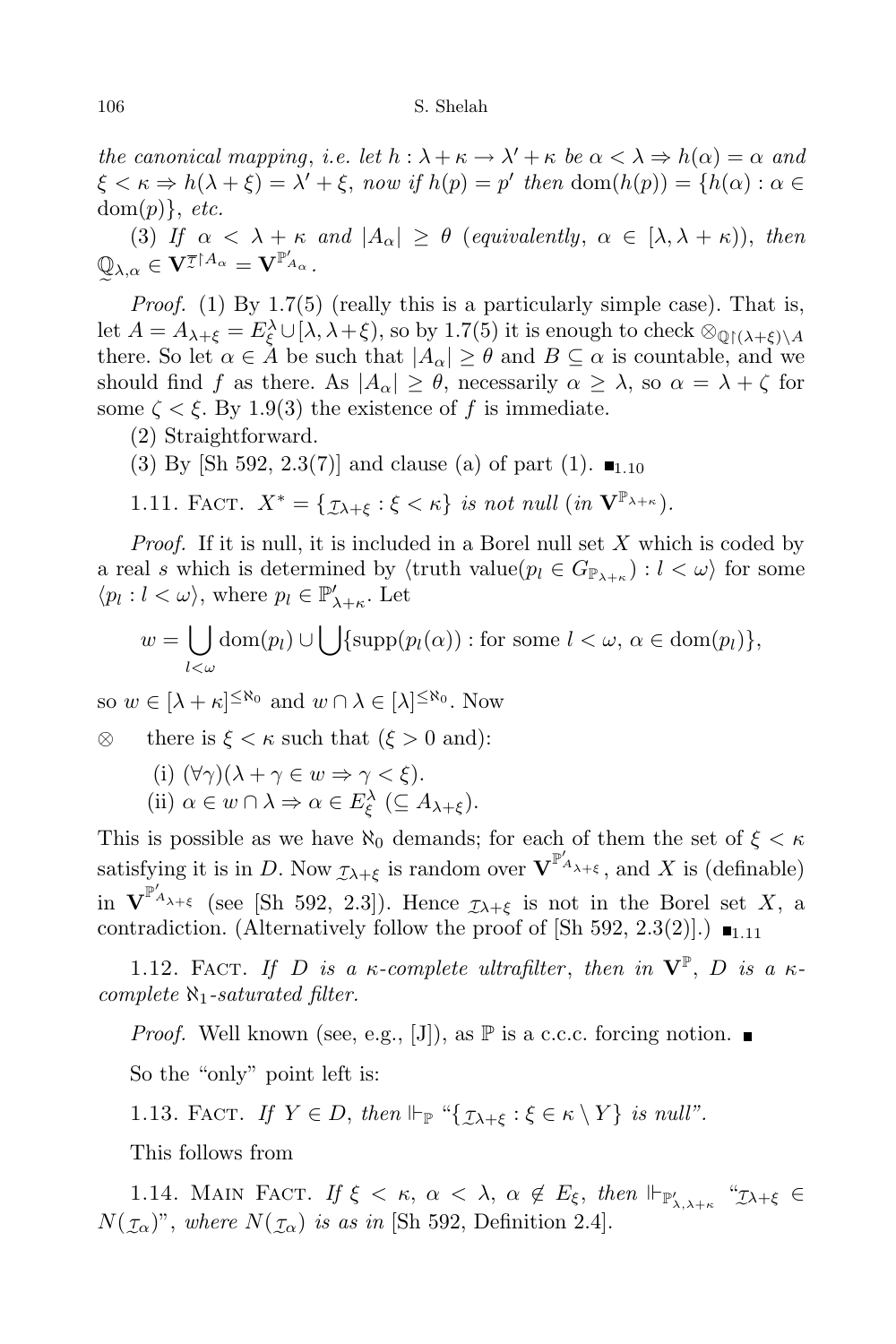*Proof.* Note that

\n- (\*) for 
$$
\xi < \kappa
$$
,\n 
$$
\text{EAUT}(\overline{\mathbb{Q}}(\lambda + \xi)) \supseteq \{f : f \text{ a permutation of } \lambda + \xi, f | [\lambda, \lambda + \xi) \text{ is identity and } f | \lambda \text{ maps } E_{\gamma}^{\lambda} \text{ onto } E_{\gamma}^{\lambda} \text{ for } \gamma < \xi \}.
$$
\n
\n

Assume toward a contradiction that the desired conclusion fails, hence for some  $p \in \mathbb{P}_{\lambda+\kappa}$  we have  $p \Vdash \text{``}\mathcal{I}_{\lambda+\xi} \notin N(\mathcal{I}_{\alpha})$ ". In fact, possibly increasing  $p$ , without loss of generality for some *l*<sup>∗</sup> we have

$$
p \Vdash \text{`` } \bigwedge_{l \geq l^*} \text{I}_{\lambda + \xi} \big[ \text{! } \mathcal{D}_l^{\alpha} \in \text{! } \mathcal{Q}_l^{\alpha \nu},
$$

where  $\langle n_l^{\alpha}, \underline{a}_l^{\alpha} : l < \omega \rangle$  is as in [Sh 592, Definition 2.4].

We may assume that  $p \in \mathbb{P}_{\lambda + \xi + 1}$ . Let  $G \subseteq \mathbb{P}_{\lambda + \xi}$  be generic over **V** such that  $p\upharpoonright (\lambda + \xi) \in G$ . So in **V**[*G*],

$$
p(\lambda + \xi) \Vdash_{\mathbb{Q}_{\lambda + \xi}} \text{``}\mathcal{I}_{\lambda + \xi} \in \mathcal{I}_{l^*}^{\alpha \nu},
$$

where

Now for some *q* we have  $p \mid (\lambda + \xi) \le q \in G$  and  $\mathcal{I}_{l^*}^{\alpha} = T_{l^*}(\overline{\mathcal{Q}}^{\alpha}) := \{ \eta \in \omega > 2 : \text{ if } l \in [l^*, \omega) \text{ and } \underline{n}_l^{\alpha} \leq \lg(\eta), \text{ then } \eta \lfloor \underline{n}_l^{\alpha} \in \underline{\mathcal{Q}}_l^{\alpha} \}.$ 

 $q \Vdash "p(\lambda + \xi) = \mathcal{B}(\ldots, \text{truth value}(\varepsilon_l \in \mathcal{I}_{\beta_l}), \ldots)_{l < \omega}$ ",

where  $\mathcal{B} \in \mathbf{V}$  is a Borel function,  $\beta_l \in A_{\lambda+\xi}$  and  $\varepsilon_l < \mu_{\beta_l}$  for  $l < \omega$ . So (see [Sh 592, Definition  $2.2(1)(F)(\alpha)$ ])

 $\mathbf{t} := \mathcal{B}(\ldots, \text{truth value}(\varepsilon_l \in \mathcal{I}_{\beta_l}), \ldots)_{l \leq \omega}$ 

is a perfect subtree of  $({}^{\omega>2}, \triangleleft)$  of positive measure above every node, i.e.

 $\eta \in \mathbf{t} \Rightarrow 0 < \text{Leb}(\{\nu \in \omega_2 : \eta \triangleleft \nu \text{ and } n < \omega \Rightarrow \nu \mid n \in \mathbf{t}\}).$ 

So by the choice of *p* and *q* we have  $q \Vdash \text{``$} \underline{\mathbf{t}} \subseteq \mathcal{I}_{l^*}^{\alpha}$ . Without loss of generality  $q \in \mathbb{P}'_{\lambda+\xi}$ . Let

$$
w^* = \text{dom}(q) \cup \bigcup \{\text{supp}(q(\zeta)) : \zeta \in \text{dom}(q)\} \cup \{\beta_l : l < \omega\} \cup \{\alpha\}.
$$

We can choose  $p_{\zeta} \in \mathbb{P}_{\lambda+\xi}$ ,  $f_{\zeta}$ ,  $\alpha_{\zeta}$  (by induction on  $\zeta < (2^{\aleph_0})^+$ ) such that:

\n- (a) 
$$
f_{\zeta}[(w^* \setminus \{\alpha\}) = \text{the identity.}
$$
\n- (b)  $f_{\zeta}[\{\lambda, \lambda + \xi + 1\}) = \text{the identity.}$
\n- (c)  $f_{\zeta} \in \text{EAUT}(\overline{\mathbb{Q}}[(\lambda + \xi + 1)).$
\n- (d)  $\alpha_{\zeta} = f_{\zeta}(\alpha)$ .
\n- (e)  $\alpha_{\zeta} \notin \{\alpha_{\varepsilon} : \varepsilon < \zeta\}$ .
\n- (f)  $q_{\zeta} = \hat{f}_{\zeta}(q)$  and  $\beta_{l}^{\zeta} = f_{\zeta}(\beta_{l})$  for  $l < \omega$ .
\n

Hence: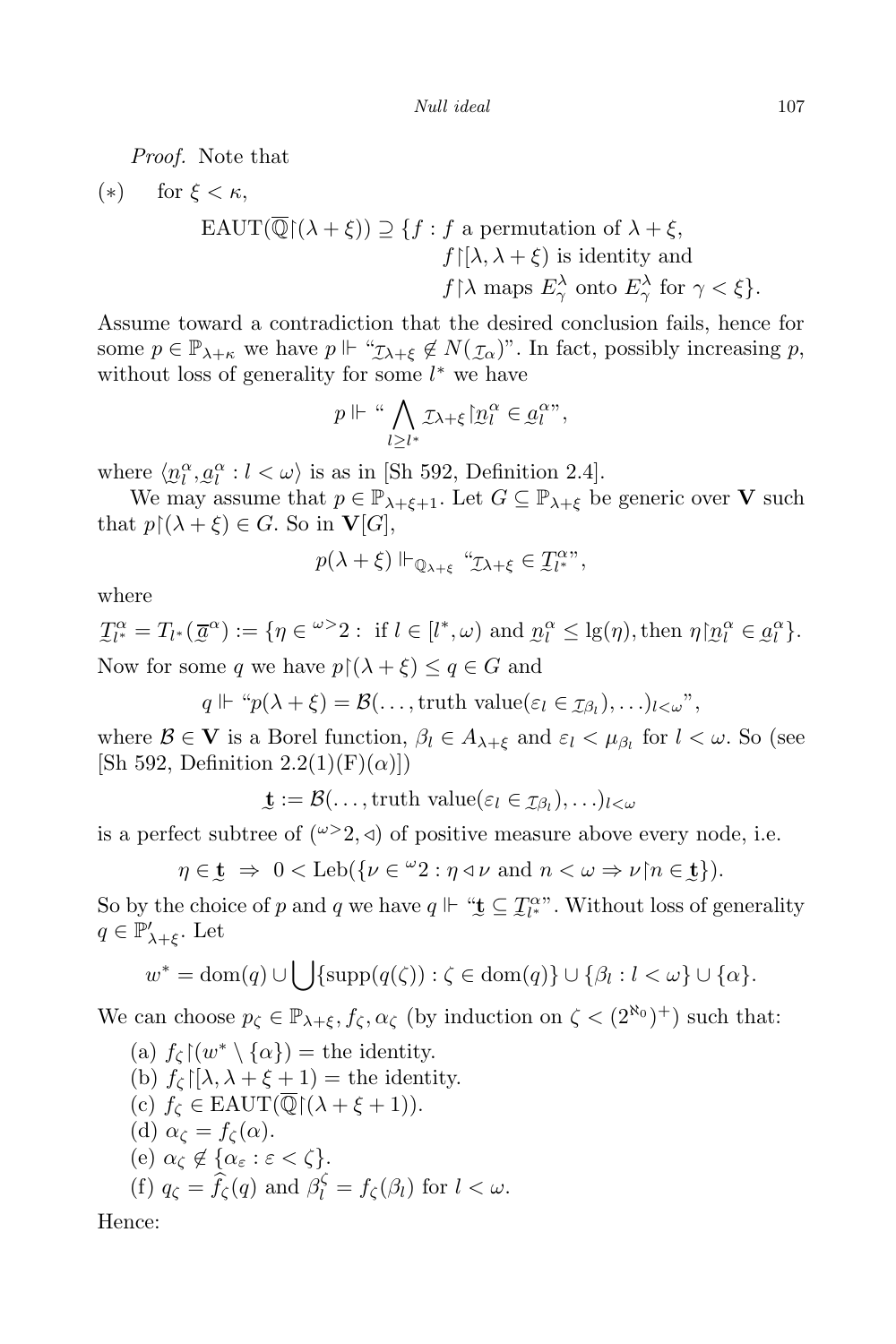$(A)$   $q_{\zeta} \Vdash \text{``}\mathcal{B}(\ldots, \text{truth value}(\varepsilon_l \in \mathcal{I}_{\beta_l^{\zeta}}), \ldots)_{l < \omega} \in \mathbb{Q}_{\lambda + \xi}$  is perfect, of positive measure (above every node), and  $\subseteq T_{l^*}(\overline{a}^{\alpha_{\zeta}})^{\widetilde{n}}$  (also for the last statement we need " $p_{\zeta}$  ||-").

- $(B) \zeta_1 < \zeta_2 \Rightarrow \alpha_{\zeta_1} \neq \alpha_{\zeta_2}.$
- (C)  $α<sub>Γ</sub>$  ∉  $A<sub>λ+ε</sub>$ .

So if  $G_{\mathbb{P}_{\lambda+\xi}} \subseteq \mathbb{P}_{\lambda+\xi}$  is generic over **V** and  $E = \{ \zeta < (2^{\aleph_0})^+ : q_\zeta \in G_{\mathbb{P}_{\lambda+\xi}} \}$ is unbounded, we see that in the universe  $\mathbf{V}[G_{\mathbb{P}_{\lambda+\xi}}]$  for some unbounded subset *E* of  $(2^{\aleph_0})^+$  the set  $Y = \bigcap_{\zeta \in E} T_{l^*}(\overline{a}^{\alpha_{\zeta}})[G_{\mathbb{P}_{\lambda+\xi}}]$  has an *ω*-branch  $\tau_{\lambda+\xi}$  in  $(\mathbf{V}[G_{\mathbb{P}_{\lambda+\xi}}])^{\mathbb{Q}_{\lambda+\xi}}$  which is not in  $\mathbf{V}[G_{\mathbb{P}_{\lambda+\xi}}]$  (think), but this set *Y* is a subtree of  $\left(\frac{\omega}{2}, 4\right)$ . Hence  $\left(\frac{3}{2}\right)$  *Y* contains a perfect subtree, which was exactly our problem in proving Theorem 0.1 in [Sh 592]. So we would like to continue as in the proof of [Sh 592, 0.1], but for this we need a suitable *Ξ*.

First proof. We start by repeating the proof of [Sh 592, 3.3]. As there we choose a sequence  $\overline{\varepsilon} = \langle \varepsilon_l : l \langle \omega \rangle \rangle$  of positive reals satisfying  $\sum_{l \leq \omega} \sqrt{\varepsilon_l}$ 1/10. Letting  $\kappa = 2^{\aleph_0}$ , for each  $\zeta < \kappa^+$  we choose  $p_{\zeta} \in \mathcal{I}_{\overline{\varepsilon}} \ ( \subseteq \mathbb{P}'_{\lambda + \xi}, \mathcal{I}_{\overline{\varepsilon}} \$  defined in [Sh 592, 3.1]) such that  $q_\zeta \leq p_\zeta$  and let  $\overline{\nu}^\zeta = \langle \nu_\beta^\zeta \rangle$ *β* : *β ∈* dom(*p<sup>ζ</sup>* )*, |Aβ| ≥ θi* witness  $p_{\zeta} \in \mathcal{I}_{\overline{\epsilon}}$ . Replacing  $\langle p_{\zeta} : \zeta \langle \kappa^+ \rangle$  by a subsequence of the same length, without loss of generality the bullets  $\left(\bullet\right)$  (i.e.  $\boxtimes$ ) of the proof of [Sh 592, 3.3] hold, so we get  $i^*, \gamma_i^{\zeta}$  $\int_{i}^{\zeta}$  (for  $i < i^*$  and  $\zeta < \kappa^+$ ),  $v_0, v_1, z$ ,  $\langle \gamma_i : i \in v_0 \rangle$ ,  $\overline{\nu} = \langle \nu_i : i \langle v_1 \rangle$ , *s*<sup>\*</sup>, *m*<sup>\*</sup> as there.

We proceed to define  $p'_{\zeta} \geq p_{\zeta}$  as in the proof of [Sh 592, 3.3] and exactly as there it suffices to prove the parallel of [Sh 592, 3.4].

The difficulty in adapting the proof of [Sh 592, 3.4] is that it uses a blueprint defined from  $\langle p_{\zeta} : \zeta < \omega \rangle$ , so using the  $\langle \eta_{\beta} : \beta < \lg(\overline{\mathbb{Q}}) \rangle$ , which does not exist here. The following two possibilities seem natural.

POSSIBILITY A. Let  $\chi > \lambda^{+\omega}$  and let  $\mathbb{R} \in V$  be the forcing notion  $\{f :$ *f* a partial function from  $\chi$  to  $\{0, 1\}$  with countable domain}. The iterations  $\overline{\mathbb{Q}}^{\lambda^{+k}}$ , and the properties we are interested in, are the same in **V** and in  $\mathbf{V}^{\mathbb{R}}$ , so we can work in  $V^{\mathbb{R}}$ .

So we can choose  $\langle \eta_a : a \langle \chi \rangle$ , forced to be pairwise distinct members of *<sup>κ</sup>*2.

POSSIBILITY B (Definition). The set  $\mathcal{T}^-$  of weak blueprints as in [Sh 592, Definition 2.9] replacing  $w^t$  and the  $\overline{\eta}^t$ 's by  $\overline{\gamma}^t$  so replacing clauses (a), (c),  $(i)$ ,  $(j)$  by:

 $\langle \mathbf{a} \rangle' \overline{\gamma}^t = \langle \gamma^t_{\mathbf{n},k} : \mathbf{n} < \mathbf{n}^t, k < \omega \rangle.$ 

 $(c)$ <sup>*t*</sup>  $\gamma_{\mathbf{n},k}^t$  is an ordinal increasing with **n**.

<sup>(&</sup>lt;sup>3</sup>) In fact, we could have demanded  $\beta_{\zeta}^l = \beta_l$  for  $l < \omega, \zeta < (2^{\aleph_0})^+$ , so **t** hence *Y* includes **t** itself.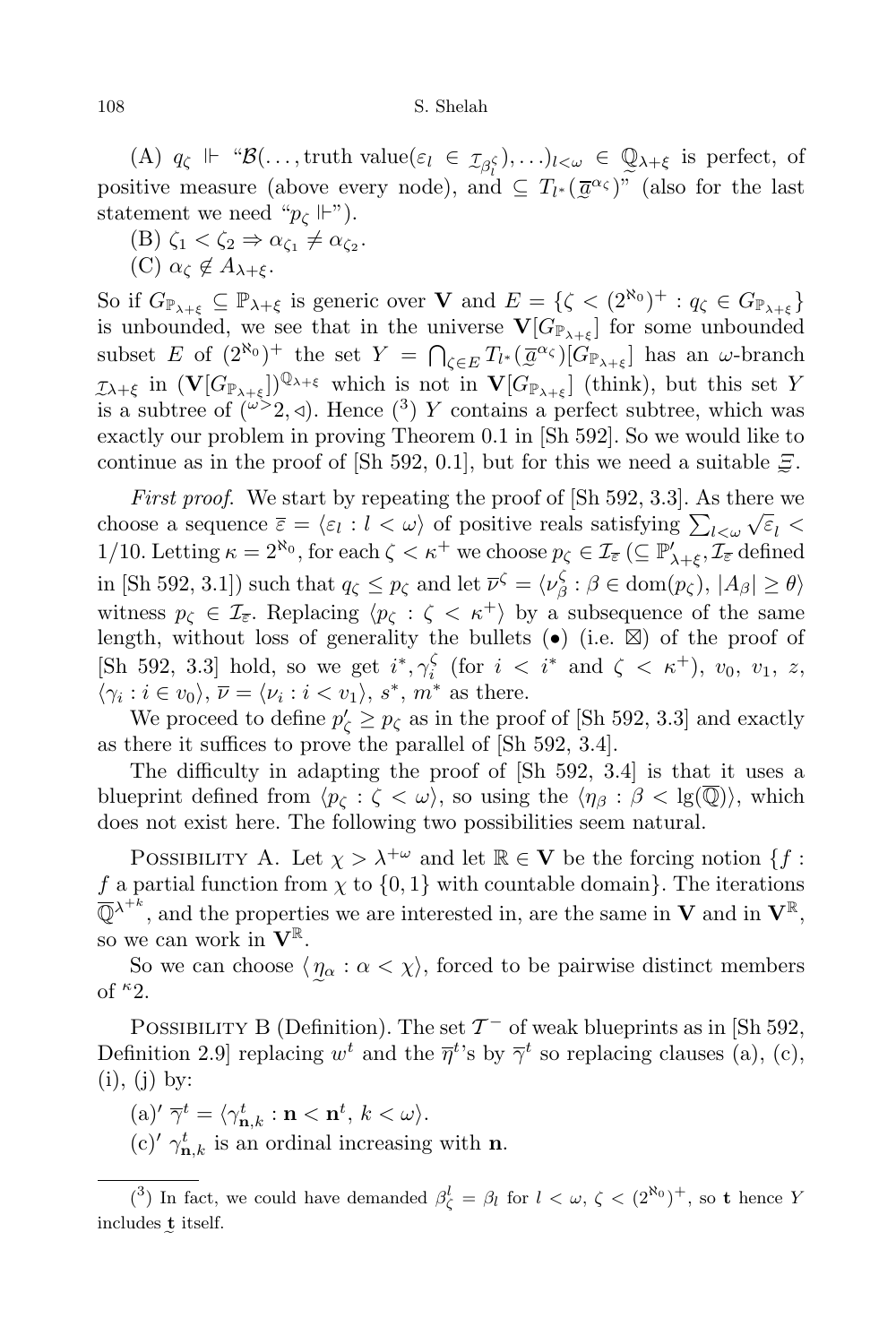$(i)'$   $\gamma_{\mathbf{n}_1,k_1}^t = \gamma_{\mathbf{n}_2,k_2}^t \Rightarrow \mathbf{n}_1 = \mathbf{n}_2.$ 

(j)<sup>*f*</sup> For each **n**  $\leq$  **n**<sup>*t*</sup> the sequence  $\langle \gamma_{n,k}^t : k < \omega \rangle$  is constant or is strictly increasing; if it is constant and  $\mathbf{n} \in \text{dom}(h_0^t)$ , then  $h_0^t(n)$  is constant.

 $(k)'$  For  $k_2 < n_1 < n_2 < n^t$  one of the following occurs:

- (a)  $\mathbf{n}^{t^*}, \mathbf{m}^{t^*}, h_0^{t^*}, h_1^{t^*}, h_2^{t^*}, \overline{n}^{t^*}$  are as in the proof of [Sh 592, 3.4].
- (*β*)  $\gamma_{i,\zeta}^{t^*}$  is  $\gamma_{i,\zeta} \in \text{dom}(p_{\zeta}')$  above (for  $i < i^* = \mathbf{n}^t$  and  $\zeta < \omega$ ).

Nothing relevant to us changes.

The actual difference between the two possibilities for the rest of the proof is small and we shall use the second. We define the weak blueprint  $t^* = t(*) = (\overline{\gamma}^{t^*}, \mathbf{n}^{t^*}, \mathbf{m}^{t^*}, h_0^{t^*}, h_1^{t^*}, h_2^{t^*}, \overline{n}^{t^*}).$ 

Clearly  $t^* \in \mathcal{T}^-$ ; we would like to proceed and choose  $\Xi$ , but first choose  $B_{\lambda,n} \subseteq \lambda$  for  $n < \omega$  such that: if  $Y_{\xi} \in \{A_{\lambda,\lambda+\xi} \cap \lambda, \lambda \setminus A_{\lambda,\lambda+\varepsilon}\}\$  for  $\xi <$  $\kappa, X_n \in \{B_{\lambda,n}, \lambda \setminus B_{\lambda,n}\}\$ and  $\bigcap_{\xi \leq \kappa} Y_{\xi} \neq \emptyset$ , then  $\bigcap_{\xi \leq \kappa} Y_{\xi} \cap \bigcap_{n \leq \omega} X_n \subseteq \lambda$ has cardinality  $\lambda$  and the  $B_n$  separates the  $\gamma_{n,k}^{t^*}$  for  $n < m^{t^*}$  and  $k < \omega$ . Now for  $\xi < \lambda$  and  $\mathbf{n} < \mathbf{m}^{t(*)}$  let  $\Delta_{\lambda,\xi,\mathbf{n},k} = \{ \gamma < \lambda : \text{for every } \zeta < \xi \text{ we}$ have  $\gamma_{\mathbf{n},k}^{t(*)} \in A_{\lambda,\lambda+\zeta} \equiv \gamma \in A_{\lambda,\lambda+\zeta}$  and  $\gamma_{\mathbf{n},k}^{t^*} \in B_{\lambda,n} \equiv \gamma \in B_{\lambda,n}$ .

For  $\xi < \lambda$  let  $\mathcal{T}_{\lambda,\xi} = \{t^* \in \mathcal{T}^- : (\mathbf{d}^{t(*)}, \mathbf{m}^{t(*)}, h_0^{t(*)}, h_1^{t(*)}, h_2^{t(*)}, \overline{n}^{t(*)}) =$  $(\mathbf{n}^t, \mathbf{m}^t, h_0^t, h_1^t, h_2^t, \overline{n}^t), \mathbf{n} \in [\mathbf{m}^t, \mathbf{n}^t) \& k < \omega \Rightarrow \gamma_{\mathbf{n},k}^{t(*)} = \gamma_{\mathbf{n},k}^t \text{ and } \mathbf{n} < \mathbf{m}^t \Rightarrow$  $\gamma_{n,k}^t \in \Delta_{\lambda,\xi,\mathbf{n},k}$  }.

Let

$$
\Gamma = \{ \gamma_{\mathbf{n},0}^{t(*)}, \gamma_{\mathbf{n},0}^t + 1 : \gamma_{\mathbf{n},0}^{t^*} = \gamma_{\mathbf{n},1}^t \} \cup \{ \lambda \} \cup \Big\{ \bigcup_{k < w} \gamma_{\mathbf{n},k}^{t^*} : \gamma_{n,0}^t < \gamma_{n,k}^{t^*} \Big\}
$$

for any (equivalently some)  $t \in \mathcal{T}_{\lambda,0}$ ; and let  $\{\gamma_n^j : n \leq n(*)\}$  list  $\Gamma \setminus \lambda$  in increasing order.

Now we choose the sequence  $\langle \overline{\Xi}^j : j \langle \omega \rangle \rangle$  by induction on  $n \leq n(*)$ similarly to [Sh 592, Definition 2.11] but just for the  $t \in \mathcal{T}_{\lambda+i, \gamma_n^j}$ :

(a)  $\Xi_n^j$  is a  $\mathbb{P}_{\lambda^{+j}, \gamma_n^j}$ -name of a full finitely additive measure (on  $\mathcal{P}(\omega)$ ).

(b) If  $\mathbf{n} < \mathbf{n}^{t^*}, \gamma_{\mathbf{n},k}^j < \gamma_n^j$  for every  $k < \omega$  and  $\gamma_{\mathbf{n},0}^{t^*} < \gamma_{\mathbf{n},1}^{t^*}$  and  $t \in \mathcal{T}_{\lambda^{+j}, \gamma_n^j}$ , then  $\Vdash_{\mathbb{P}_{\lambda^{+j},\gamma_n^j}}$  "the following set has  $\Xi_n^j$ -measure 1:  $\{k < \omega : \text{if } l \in [n_k^t, n_{k+1}^t),\}$ then  $(h_0^t(\mathbf{n}))(l) \in \mathcal{G}_{\gamma_{\mathbf{n},l}^j}$ <sup>y</sup>.

 $(c)$  If

- $(\alpha)$   $t \in T_{\lambda^{+j}, \gamma_n^j}$ ,  $n <$   $n^t, \gamma_{n,k}^j < \gamma_n^j$  for  $k < \omega$  and  $\gamma_{n,0}^j = \gamma_{n,1}^j, n \in$  $dom(h_1^t)$ ,
- (*β*)  $\tilde{a}$ *r,*  $r_l$  (for  $l < \omega$ ) are  $\mathbb{P}'_{\lambda^{+j}, \gamma^j_{\mathbf{n},0}}$ -names of members of  $\mathbb{Q}_{\lambda^{+j}, \gamma^j_{\mathbf{n},0}}$  satisfying  $(**)_{\mathcal{I},\langle\mathcal{I}l:l<\omega\rangle}$  below,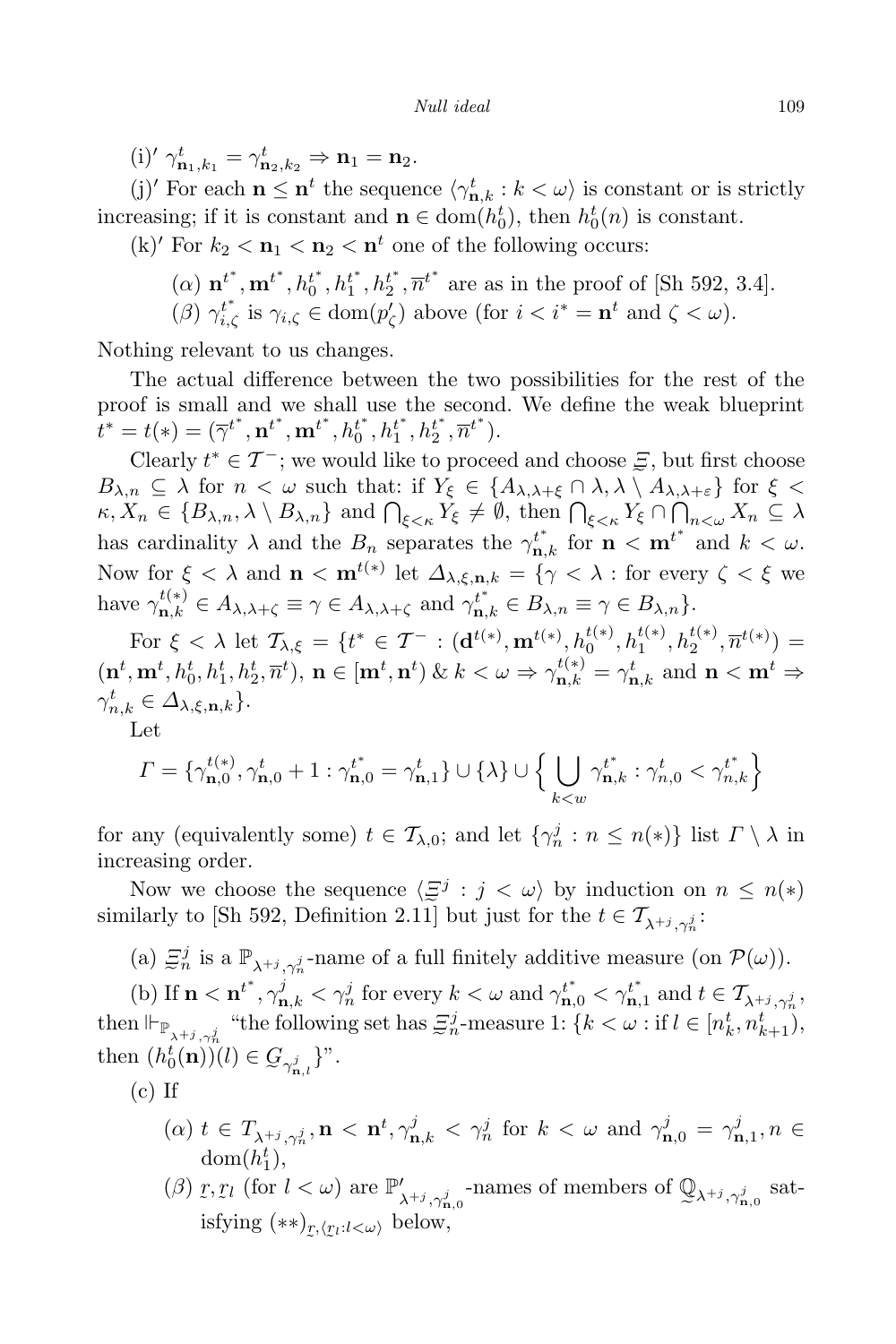then

$$
\begin{aligned} \|\mathbf{F}_{\mathbb{P}_{\lambda^{+j},\gamma_n^j}} \text{ ``if } & \underline{r} \in \underline{G}_{\gamma_n^j}, \text{ then } 1 - h_1^t(\mathbf{n}) \\ &\leq \mathrm{Av}_{\underline{\Xi}_n^j}(\langle |\{l \in [n_k^t, n_{k+1}^t) : \underline{r}_l \in \underline{G}_{\mathbb{Q}_{\gamma_n^j}}\}|/(n_{k+1}^t - n_k^t) : k < \omega \rangle)^n, \end{aligned}
$$

where

$$
(**)_{\mathcal{I},\langle \mathcal{I}l:\mathcal{I}\langle\omega\rangle}^{\overline{\mathbb{Q}}}\qquad \mathcal{I},\mathcal{I}l \text{ are } \mathbb{P}'_{A_{\alpha}}\text{-names of members of } \mathbb{Q}_{\alpha}, \langle \mathcal{I}l: l<\omega\rangle \in \mathbf{V},
$$
  
and in  $\mathbf{V}^{\mathbb{P}_{\alpha}}$ , for every  $\tau^l \in \mathbb{Q}_{\alpha}$  satisfying  $\tau \leq \tau'$  we have  
 $\mathrm{Av}_{\varXi_{\alpha}^{\tau}}(\langle a_k(\tau'):k<\omega\rangle)\geq 1-h_1^t(n),$ 

where

$$
\boxtimes \qquad \boxtimes a_k(\tau') = a_k(\tau', \overline{\tau}) = a_k(\tau', \overline{\tau}, \overline{n}^t)
$$

$$
= \left(\sum_{l \in [n_k^t, n_{k+1}^t)} \frac{\text{Leb}(\text{lim}(r') \cap \text{lim}(r_l))}{\text{Leb}(\text{lim}(r'))}\right) \frac{1}{n_{k+1}^t - n_k^t}
$$

(so  $a_k(r', \overline{r}, \overline{n}) \in [0, 1]$  is well defined for  $k < \omega, \overline{r} = \langle r_l : l < \omega \rangle, \{r, r_l\} \subseteq$  $\text{Random}, \overline{n} = \langle n_l : l < \omega \rangle, n_l < n_{l+1} < \omega).$ 

Let us carry out the induction.

CASE 1: *n* = 0. Necessarily  $\gamma_n^j = \lambda^{+j}$ . Note that  $\alpha < \gamma_n^j \Rightarrow A_{\lambda,\alpha} = \emptyset$ and the sets  $\{\gamma^t_{n,k} : t \in \mathcal{T}_{\lambda,0}\}\cap \lambda$  for  $n < n^{t^*}$  and  $k < \omega$  are pairwise disjoint. Hence, the proof is easy (similar to [Sh 592, Lemma 2.14]).

CASE 2:  $n+1$  and  $\gamma_{n+1}^j > \gamma_n^j + 1$ . Similar to Case 1.

CASE 3: *n*+1 and  $\gamma_{n+1}^j = \gamma_n^j + 1$ . Let **n** be such that  $\gamma_{n,k}^j = \gamma_n^j$  for  $k < \omega$ . If  $\mathbf{n} \in \text{dom}(h_0)$  there is nothing to do, so assume  $\mathbf{n} \in \text{dom}(h_1)$ . We would like to repeat the proof of  $[\text{Sh } 592, \text{ Lemma } 2.16(1)]$ , but this proof needs, in our notation, not just  $\mathbb{P}'_{\lambda^{+j}, A_{\gamma_n^j}} \leq \mathbb{P}'_{\lambda^{+j}, \gamma_n^j}$  (which we have proved) but also  $\lambda^{1}$ ,  $\gamma_n^2$  $\lim_{n\to\infty} \mathbb{P}(\omega)$   $\lim_{n\to\infty} \mathbb{P}(\omega)$  is a  $\mathbb{P}'_{\lambda^{+j}, A_{\gamma_n^j}}$ -name", which is not part of our induction hypothesis here. But we have  $\frac{n}{\epsilon}j^{+1}$  in our induction hypothesis. We let  $\chi$ be large enough and choose elementary submodels  $M_0$ ,  $M_1$  of  $(\mathcal{H}(\chi), \in, \leq^*_{\chi})$ of cardinality  $\lambda^{+j}$  such that  $\lambda^{+j} \subseteq M_l$ ,  $\{\overline{\mathbb{Q}}^{\lambda^{j+1}}, \overline{\Xi}_n^{j+1}, \mathcal{T}_{\lambda}^1\}$  $\{X_{l+1}, Y_{l}^{j}\} \subseteq M_{l}$  and  $M_0 \in M_1$ .

Now we can find a one-to-one function *h* from  $\lambda^{+j} + \kappa$  onto  $(\lambda^{+j+1} + \kappa)$  $∩ M_1$  such that:

- (1) For  $\xi < \kappa$ ,  $h(\lambda^{+j} + \xi) = \lambda^{+j+1} + \xi$ . (2) For  $\lambda \in \lambda^{+j}$  (and  $\beta \in [\lambda^{+j+1}, \gamma_n^j)$ ) we have  $\gamma \in A_{\lambda^{+j},\beta} \Leftrightarrow h(\gamma) \in A_{\lambda^{+j+1},h(\beta)}$ .
- (3) For  $\lambda < \lambda^{+j}$  and  $n < \omega$  we have  $\gamma \in B_{\lambda^{+j},n} \Leftrightarrow h(\gamma) \in B_{\lambda^{+j+1},n}$ .
- $(4)$  For  $\gamma < \lambda^{+j}$  we have  $\gamma \in A_{\lambda^{+j}, \gamma_n^j} \Leftrightarrow h(\gamma) \in M_0$ .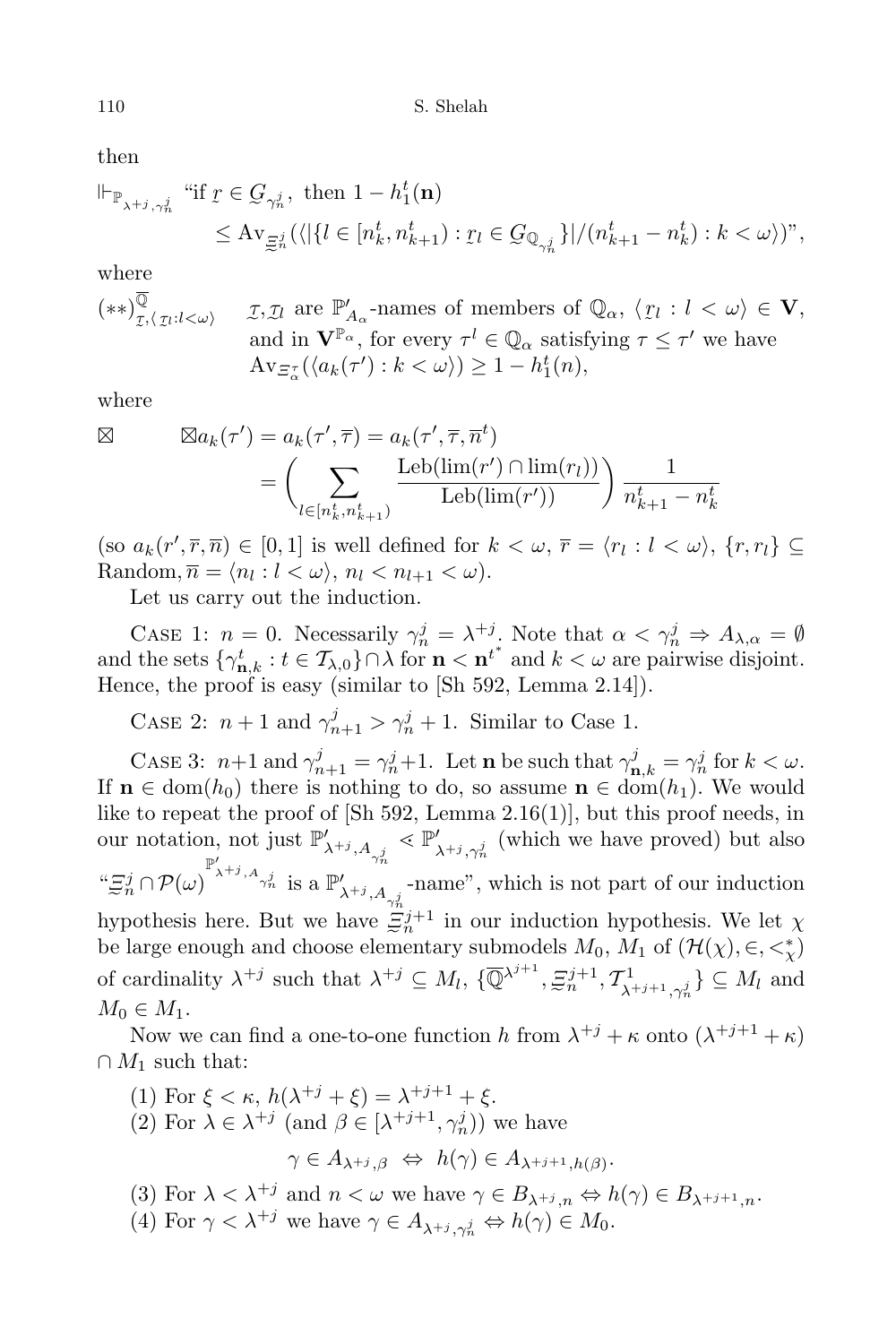This should be clear. So we have finished the induction step in constructing the  $\mathcal{Z}_{n^*}^j$ , so we have completed the missing point in the proof of the parallel of [Sh 592, 3.4], hence of the parallel to [Sh 592, 3.3], so our main theorem is proved.

*Alternative proof.* Let  $\overline{\mathbb{Q}}^* = \langle \mathbb{P}_\alpha, \mathbb{Q}_\beta, A_\beta^*, \mathcal{I}_\beta : \alpha < \lambda^{+n^*} + \kappa \rangle$  be as above except that  $A_{\beta}^*$  is  $\emptyset$  if  $\beta < \lambda^{+n^*}$  and  $\{\gamma < \lambda^{+n^*} : \beta - \lambda \notin E_{\gamma}^{\lambda^{+n^*}}\}\cup [\lambda, \beta)$  if  $\beta \in$  $[\lambda^{+n^*}, \lambda^{+n^*} + \kappa) \setminus {\gamma_n : n < n^*}$  and  $\{\gamma < \lambda^{+n^*} : \beta - \lambda \notin E_\gamma^{\lambda^{+n^*}}\} \cup [\lambda^{+n^*}, \beta)$ if  $\beta = \lambda + n^* + \gamma_n$ .

It suffices to prove that we do not have  $\langle \lambda^{+n} + \gamma_l : l \leq n^* \rangle$ ,  $\overline{\varepsilon}, \langle p'_l : l \leq \omega \rangle$ as above for the  $\mathbb{Q}^*$  defined above. We take  $k = n^*$ .

[Why? Choose  $\chi^* \gg \chi$  and an elementary submodel *M* of  $(\mathcal{H}(\chi^*), \in, \lt^*_{\chi})$ of cardinality  $\lambda$  to which  $\overline{\mathbb{Q}}^*$  belongs,  $M^\omega \subseteq M$ . Now  $\overline{\mathbb{Q}}^*$  as interpreted in *M* is just  $\overline{\mathbb{Q}}^{\lambda}$  with changes to names, and we have enough absoluteness.

Now, fixing  $\langle \gamma_l : l \leq n^* \rangle$  (not the others!), by induction on  $n \leq n^*$  we prove that we can find suitable

$$
\langle \eta_{\beta} : \beta < \lambda^{+n^*} + \gamma_n + 1 + \kappa \rangle
$$
,  $\langle \langle \xi_{\alpha}^t : \alpha < \lambda^{+n^*} + \gamma_n + 1 \rangle : t \in T \rangle$ ,

and a  $\mathbb{P}_{\lambda^{+n^*}+\gamma_n}$ -name  $\Xi$  (stipulating  $\gamma_0+1=\gamma_0$  and  $\gamma_{n^*}=\kappa$ ). Which means: letting  $\mathbb{P}_{\alpha}$ ,  $\mathbb{Q}_{\beta}$ ,  $A_{\beta}$ ,  $\mu_{\beta}$ ,  $\tau_{\beta}$  be as in  $\overline{\mathbb{Q}}^*$  there are  $\eta_{\beta}$ ,  $\Xi_{\beta}^t$  such that

$$
\langle \mathbb{P}_{\alpha}, \mathbb{Q}_{\beta}, A_{\beta}, \mu_{\beta}, \mathcal{I}_{\beta}, \eta_{\beta}, (\Xi_{\alpha}^{t})_{t \in \mathcal{T}} : \alpha \leq \lambda^{+n^{*}} + \gamma_{n}, \beta < \lambda^{+n^{*}} + \gamma_{n} \rangle \in \mathcal{K}_{\theta}^{3},
$$

i.e., it satisfies [Sh 592, Definition 2.11] except that in clause (d) there we demand that if  $\mathbf{n} \in \text{dom}(h_1^t)$  and  $\langle \eta_{\mathbf{n},l}^t : l < \omega \rangle$  is constant, then  $\alpha_l \in$  $\{\gamma_m : n \leq m < n^*\}$ . For *n* we use  $n+1$ , Löwenheim–Skolem argument and uniqueness in Definition 2.11 of [Sh 592].

In detail: for  $n = 0$ , just let  $\mathcal{Z}$  be a  $\mathbb{P}_{\lambda^{+n^*}+\gamma_0}$ -name for a finitely additive measure on  $\omega$  (can be Ramsey if  $V \models CH$ ) such that conditions 2.11(e)+(f) in [Sh 592] are satisfied. For *n*, by the induction hypothesis we have  $\langle \eta_{\beta}^{n}$ :  $\beta < \lambda^{+n^*} + \gamma_n\rangle, \langle\langle$ e  $\Xi_{\alpha}^{t}: \alpha \leq \lambda^{+n^{*}} + \gamma_{n}$ :  $t \in \mathcal{T}$ , we can find  $A \subseteq \lambda^{+n^{*}} + \gamma_{n}$ of cardinality  $\lambda^{+n}$  such that  $\bigcup_{m\geq n} A^*_{\gamma_m} \subseteq A$ ,  $[\lambda^{+n^*}, \lambda^{+n^*} + \gamma_n) \subseteq A$ ,  $\mathbb{P}'_A$  $\mathbb{P}_{\lambda^{+n^*}+\gamma_n}$  and  $t \in \mathcal{T} \Rightarrow$  $\mathbf d$  $\Xi_{\lambda^{+n^*}+\gamma_n}^t$   $\lvert \mathcal{P}(\omega)^{\mathbf{V}^{\mathbb{P}'\!A}}$  is a  $\mathbb{P}'_A$ -name. If  $A=\lambda^{+n^*}$ , then as in [Sh 592], we can define  $\Xi_{\lambda+\gamma_n+1}^t$  as required. This is not necessarily true, but some  $f \in \text{EAUT}(\overline{a}|\lambda^{+n^*} + \gamma_n)$  maps *A* onto  $A_{\lambda^{+n^*}, \lambda + \gamma_n}$ , and maps  $A_{\lambda^{+n^*},\beta}$  (for  $\beta \neq \lambda^{+n^*} + \gamma_n$ ) onto itself, so possibly changing the  $\Xi^t_{\lambda^{+n^*}+\gamma_n}$ , *n*<sub>β</sub> (*β* <  $\lambda^{+n^*} + \gamma_n$ ) we can define e  $\Xi_{\alpha}^{t}$  (for  $\alpha \leq \lambda^{+n^{*}} + \gamma_{n} + 1$ ),  $\eta_{\beta}$  (for  $\beta \leq \lambda^{+n^*} + \lambda^{+n^*}$ . The advance from  $\lambda^{+n^*} + \gamma_n + 1$  to  $\lambda^{+n^*} + \gamma_{n+1}$  is as for  $n = 0$ : as we are proving  $\in \mathcal{K}'_\theta$  (not  $\in \mathcal{K}_3$ ) there are no problems repeating the proof from [Sh 592].

So we have finished the proof of 1.1.  $\blacksquare$ <sub>1.14</sub>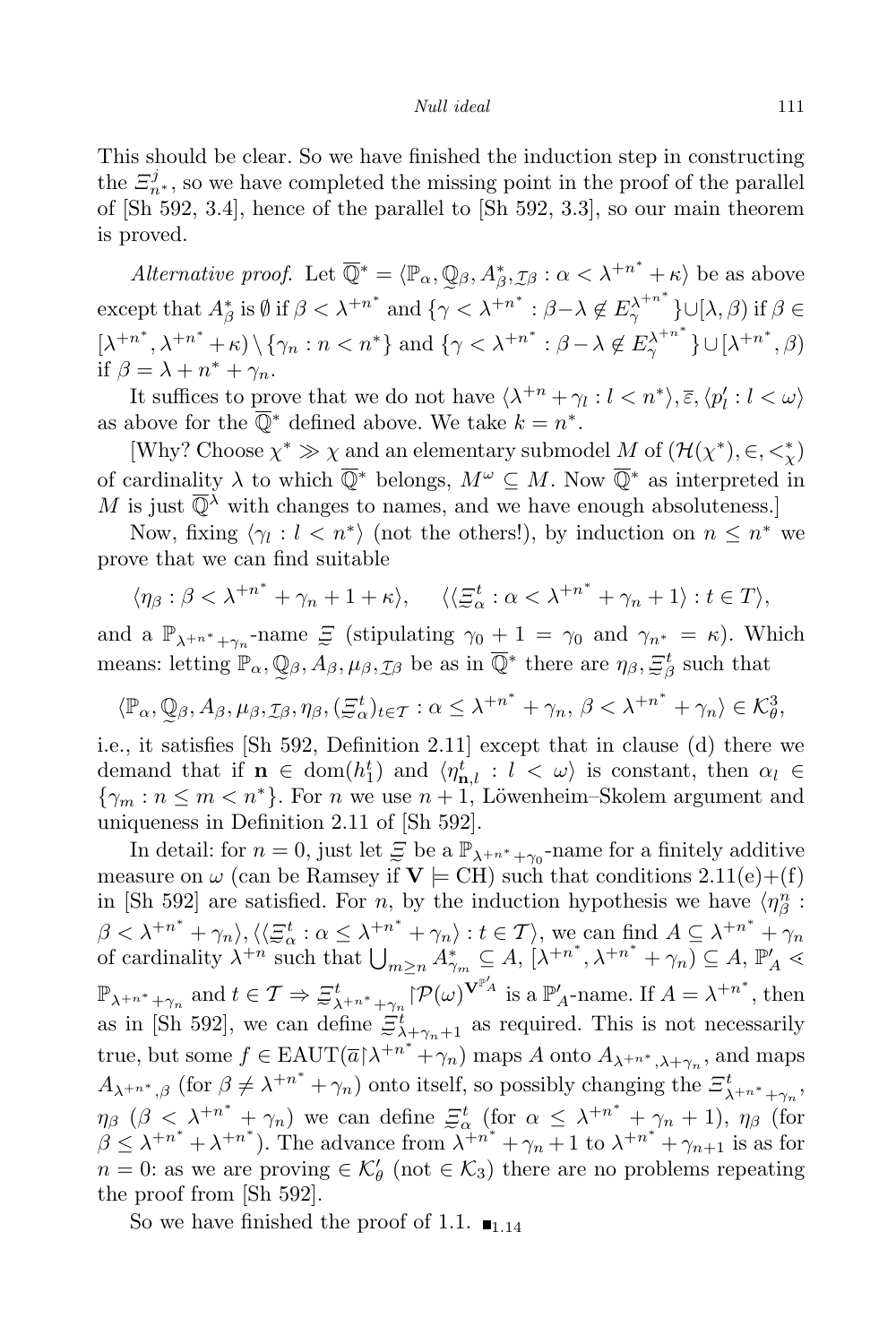**2. Non-null** set with no non-null function. Peter Komjáth referred me to the following problem, answered below.

2.1. Theorem. *It is consistent that*

*⊕ there is a non-null A ⊆* R *such that for every f* : *A →* R, *the function f is null* as a *subset* of the plane  $\mathbb{R} \times \mathbb{R}$ 

*provided that "ZFC* + *there is a measurable cardinal" is consistent.*

*Proof.* We can use  $\omega_2$  instead of R. Let  $\kappa$  be measurable, and D a normal ultrafilter on *κ*. Let  $\lambda = \lambda^{\aleph_0}, \lambda \geq 2^{\kappa}$  for simplicity, and we use the same forcing as in §1. Now we interpret the Cohen forcing  $\mathbb{Q}_{\alpha}$  (for  $\alpha < \lambda$ ) as

 $\{\langle (n_l, a_l) : l < l^* \rangle : l^* < \omega, n_l < \omega, a_l \text{ is a subset of } \binom{n_l}{2} \times \binom{n_l}{2},\}$  $\eta \in {}^{n_l}2 \Rightarrow |\{\nu \in {}^{n_l}2 : (\eta, \nu) \in a_l\}|/2^{n_l} \geq 1-4^{-l}\}.$ 

We interpret the generic sequence  $\overline{a}^{\alpha} = \langle (n_l^{\alpha}, a_l^{\alpha}) : l < \omega \rangle$  as the following null subset of the plane:

$$
\text{null}(\overline{a}^{\alpha}) := \{ (\eta, \nu) : \eta \in {}^{\omega}2 \text{ and for infinitely many } l < \omega \text{ we have}
$$

$$
(\eta {\upharpoonright} n_l^{\alpha}, \nu {\upharpoonright} n_l^{\alpha}) \notin a_l^{\alpha} \}.
$$

Let  $X^* = \{ \mathcal{I}_{\lambda + i} : i \leq \kappa \}$ ; as in §1, it is not null (in fact everywhere). Now suppose  $p \Vdash "g : X^* \to "2";$  of course, this *g* is unrelated to the  $g_\lambda$ 's from §1. So for each  $i < \kappa$ ,  $g(\mathcal{I}_{\lambda+i})$  is a  $\mathbb{P}_{\lambda+\kappa}$ -name involving the conditions  $p_{i,l} \in \underline{\mathbb{P}}'_{\lambda+\kappa}$  (for  $l < \omega$ ). For  $\xi < \kappa$ , let  $M_{\xi} \prec (\mathcal{H}(\beth_\omega(\lambda^{+\omega})^+), \in, <^*)$  be such that  $\mathbb{Q}, \langle \mathcal{I}_{\lambda+i} : i \langle \kappa \rangle, p, \mathcal{Q}, \langle \langle p_{i,l} : l \langle \omega \rangle : i \langle \kappa \rangle, \lambda, \xi \text{ belongs to } M_{\xi} \text{ and}$  $||M_{\xi}|| = 2^{\aleph_0}$  and  $\omega(M_{\xi}) \subseteq M_{\xi}$ , and let  $w_{\xi} = M_{\xi} \cap (\lambda + \kappa)$ . Then for some  $A \in D$  we have:

 $(a) \gamma \neq \xi \in A \Rightarrow \lambda + \xi \notin w_{\gamma}$ .

(b)  $\langle w_{\gamma} : \gamma \in A \rangle$  and  $\langle M_{\gamma} : \gamma \in A \rangle$  form  $\Delta$ -systems with hearts  $w^*, M^*$ respectively.

(c)  $w_{\gamma} \cap [\lambda, \lambda + \gamma)$  is constant,  $w_{\gamma} \cap {\lambda + \xi : \xi \in A} = {\lambda + \gamma}$ , moreover  $\sup(w_{\gamma}) < \lambda + \min(A \setminus (\gamma + 1))$  and  $w_{\gamma} \cap [\lambda, \lambda + \gamma) \subseteq w^*$ .

(d) For  $\gamma, \xi \in A$ , the models  $M_{\gamma}, M_{\xi}$  are isomorphic, with the isomorphism mapping  $\gamma$  to  $\xi$ , and  $\mathbb{Q}, \langle \chi_{\lambda+\gamma} : \gamma < \kappa \rangle$ , g to themselves, in fact is the identity on *M<sup>∗</sup>* .

So for all  $\gamma \in A$  we have an isomorphic situation.

For  $\gamma \in A$  let  $\overline{r}^{\gamma} = \langle r_{\gamma,m} : m \langle \omega \rangle$  be the  $\langle *$ -first maximal antichain of  $\mathbb{P}_{\lambda+\kappa}$  above *p*, of forcing conditions deciding whether  $g(\mathcal{I}_{\lambda+\gamma})$  is in

$$
\mathbf{V}[\langle \mathcal{I}\beta : \beta \leq \lambda + \gamma + 1 \rangle) = \mathbf{V}^{\mathbb{P}_{\lambda + \gamma + 1}},
$$

and deciding whether  $g(\tau_{\lambda+\gamma})$  is in  $\mathbf{V}[\langle \tau_{\beta} : \beta \in M^* \rangle \hat{\ } \langle \tau_{\lambda+\gamma} \rangle]$ , and in both cases if yes, without loss of generality, it forces for some Borel function  $\mathcal{B} = \mathcal{B}_{\gamma,m}$  that  $r_{\gamma,m} \Vdash \text{``}g(\text{I}_{\lambda+\gamma}) = \mathcal{B}(\ldots,\text{I}_{\beta},\ldots,\text{I}_{\lambda+\gamma})_{\beta \in w}$ ", where in the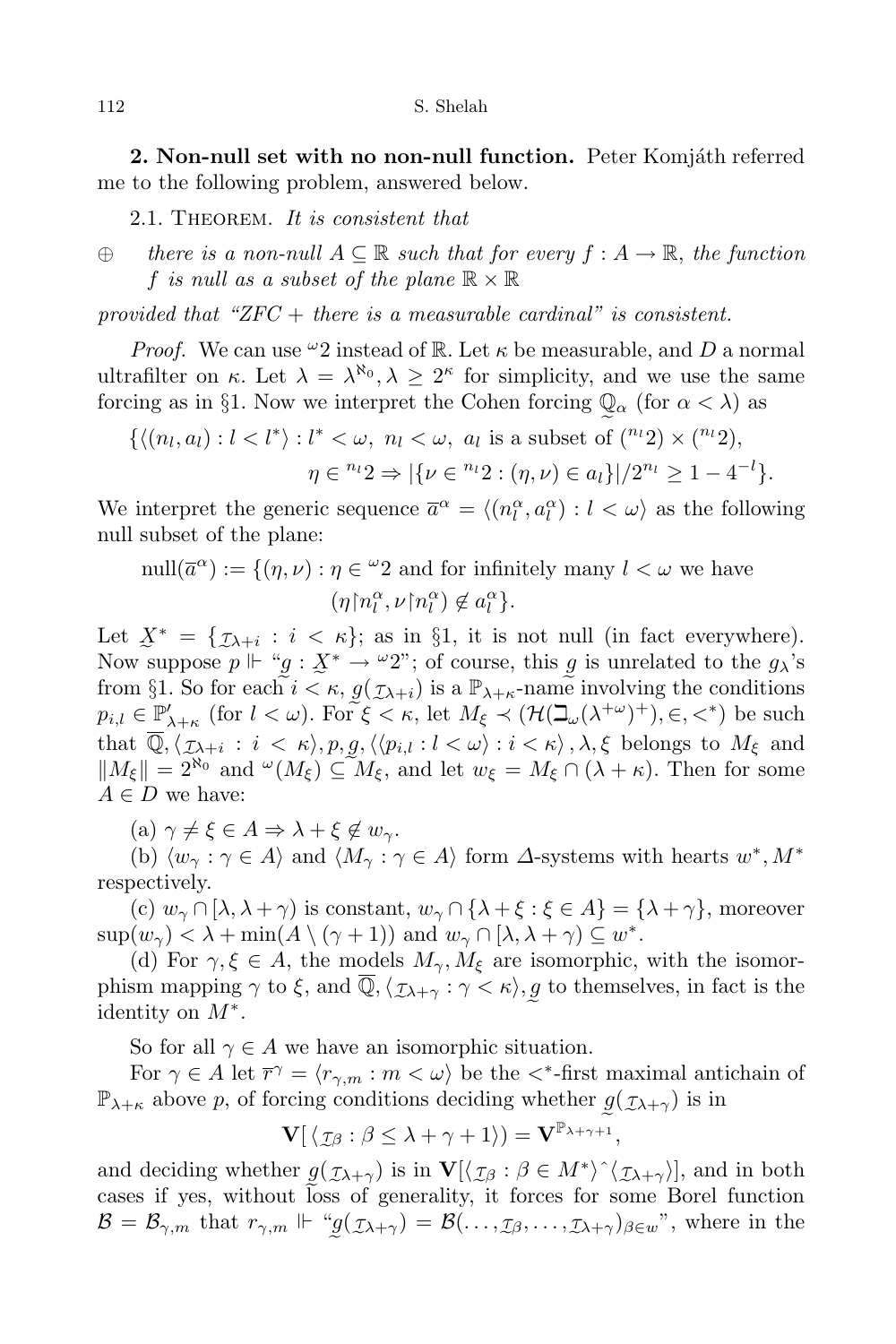first case  $w = w_\gamma \cap \gamma$  and in the second case  $w = w^*$ . As we can shrink *A* (as long as it is in *D*), without loss of generality  $\mathcal{B}_{\gamma,m}$  does not depend on *γ*, i.e.  $\mathcal{B}_{\gamma,m} = \mathcal{B}_m$ . Also, without loss of generality the answer (= decision) for each *m* of  $r_{\gamma,m}$  does not depend on  $\gamma$ .

Choose  $\alpha < \lambda$  such that  $g_{\lambda}(\alpha) = A$ , where  $g_{\lambda}$  is from 1.3 (and is not related to *g*) and  $\alpha \notin \bigcup_{\gamma \in A} M_{\gamma}$ . It is enough to prove the following two statements:

$$
(*)_1 \quad \{(\mathcal{I} \lambda + \gamma, g(\mathcal{I} \lambda + \gamma)) : \gamma \in \kappa \setminus A\} \text{ is null (subset of the plane)}.
$$

$$
(*)_2 \quad \{ (\mathcal{I}_{\lambda+\gamma}, \underline{g}(\mathcal{I}_{\lambda+\gamma})) : \gamma \in A \} \text{ is null.}
$$

*Proof of* (\*)<sub>1</sub>. Trivial as  $\{\mathcal{I}_{\lambda+\gamma} : \gamma \in \kappa \setminus A\}$  is null (as proved in 1.13).

*Proof of* (\*)<sub>2</sub>. We shall use the proof of Fact 1.14 and the choice of  $\alpha$ to show that

$$
\{(\mathcal{I}_{\lambda+\gamma}, g(\mathcal{I}_{\lambda+\gamma})) : \gamma \in A\} \subseteq \bigcup_{l} (\omega_2 \times \omega_2 \setminus \text{lim tree}_{l}(\overline{a}^{\alpha}))
$$

where

tree<sub>l\*</sub> 
$$
(\overline{a}^{\alpha}) = \{(\eta, \nu) \in {}^{\omega}2 \times {}^{\omega}2 : \text{if } l \in [l^*, \omega) \text{ then } (\eta \upharpoonright n_l, \nu \upharpoonright n_l) \in \underline{a}_l^{\alpha} \}.
$$

Let  $\mathcal{A}^m = {\xi : r_{\xi,m} \in \mathcal{G}_{\mathbb{P}_{\lambda+\kappa}}}$  for  $\xi < \kappa$ .

It suffices to prove, for each  $m$ , that

$$
(*)_{2,m} \quad p \Vdash ``{\{(\mathcal{I}_{\lambda+\gamma}, \underline{g}(\mathcal{I}_{\lambda+\gamma})) : \gamma \in \underline{\mathcal{A}}^m\} \text{ is null}''}.
$$

We do it by cases (note that in each case "for some  $\gamma \in \mathcal{A}^{m}$ " is equivalent to "for every  $\gamma \in \mathcal{A}^{m}$ ").

CASE 1:  $r_{\gamma,m}$   $\Vdash$  " $g(\mathcal{I}_{\lambda+\gamma})$  is in  $\mathbf{V}[\langle \mathcal{I}_{\beta} : \beta \in M^* \rangle \hat{\langle} \tau_{\lambda+\gamma} \rangle]$ ". Clearly  $(*)_{2,m}$  holds as the graph of a Borel function is null and we apply this to the function  $\rho \mapsto \mathcal{B}(\ldots, \mathcal{I}\beta, \ldots, \ldots; \rho)_{\beta \in M^*}.$ 

CASE 2:  $r_{\gamma,m} \Vdash ``(\mathcal{I} \lambda + \gamma, \mathcal{G}(\mathcal{I} \lambda + \gamma)) \in ({}^{\omega}2 \times {}^{\omega}2 \setminus \bigcup_{l < \omega} \text{lim tree}_l (\overline{\mathcal{A}}^{\alpha}))^n$ . As the set on the right side is null this is trivial.

CASE 3: Not Case 2 and  $r_{\gamma,m} \Vdash \text{``} g(\mathcal{I}_{\lambda+\gamma})$  is not in  $\mathbf{V}^{\mathbb{P}_{\lambda+\gamma+1}}$ "; remember  $\alpha < \lambda$  was chosen such that  $g_{\lambda}(\alpha) = A$ .

Fix  $\xi = \min(A)$  and let  $\xi_1 = \min(A \setminus (\xi + 1))$ . Let  $p^* \in \mathbb{P}_{\lambda + \xi_1}$  and  $l^* < \omega$ be such that  $r_{\xi,m} \leq p^*$  and  $p^* \Vdash \mu(\mathcal{I} \lambda + \xi, \mathcal{Q}(\mathcal{I} \lambda + \gamma)) \in \text{lim tree}_{l^*}(\overline{\mathcal{Q}}^{\alpha})^n$  (note: both are  $\mathbb{P}_{\lambda+\xi_1}$ -names and  $r_{\xi,m} \in \mathbb{P}_{\lambda+\xi_1}$ .  $\left(\frac{1}{2}x\right)^{n}$ 

As in the proof of 1.14, we can for  $\zeta < (2^{\aleph_0})^+$  by induction on  $\zeta$  choose  $f_{\mathcal{C}}$ ,  $a_{\mathcal{C}}$ ,  $p_{\mathcal{C}}$  such that

 $f_{\zeta} \in \text{EAUT}(\mathbb{Q}[(\lambda + \xi_1)), \quad \alpha_{\zeta} = f_{\zeta}(\alpha), \quad \alpha_{\zeta} \notin \{\alpha_{\zeta_1} : \zeta_1 < \zeta\}$ 

and  $p_{\zeta} = \hat{f}_{\zeta}(p^*)$  and  $f_{\zeta}(\bigcup_{\gamma \in A} M_{\gamma} \cap (\lambda + \xi_1)), f_{\zeta}(\lambda, \lambda + \xi_1)$  are the identity. So  $f_\zeta$  maps  $\mathbf{a}$ *τλ*+*ξ,* e *g*(  $(\mathcal{I}\lambda + \xi)$  to themselves. Let  $G_{\mathbb{P}_{\lambda+\xi+1}} \subseteq \mathbb{P}_{\lambda+\xi+1}$  be generic over **V** such that  $E = \{ \zeta : p_{\zeta} | (\lambda + \xi + 1) \in G_{\mathbb{P}_{\lambda + \xi + 1}} \}$  is unbounded in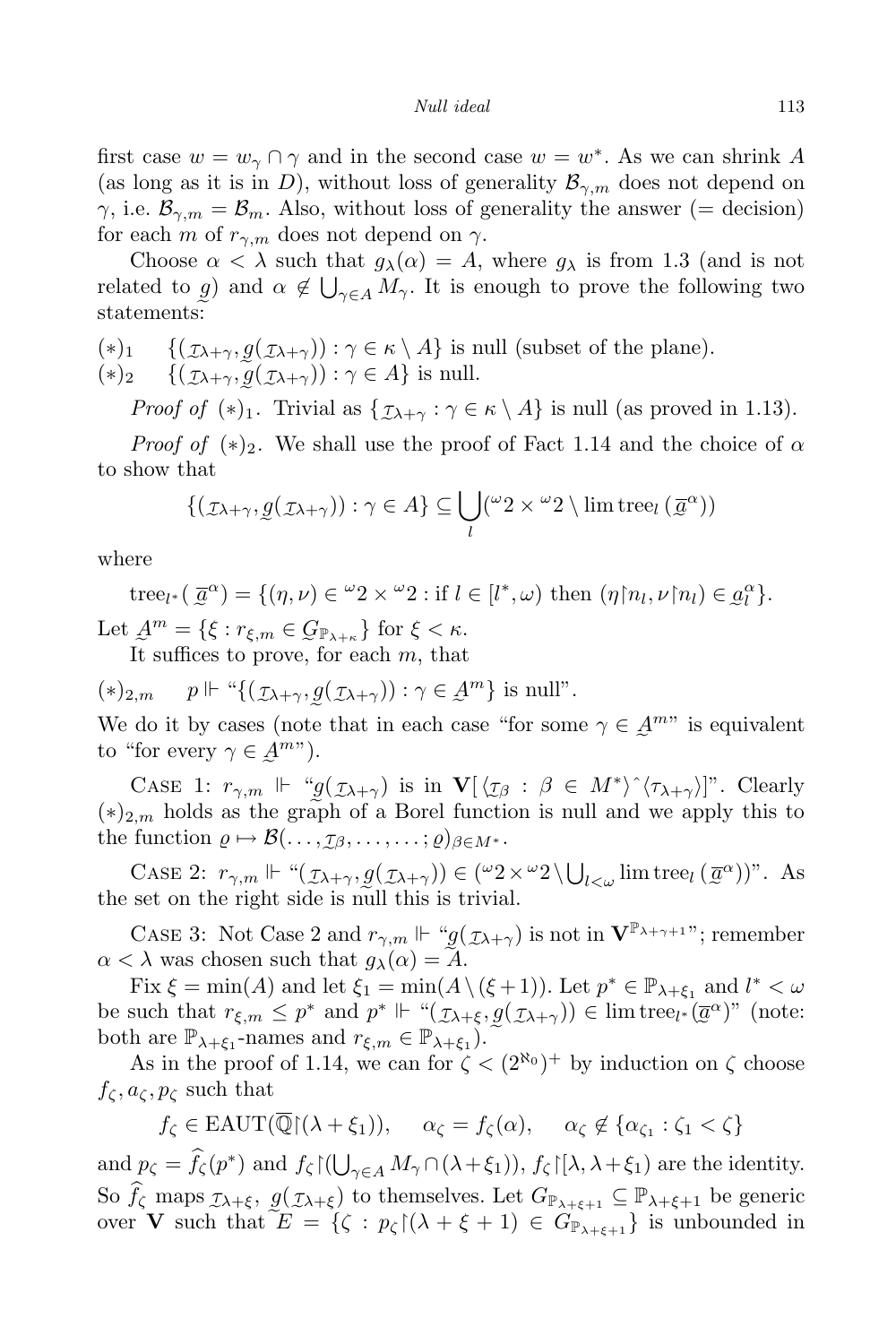$(2^{\aleph_0})^+$ . So in  $\mathbf{V}[G_{\mathbb{P}_{\lambda+\xi+1}}]$  we have, for  $\zeta \in E$ , a  $(\mathbb{P}_{\lambda+\xi_1}/G_{\mathbb{P}_{\lambda+\xi+1}})$ -name of a real  $g(\mathcal{I} \lambda + \gamma)$  which is not in  $\mathbf{V}^{\mathbb{P}_{\lambda+\xi+1}}$  and

$$
p_{\zeta} \Vdash "(\mathcal{I}_{\lambda+\xi}, \underline{g}(\mathcal{I}_{\lambda+\xi})) \in \lim \text{tree}_{l^*}(\overline{a}^{\alpha_{\zeta}})^n.
$$

Now, still as in the proof of 1.14, we can prove by induction on  $\beta \in [\xi + 1, \xi_1]$ that in  $\mathbf{V}^{\mathbb{P}_{\beta}},$  no  $(\eta_0, \eta_1) \in (\omega_2 \times \omega_2)^{V^{\mathbb{P}_{\lambda+\beta}}} \setminus (\omega_2 \times \omega_2)^{V^{\mathbb{P}_{\lambda+\xi+1}}}$  belongs to lim tree<sub>l</sub><sup>\*</sup> ( $\overline{a}^{\alpha}$ <sup>*ζ*</sup>) for unboundedly many  $\zeta \in E$ . The induction is straightforward; for the successor case  $\beta + 1$  use  $\beta \notin A = g_{\lambda}(\alpha_{\zeta})$  (and  $\hat{f}$  for some  $f \in \text{EAUT}(\mathbb{Q}(\lambda + i))$ . This gives us a contradiction as *p ∗* forces that (  $\mathbf{a}$ *τλ*+*ξ,* e *g*(  $^{+1}$  $(\mathcal{I}(\lambda+\xi))$  is not in  $({}^{\omega}2 \times {}^{\omega}2)$ **V**<sup> $\mathbb{P}(\lambda+\xi+1)}$  as the second coordinate is not</sup> in  $\mathbf{V}^{\mathbb{P}_{\lambda+\xi+1}}$ .

Case 4: Neither Case 1 nor Case 2, nor Case 3. As in Case 3, but only  $f_\zeta$   $((\lambda + \xi_1) \cap M^*)$  is the identity. Hence  $f_\zeta$  ( $(\mathbb{P}_{\lambda + \xi_1} \cap M^*)$  is the identity. We let

$$
B_1 = \{ \alpha : \alpha < \lambda + \xi_1 \text{ and } \alpha \notin M_{\xi} \cap (\lambda + \xi) \setminus M^* \};
$$

using *f* for  $f \in EAUT(\mathbb{Q})$  we can easily show that  $\mathbb{P}'_{B_1} \leq \mathbb{P}'_{\lambda+\kappa}$ , and  $G_{B_1} =$  $G_{\mathbb{P}_{\lambda+\xi+1}} \cap \mathbb{P}'_{B_1}$  (or see §3). Now in  $\mathbf{V}[G_{\mathbb{P}_{\lambda+\xi+1}}]$  we have

 $E[G_{B_1}] = \{ \zeta : p_{\zeta} | (\lambda + \xi + 1) \in G_{B_1} \}$  is unbounded in  $(2^{\aleph_0})^+$ .

We can assume that  $p_\zeta \Vdash \text{``}g(\text{I}\chi_{+\xi}) \notin \mathbf{V}[G_{B_1}]$ " and  $p_\zeta \in \text{I}_{\overline{\varepsilon}}$  for some  $\overline{\varepsilon}$  (as in §1), because if not then without loss of generality  $p_\zeta$  forces  $g(\tau_{\lambda+\xi}) = \tau'$ such that  $\tau' = \mathcal{B}(\ldots, \text{truth value}(\xi_l^* \in \mathcal{I}_{\beta_l^*}), \ldots)_{l \leq \omega}$  and  $\beta_l^* \in B_1$  and then we can find  $f \in \text{EAUT}(\mathbb{Q})$  such that  $f(g(\mathcal{I}_{\lambda+\xi})) = g(\mathcal{I}_{\lambda+\xi}) \in M^*$ ,  $f(p_{\zeta}) \in M_{\zeta}$ is compatible with  $p_{\zeta}$ , and we get an easy contradiction.

Note: in  $\mathbf{V}[\langle \mathcal{I}\beta : \beta \in B_1 \rangle]$  we can compute  $E[G_{\mathbb{P}_{\lambda+\xi+1}}]$ , but we do not have  $g(\tau_{\lambda+\xi})$  by the previous sentence so we get an easy contradiction as in the proof of 1.14.  $\blacksquare$ <sub>2.1</sub>

**3. The** L*ℵ*1*,ℵ*<sup>1</sup> **-elementary submodels and the partial FS support iteration with non-transitive memory of definable forcing.** We may wonder what is really needed in *§§*1, 2 (and [Sh 592, *§§*2, 3]). Here we generalize one feature: iterating with partial memory but without transitivity in the memory, not restricting ourselves to Cohen and random.

3.1. DEFINITION.  $\mathcal{K}^s_{\kappa}$  is the family of sequences of  $\overline{\mathbb{Q}}$  of the form

$$
\overline{\mathbb{Q}} = \langle \mathbb{P}_{\alpha}, \mathbb{Q}_{\alpha}, A_{\alpha}, B_{\alpha}, \overline{\mu}_{\alpha}, \overline{\varphi}_{\alpha}, \underline{Y}_{\alpha}, \underline{\tau}_{\alpha} : \alpha < \beta \rangle
$$

(we write  $\beta = \lg(\overline{\mathbb{Q}})$ ; the  $\varphi$ 's are absolute formulas) such that:

 $\langle a \rangle$   $\langle \mathbb{P}_{\alpha}, \mathbb{Q}_{\alpha} : \alpha < \beta \rangle$  is a FS iteration of c.c.c. forcing notions (so  $\mathbb{P}_{\beta} =$  $\text{Lim}(\mathbb{Q})$  denotes the limit).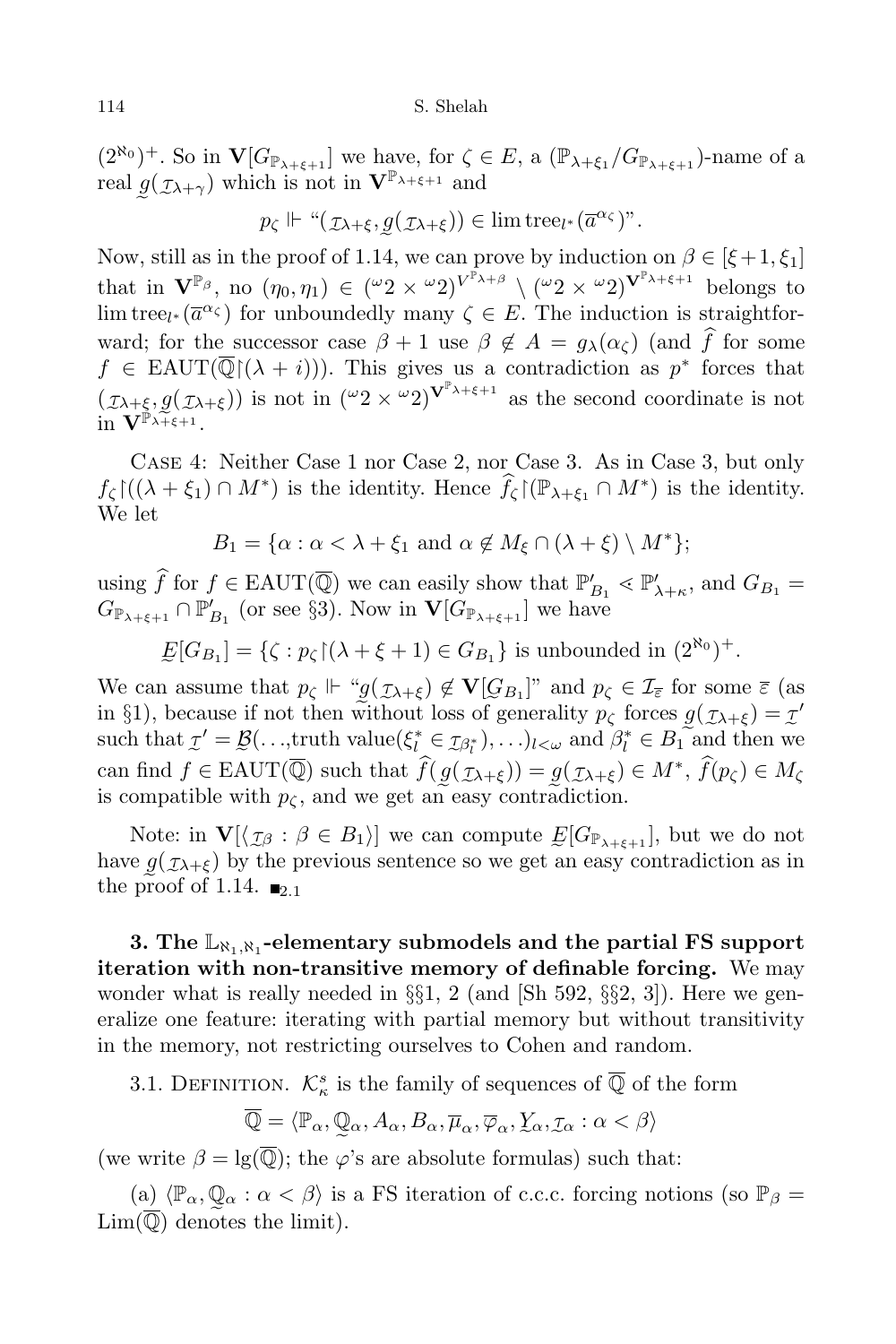#### *Null ideal* 115

(b)  $\mu_{\alpha} < \kappa$  (see clause (d) below),  $\tau_{\alpha}$  is a  $\mathbb{Q}_{\alpha}$ -name (i.e. a  $\mathbb{P}_{\alpha+1}$ -name of one),  $\Vdash_{\mathbb{P}_{\alpha+1}}$  " $\mathcal{I}_{\alpha} \subseteq \mu_{\alpha}$  and  $\mathcal{I}_{\alpha}$  is the generic of  $\mathbb{Q}_{\alpha}$ ".

 $(e)$   $B_{\alpha} \subseteq A_{\alpha} \subseteq \alpha$  and  $\beta \in B_{\alpha} \Rightarrow B_{\beta} \subseteq B_{\alpha}$  and  $|B_{\alpha}| < \kappa$ .

*First simple version*:

(d)  $\overline{\mu} = \langle \mu_{\alpha}^0, \mu_{\alpha}^1, \mu^2 \rangle$ ,  $\overline{\varphi} = \langle \varphi_{\alpha}^0, \varphi_{\alpha}^1 \rangle$ ,  $\varphi_{\alpha}^0 = \varphi_{\alpha}^0(x, \underline{Y}_{\alpha})$ , and  $\varphi_{\alpha}^1 = \varphi_{\alpha}^1(x, y, \underline{Y}_{\alpha})$ ; let  $\mu_{\alpha} = \mu_{\alpha}^2$ .

(e) The set of elements of  $\mathbb{Q}_\alpha$  is a non-empty subset of  $\mathbb{Q}_\alpha^{\text{pos}} = \{\eta : \eta \in \mathbb{Q}_\alpha\}$  $\omega(\mu_{\alpha}^{0})$  in the universe  $\mathbf{V}[\langle \mathcal{I}_{\gamma} : \gamma \in A_{\alpha} \rangle].$ 

(f)  $\chi_{\alpha}$  is a  $\mathbb{P}_{\alpha}$ -name of  $\mathcal{B}_{\mathcal{C}}$  $\chi_{\alpha}$  is a  $\mathbb{P}_{\alpha}$ -name of a subset of  $\mu_{\alpha}^{1}$ , moreover we have sequences  $\overline{\mathcal{B}}_{\alpha} = \langle \mathcal{B}_{\alpha,\zeta} : \zeta < \mu_{\alpha}^1 \rangle, \, \overline{\xi}_{\alpha} = \langle \xi_{\alpha,\zeta,n} : \zeta < \mu_{\alpha}^1, \, n < \omega \rangle \text{ and } \overline{\beta}_{\alpha,\zeta} = \langle \beta_{\alpha,\zeta,n} : \zeta < \mu_{\alpha}^1 \rangle.$  $\zeta < \mu_{\alpha}^1, n < \omega$ , all three from **V**, such that:

- $(\alpha)$   $\mathcal{B}_{\alpha,\zeta} = \mathcal{B}_{\alpha,\zeta}(\ldots,x_n,\ldots)_{n<\omega}$  is a Borel function from  $\omega$  {true, false} to *{*true, false*}*,
- $(\beta)$   $\xi_{\alpha,\zeta,n}$   $\lt \mu_{\beta_{\alpha,\zeta,n}}, \beta_{\alpha,\zeta,n}$   $\in B_{\alpha}$ ,
- $(\gamma) \mathcal{Y}_{\alpha} \in \mathbf{V}[\langle \mathcal{I}_{\gamma} : \gamma \in B_{\alpha} \rangle)$  is the set

 $\{\zeta < \mu^1_\alpha : \mathcal{B}_{\alpha,\zeta}(\ldots, \mathrm{truth~value}(\xi_{\alpha,\zeta,n} \in \mathcal{I}_{\beta_{\alpha,\zeta,n}}), \ldots)_{n < \omega} = \mathrm{truth}\}.$ 

 $e(\mathbf{g})$  *p*  $\in \mathbb{Q}_\alpha$  iff  $\{\eta \in \mathbb{Q}_\alpha^{\text{pos}} : \mathbf{V}[\langle \mathcal{I}_\gamma : \gamma \in B_\alpha \rangle] \models \varphi_\alpha^0(p, \chi)\}\$  and  $Q_{\alpha} \models p \leq q$  iff  $\mathbf{V}[\langle \mathcal{I}_{\gamma} : \gamma \in B_{\alpha} \rangle] \models \varphi_{\alpha}^{\{1\}}[p, q, \mathcal{Y}].$ 

e *Second, non-simple version*:

(d)  $\overline{\mu}_{\alpha} = \langle \mu_{\alpha}^{l} : l < 7 \rangle$ ; we let  $\mu_{\alpha} = \mu_{\alpha}^{4}, \overline{\varphi}_{\alpha} = \langle \varphi_{\alpha}^{l} : l < 6 \rangle, \varphi_{\alpha} = \varphi_{\alpha}^{0}$ .  $\varphi_{\alpha}^{l}$  is a 3-place relation on  $\varphi^{>}(\mu_{\alpha}^{l})$  if  $l = 0, 3$ , a 4-place relation on  $\varphi^{>}(\mu_{\alpha}^{l})$ if  $l = 1, 2, \varphi^4_\alpha$  is binary,  $\varphi^5_\alpha$  is a 5-place relation, and for  $i < 6, \varphi^i_\alpha$  is a subset  $({}^{4})$  of  ${\overline{\eta}}$  :  ${\overline{\eta}} = (\eta_0, \ldots, \eta_{j-1}),$  for some *n* each  $\eta_l$  is a sequence of ordinals of length *n*, and (*i, j*) *∈ {*(0*,* 3)*,*(1*,* 4)*,*(2*,* 4)*,*(3*,* 3)*,*(4*,* 2)*,*(5*,* 5)*}}* (can read more natural restrictions),  $\varphi^i_\alpha$  is closed under initial segments (i.e. letting  $i = 0, \overline{\eta} = (\eta_0, \eta_1, \eta_2) \in \varphi_\alpha^0 \Rightarrow \overline{\eta} \upharpoonright n = (\eta_0 \upharpoonright n, \eta_1 \upharpoonright n, \eta_2 \upharpoonright n) \in \varphi_\alpha^0$ , of course  $\overline{\eta}$  is an abuse of notation),

$$
\lim(\varphi_{\alpha}) = \{ (\eta, \nu, \varrho) : \eta, \nu, \varrho \text{ are sequences of length } \omega
$$
  
such that  $n < \omega \Rightarrow (\eta \upharpoonright n, \nu \upharpoonright n, \varrho \upharpoonright n) \in \varphi_{\alpha} \}$ 

(depend on the universe) and similarly for other  $\varphi^i_\alpha$ .

(e) The set of elements of  $\mathbb{Q}_{\alpha}$  is a (non-empty) subset of

$$
\mathbb{Q}_{\alpha}^{\text{pos}} = \{\eta : \eta \in {}^{\omega}(\mu_{\alpha}^{0}) \cap \mathbf{V}[\mathcal{I}_{\gamma} : \gamma \in A_{\alpha}]\}.
$$

<sup>(&</sup>lt;sup>4</sup>) Note:  $\lim(\varphi_{\alpha}^0)$  describes  $\mathbb{Q}_{\alpha}$ ,  $\lim(\varphi_{\alpha}^1)$ ,  $\lim(\varphi_{\alpha}^2)$  describe  $\leq_{\mathbb{Q}_{\alpha}}$ ,  $+_{\mathbb{Q}_{\alpha}}$ ,  $\lim(\varphi_{\alpha}^3)$  describes the maximal antichain of  $\mathbb{Q}_{\alpha}$ ,  $\lim(\varphi_{\alpha}^4)$  describes " $\xi \in \mathcal{I}_{\alpha}$ " and  $\lim(\varphi_{\alpha}^5)$  describes  $G_{\alpha}(2)$ .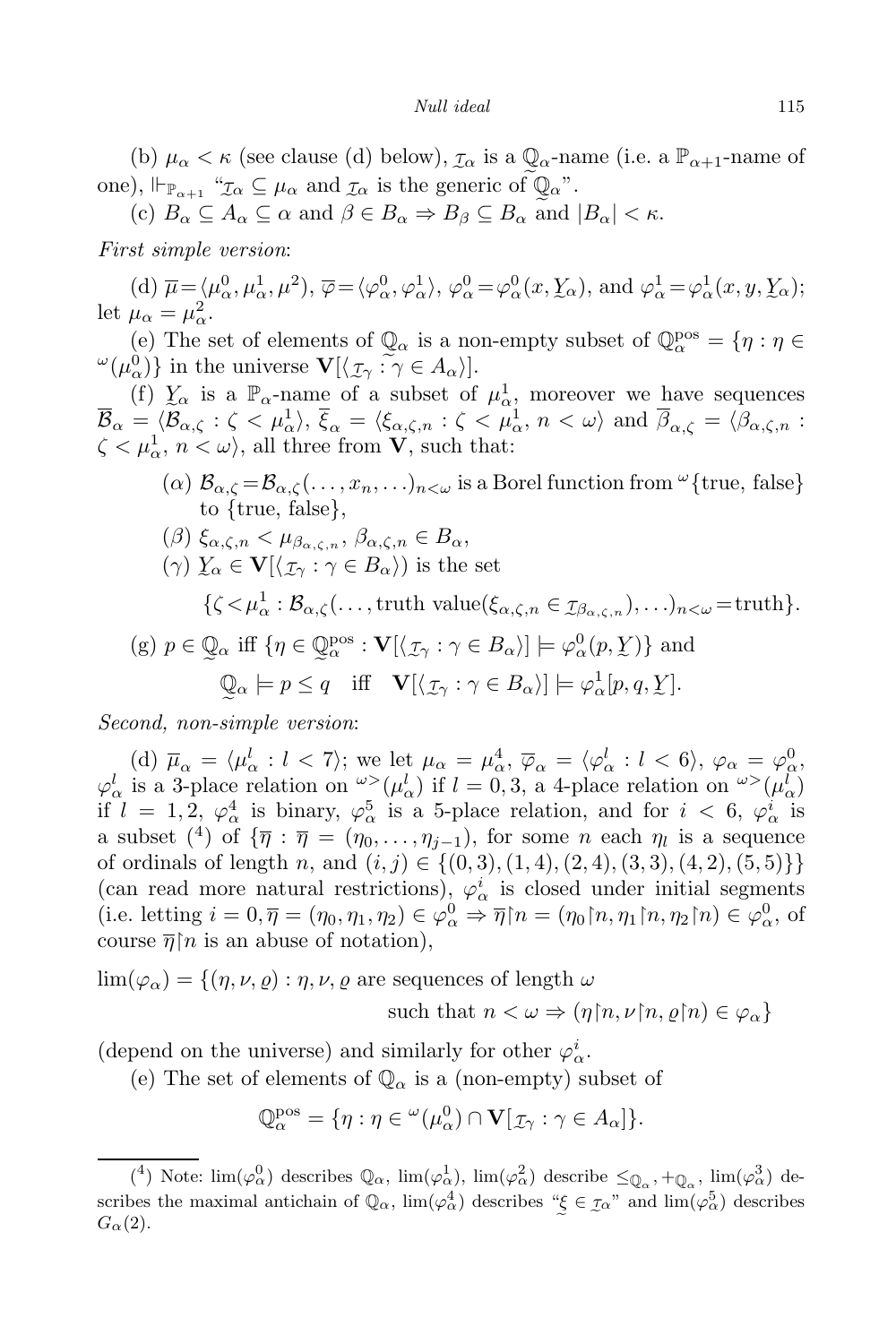(f)  $\frac{\alpha}{I}$  $\overline{\varrho}_{\alpha} = \langle$ e  $\varrho^{l}_{\alpha,\zeta}:\zeta<\zeta^{l}_{\alpha},l<6\rangle,$  $\alpha$  $\varrho^l_{\alpha,\zeta} = \langle$ e  $\underline{\varrho}^l_{\alpha,\zeta,m}$  :  $m < \omega$ , and  $\ddot{a}$ (f)  $\overline{\varrho}_{\alpha} = \langle \varrho_{\alpha,\zeta}^{l} : \zeta < \zeta_{\alpha}^{l}, l < 6 \rangle$ ,  $\varrho_{\alpha,\zeta}^{l} = \langle \varrho_{\alpha,\zeta,m}^{l} : m < \omega \rangle$ , and  $\varrho_{\alpha,\zeta,m}^{l}$  is a  $\mathbb{P}_{\alpha}$ -name of a natural number (or of a member of {0,1}), it has the form  $\mathcal{B}^l_{\alpha,\zeta,m}(\ldots, \text{truth value } (\xi^l_{\alpha,\zeta,m,k} \in \mathcal{I}_{\beta^l_{\alpha,\zeta,m,k}}), \ldots))_{k<\omega}, \mathcal{B}^l_{\alpha,\zeta,m}$  is a Borel function,  $\beta^l_{\alpha,\zeta,m,k} \in B_\alpha$  and  $\xi^l_{\alpha,\zeta,m,k} < \mu_\alpha$ .

 $(g)$  In  $V[\langle$  $^{1)}$ *τ<sup>β</sup>* : *β ∈ Aαi*]*,* e  $\mathbb{Q}_{\alpha}$  is the set of elements of  $\{\eta \in$  $\frac{1}{\sqrt{2}}$  $\mathbb{Q}_{\alpha}^{\text{pos}}$ : there  $\alpha$  *u*  $\in \omega$  (Ord) and  $\zeta < \zeta_\alpha^0$  such that  $(\eta, \nu, \varrho_{\alpha,\zeta}^0) \in \lim(\varphi_\alpha^0)$  and  $\nu(0) = \zeta$ ; so *η, ν, %* 0 *α,ζ* [ *G*P*<sup>α</sup>* ] belongs to **V**[*h τ<sup>β</sup>* : *β ∈ Aαi*]*}*; we may write *ζ* = *ζ* 0 *<sup>α</sup>*(*p*). Similarly  $\leq_{\mathbb{Q}_\alpha}$  is defined by  $\varphi_\alpha^1$ .

(h) In  $\tilde{\mathbf{V}}[\langle \mathcal{I}_{\beta} : \beta \in A_{\alpha} \rangle]$  we have  $\{(p,q) : p \leq_{\mathbb{Q}_{\alpha}} q\} = \{(p,q) : p,q \in \mathbb{Q}_{\alpha}\}$ and there are  $\nu \in {}^{\omega}(\text{Ord})$  and  $\zeta < \zeta^1_\alpha$  such that  $(p, q, \nu, \varrho^1_{\alpha, \zeta}) \in \lim(\varphi^1_{\alpha, \zeta}) \in$ lim( $\varphi_{\alpha}^{1}$ ),  $\nu(0) = \zeta$ . We write  $\zeta_{\alpha}^{1}(p, q)$  for the minimal  $\zeta$ .

(i) In  $\mathbf{V}[\langle \mathcal{I}_{\beta} : \beta \in A_{\alpha} \rangle]$  we have  $\{(p,q) : p,q \in \mathbb{Q}_{\alpha} \text{ are compatible in } \mathbb{Q}_{\alpha} \}$  $e: p, q \in \mathbb{Q}_\alpha$  and there are  $\nu \in {}^{\omega}(\text{Ord})$  and  $\binom{1}{k}$  $\mathbb{Q}_{\alpha}$ *}* = { $(p,q) : p, q \in$  $^{\prime}$  $Q_{\alpha}$  and there are  $\nu \in {}^{\omega}(\text{Ord})$  and  $\zeta < \zeta_{\alpha}^2$  such that  $(\tilde{p}, q, \nu, \rho_{\alpha,\zeta}^2) \in \lim(\varphi_\alpha^2)$  and  $\nu(0) = \zeta$  (we write  $\zeta_\alpha^2(p,q)$  for the minimal such *ζ*).

(k) In  $\mathbf{V}[\langle \mathcal{I}_{\beta} : \beta \in A_{\alpha} \rangle]$  we have  $\{\langle p_n : n \langle \omega \rangle : p_n \in \mathbb{Q}_{\alpha} \text{ for } n \langle \omega \rangle\}$  $\{p_n : n < \omega\}$  is predense in  $\mathbb{Q}_\alpha\} = \{ \langle p_n : n < \omega \rangle : \text{for some } \nu \in \omega(\text{Ord}) \text{ and } \nu \in \mathbb{Z}\}$  $\zeta < \zeta_{\alpha}^3$  we have  $(p, \nu, \varrho_{\alpha, \zeta}^3) \in \lim_{\alpha \to \infty} (\varphi_{\alpha}^3)$  [where  $p = \langle p_{n - [\sqrt{n}]^2}([\sqrt{n}]) : n < \omega \rangle$ ], and we write  $\zeta_{\alpha}^2(\overline{p})$  for the minimal such  $\zeta$ .

(l) In **V**[*h*  $\big)$  $\mathcal{I}\beta$  :  $\beta \in A_\alpha$ *i*] we have  $\{(p,\xi): p \in A_\alpha\}$ <sup>W</sup>  $\mathbb{Q}_\alpha$ *,*  $\xi < \mu_\alpha^4$  and  $p \Vdash$ ˜ <sup>Q</sup>*<sup>α</sup>* "*ξ ∈*  $\{\tau_{\alpha}^{\nu}\} = \{(p,\xi) : \text{for some } \nu \in {}^{\omega}(\mu_{\alpha}^4) \text{ and } \zeta < \zeta_{\alpha}^4 \text{ we have } \langle \langle \xi \rangle^{\wedge} p, \langle \zeta \rangle \in \varphi_{\alpha}^4\}.$ 

(m) If  $G_{\leq \alpha} \subseteq \mathbb{P}_{\alpha}$  is generic over  $V, G_{\alpha} \subseteq \mathbb{Q}_{\alpha}[G_{\leq \alpha}]$  is generic over **V**[ $G<sub><</sub>α$ ] and  $\tau_{\alpha} = \tau_{\alpha}[G_{\alpha}]$ , then in  $\mathbf{V}[\langle \tau_{\beta}[G_{\alpha}] : \beta \in A_{\alpha} \rangle]$  we have

$$
G_{\alpha} = \{ \eta \in {}^{\omega}(\text{Ord}) : \text{there are } \nu \in {}^{\omega}(\text{Ord}), \zeta < \zeta_{\alpha}^{5},
$$
  

$$
\nu^{1} \in {}^{\omega}(\mu_{\alpha}), \text{ and } \varrho \in {}^{\omega}2 \text{ such that}
$$
  

$$
\varrho(n) = 0 \Leftrightarrow \nu^{1}(n) \in \tau_{\alpha} \text{ and}
$$
  

$$
(\eta, \nu, \nu^{1}, \varrho, \varrho_{\alpha,\zeta}) \in \lim(\varphi_{\alpha}^{5}) \}.
$$

We can simplify Definition 3.1 by

3.2. DEFINITION. (1) We say  $\beta$  is a *Borel function to* **V** if it is a function from  $\omega$ <sub>{0,1}</sub> to **V** (we identify sometimes 1 with truth, 0 with false) with countable range such that each  $\{\eta \in \omega_2 : \mathcal{B}(\eta) = x\}$  is a Borel set.

(2) We say *B* is a *Borel function to*  $\omega V$  if  $\mathcal{B}(\eta) = \langle \mathcal{B}_n(\eta) : n < \omega \rangle$  with each  $\mathcal{B}_n$  being a Borel function to **V**.

(3)  $\mathbb Q$  is *simple* if in Definition 3.1(e),

$$
\lim(\varphi_\alpha^0) \subseteq \{(\eta, \nu, \varrho) : \varrho \in {}^{\omega}\omega\}.
$$

3.3. DEFINITION. Let  $\overline{\mathbb{Q}} \in \mathcal{K}_{\kappa}^{s}$  and  $\alpha = \lg(\overline{\mathbb{Q}})$ .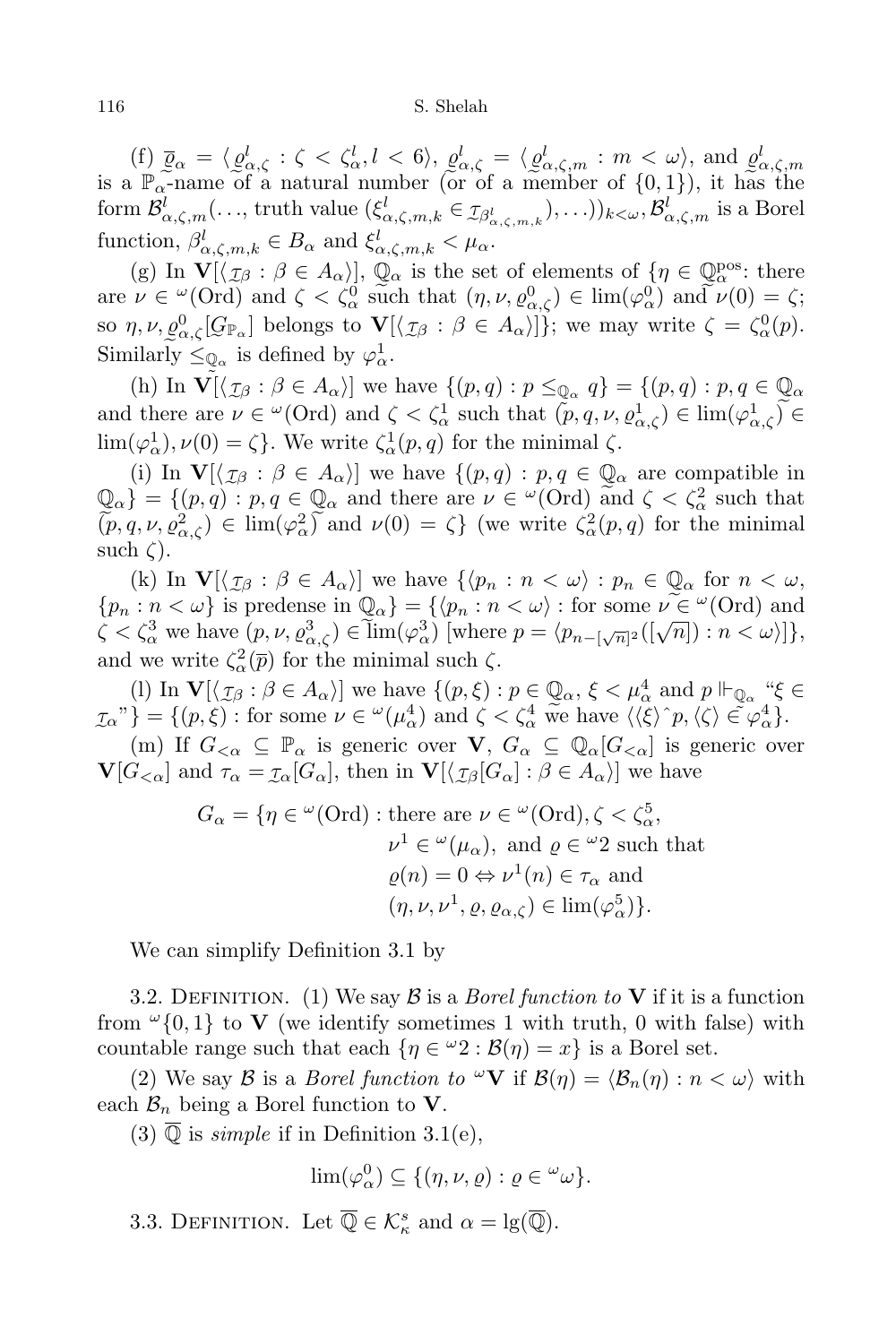(1) Let  $\mathbb{P}'_{\beta} = \{ p \in \mathbb{P}_{\beta} : \text{for every } \gamma \in \text{dom}(p), \ p(\gamma) \text{ is computed by some Borel}\}$ function  $\mathcal{B}$  (so  $\mathcal{B} \in \mathbf{V}$ , and is an object, not a name), *B* is a function to  $\ ^\omega\mathbf{V}$  from some  $\langle \text{truth value}(\xi_l \in \mathcal{I}_{\alpha_l}) : l < \omega \rangle \text{ where }$  $\xi_l < \mu_{\alpha_l}$  and  $\alpha_l < \gamma$  and we say in this case that the truth value of  $(\xi_l \in \mathcal{I}_{\alpha_l})$  appears in  $p(\gamma)$  for  $l < \omega$ and  $p \upharpoonright \gamma$  forcing a value to  $\zeta_{\gamma}^{0}(p(\gamma))$ *}*.

(2) For  $p \in \mathbb{P}'_{\beta}$  and  $\alpha \in \text{dom}(p)$  let

 $\text{supp}(p(\alpha)) = \{ \gamma : \text{for some } \xi \text{ the truth value of } (\xi \in \mathcal{I}) \text{ appears in } p(\alpha) \}$ and let  $\text{supp}(p) = \text{dom}(p) \cup \bigcup_{\alpha \in \text{dom}(p)} \text{supp}(p(\alpha)).$ 

(3) For  $A \subseteq \alpha$  let

$$
\mathbb{P}'_A = \{ p \in \mathbb{P}'_\alpha : \text{dom}(p) \subseteq A \text{ and } \gamma \in \text{dom}(p) \Rightarrow \text{supp}(p(\gamma)) \subseteq A \},
$$

i.e.,  $\mathbb{P}'_A = \{p \in \mathbb{P}'_A : \text{supp}(p) \subseteq A\}$  with the order inherited from  $\mathbb{P}'_a$  which is inherited from  $\mathbb{P}_{\underline{A}}$  (recall: only for some A's,  $\mathbb{P}'_A \leq \mathbb{P}'_a$ ).

(4) *A* is called  $\overline{\mathbb{Q}}$ -*closed* if  $A \subseteq \text{lg}(\overline{\mathbb{Q}})$  and  $\alpha \in A \Rightarrow B_{\alpha} \subseteq A$ . We call *A strongly* Q-*closed* if  $A \subseteq \text{lg}(\mathbb{Q})$  and  $\alpha \in A \Rightarrow A_{\alpha} \subseteq A$ . We let  $\text{cl}_{\overline{\mathbb{Q}}}(A)$  be the Q-closure of *A* and  $\text{scl}_{\overline{\mathbb{Q}}}(A)$  be the strong Q-closure of *A*.

(5) Let

*Simple version*:

$$
\text{PAUT}(\overline{\mathbb{Q}}) = \{f : \text{ (i) } f \text{ is a one-to-one function,}
$$
\n
$$
\text{(ii) the domain and range of } f \text{ are } \overline{\mathbb{Q}}\text{-closed}
$$
\n
$$
\text{(in particular are } \subseteq \text{lg}(\overline{\mathbb{Q}})),
$$
\n
$$
\text{(iii) } (\forall \alpha_1, \alpha_2 \in \text{dom}(f)) (\alpha_1 \in A_{\alpha_2} \Leftrightarrow f(\alpha_1) \in A_{f(\alpha_2)})
$$
\n
$$
\text{(iv) } (\forall \alpha_1, \alpha_2 \in \text{dom}(f)) (\alpha_1 \in B_{\alpha_2} \Leftrightarrow f(\alpha_1) \in B_{f(\alpha_2)})
$$
\n
$$
\text{(v) if } f(\alpha_1) = \alpha_2 \text{ then } f \text{ maps } \underline{Y}_{\alpha_1} \text{ to } \underline{Y}_{\alpha_2},
$$

i.e. 
$$
\overline{\mu}_{\alpha_1} = \overline{\mu}_{\alpha_2}, \overline{\varphi}_{\alpha_1} = \overline{\varphi}_{\alpha_2}, \mathcal{B}_{\alpha_1,\zeta} = \mathcal{B}_{\alpha_2,\zeta},
$$
  
 $\xi_{\alpha_1,\zeta,n} = \xi_{\alpha_2,\zeta,n}, \ \beta_{\alpha_1,\zeta,n} = \beta_{\alpha_2,\zeta,n}.$ 

*Non-simple version*:

 $PAUT(\overline{Q}) = \{f :$  (i) *f* is a one-to-one function, (ii) the domain and range of *f* are Q-closed*,*  $(in$  particular are  $\subseteq$  lg( $\mathbb{Q}$ )), (iii)  $(\forall \alpha_1, \alpha_2 \in \text{dom}(f))(\alpha_1 \in A_{\alpha_2} \Leftrightarrow f(\alpha_1) \in A_{f(\alpha_2)}),$  $(\text{iv})$   $(\forall \alpha_1, \alpha_2 \in \text{dom}(f))$  $(\alpha_1 \in B_{\alpha_2} \Leftrightarrow f(\alpha_1) \in B_{f(\alpha_2)}),$ (v) if  $f(\alpha_1) = \alpha_2$  then  $\mu_{\alpha_1}^l = \mu_{\alpha_2}^l$ ,  $\zeta_{\alpha_1}^l = \zeta_{\alpha_2}^l$ ,  $\varphi_{\alpha_1}^l = \varphi_{\alpha_2}^l$  and *f* maps  $\underline{\varrho}_{\alpha_1,\zeta}^l$  to  $\underline{\varrho}_{\alpha_2,\zeta}^l$ , i.e.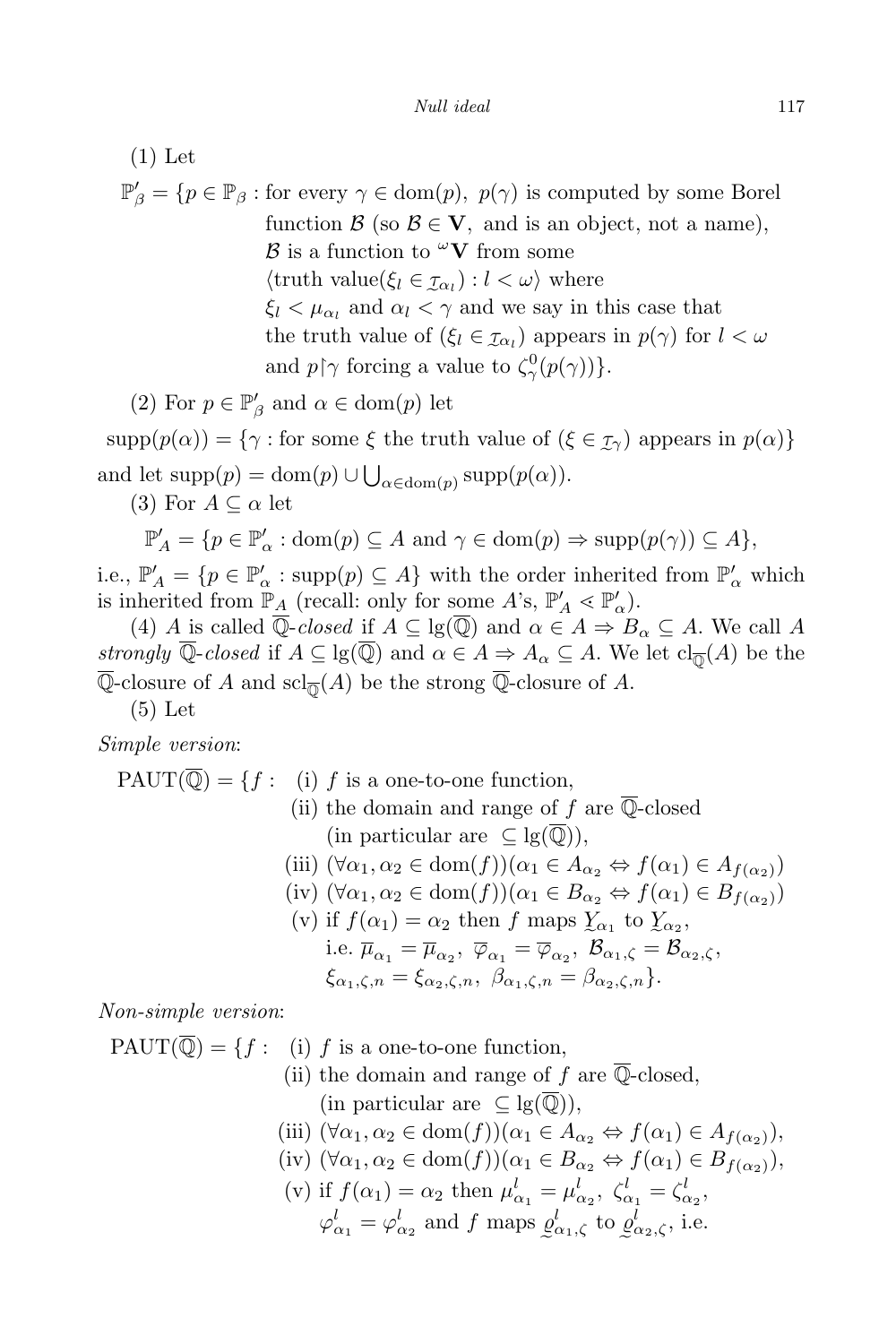$$
\mathcal{B}^l_{\alpha_1,\zeta,m} = \mathcal{B}^l_{\alpha_2,\zeta,m} \text{ for } l < 6, \zeta < \zeta^l_{\alpha_1} = \zeta^l_{\alpha_2}, m < \omega,
$$
\n
$$
\text{and } \xi^l_{\alpha_1,\zeta,m,k} = \xi^l_{\alpha_2,\zeta,m,k} \text{ for } l < 6, \zeta < \zeta^l_{\alpha_1} = \zeta^l_{\alpha_2},
$$
\n
$$
m < \omega, \ k < \omega, \text{ but, of course,}
$$
\n
$$
\text{``}\xi \in \mathcal{I}\mathcal{J}\text{''} \text{ is replaced by ``}\xi \in \mathcal{I}\mathcal{f}(\mathcal{J})\text{''},
$$
\n
$$
\text{that is, } \beta^l_{\alpha_2,\zeta,m,k} = f(\beta^l_{\alpha_1,\zeta,m,k})\}.
$$

(6) For  $f \in \text{PAUT}(\mathbb{Q})$ ,  $f$  is the natural map which  $f$  induces from  $\mathbb{P}'_{\text{dom}(f)}$ onto  $\mathbb{P}'_{\text{rang}(f)}$ ; similarly for part (7).

(7) For  $\overline{\mathbb{Q}}^1$ ,  $\overline{\mathbb{Q}}^2 \in \mathcal{K}^s_{\kappa}$  let PAUT $(\overline{\mathbb{Q}}^1, \overline{\mathbb{Q}}^2)$  be defined similarly:

 $PAUT(\overline{\mathbb{Q}}^1, \overline{\mathbb{Q}}^2) = \{f : (i) \text{ } f \text{ is a one-to-one function, }$ 

- (ii) the domain of  $f$  is  $\overline{\mathbb{Q}}^1$ -closed  $(\text{in particular is } \subseteq \text{lg}(\overline{\mathbb{Q}}^1))$ and the range of  $f$  is  $\overline{\mathbb{Q}}^2$ -closed  $(in$  particular is  $\subseteq$  lg( $\overline{\mathbb{Q}}^2$ )),
- (iii)  $(\forall \alpha_1, \alpha_2 \in \text{dom}(f))(\alpha_1 \in A^1_{\alpha_2} \Leftrightarrow f(\alpha_1) \in A^2_{f(\alpha_2)}),$
- $(\text{iv}) \ (\forall \alpha_1, \alpha_2 \in \text{dom}(f))(\alpha_1 \in B^1_{\alpha_2} \Leftrightarrow f(\alpha_1) \in B^2_{f(\alpha_2)}),$
- (v) if  $f(\alpha_1) = \alpha_2$  then *simple version*:  ${}^{1}\overline{\mu}_{\alpha_1} = {}^{2}\overline{\mu}_{\alpha_1}, {}^{1}\overline{\varphi}_{\alpha_1} = {}^{2}\overline{\varphi}_{\alpha_2}$  and *f* maps  $\chi^1_{\alpha_1}$  to  $\chi^2_{\alpha_2}$ ,  $i.e., \mathcal{B}_{\alpha_1,\zeta}^1 = \mathcal{B}_{\alpha_2,\zeta}^2, \ \xi_{\alpha_1,\zeta,m}^1 = \xi_{\alpha_2,\zeta,m}^2,$  $\beta^1_{\alpha_1,\zeta,m} = \beta^2_{\alpha_2,\zeta,m},$ *non-simple version*: (for  $l < 6$ )  ${}^{1} \mu_{\alpha_1}^{l} = {}^{2} \mu_{\alpha_2}^{l}$ ,  ${}^{1} \zeta_{\alpha_1}^{l} = {}^{2} \zeta_{\alpha_2}^{l}$ ,  ${}^{1} \varphi_{\alpha_1}^{l} = {}^{2} \varphi_{\alpha_2}^{l}$  and *f* maps  ${}^{1}g_{\alpha_{1},\zeta}^{l}$  to  ${}^{2}g_{\alpha_{2},\zeta}^{l}$ , i.e.,  $B_{\alpha_{2},\zeta,m}^{l} = B_{\alpha_{1},\zeta,m}^{l}$ ,  $\xi^l_{\alpha_2,\zeta,m,k} = \xi^l_{\alpha_1,\zeta,m,k}$  and  $\beta^l_{\alpha_2,\zeta,m,k} = f(\beta^l_{\alpha_1,\zeta,m,k})$ for  $\zeta < \zeta_{\alpha_1}^l = \zeta_{\alpha_2}^l, \ m < \omega, \ k < \omega$ ).

3.4. CLAIM. Let  $\overline{\mathbb{Q}} \in \mathcal{K}_{\kappa}^{s}$  be of length  $\alpha^{*}$ .

 $(1)$   $\mathbb{P}'_{\alpha^*}$  *is a dense subset of*  $\mathbb{P}_{\alpha^*}$ .

 $(2)$  *In*  $\mathbf{V}^{\mathbb{P}_{\alpha}}$ , *from*  $\mathcal{I}_{\alpha}[G_{\mathbb{Q}_{\alpha}}]$  *we can reconstruct*  $G_{\mathbb{Q}_{\alpha}}$  *and vice versa. From*  $\langle \mathcal{I}_{\gamma} : \gamma < \alpha \rangle [G_{\mathbb{P}_{\alpha}}]$  *we can reconstruct*  $G_{\mathbb{P}_{\alpha}}$  *and vice versa.* 

 $(\textbf{3}) \mathbf{V}^{\mathbb{P}_{\alpha}} = \mathbf{V}[\langle \mathcal{I}_{\beta} : \beta < \alpha \rangle].$ 

(4) *If*  $\mu$  *is any cardinal, and*  $\overline{X}$  *is a*  $\mathbb{P}_{\alpha^*}$ -*name of a subset of*  $\mu$ *, then there* is a set  $A \subseteq \alpha^*$  such that  $|A| \leq \mu$  and  $\Vdash_{\mathbb{P}_{\alpha^*}} \mathscr{X} \in \mathbf{V}[\langle \mathcal{I}_{\gamma} : \gamma \in A \rangle]$ ". Moreover, for each  $\zeta < \mu$  there is in **V** a Borel function  $\mathcal{B}_{\zeta}(x_0, \ldots, x_n, \ldots)_{n < \omega}$ with domain and range the set {true, false} and  $\gamma_l \in A$ ,  $\xi_{\zeta,l} < \mu_{\gamma_{\zeta}}$  for  $l < \omega$  $(i.e. \langle \mathcal{B}_{\zeta}, \gamma_{\zeta,l}, \xi_{\zeta,l} : \zeta < \mu, \ l < \omega \rangle \in \mathbf{V}$  *such that* 

$$
\Vdash_{\mathbb{P}_{\alpha^*}} \text{``$\zeta \in \underline{X}$ iff true = $\mathcal{B}_\zeta(\ldots,\text{truth value}(\xi_{\zeta,l} \in \mathcal{I}_{\gamma_{\zeta,l}}[G_{\mathbb{Q}_{\gamma_{\zeta,l}}}]), \ldots$)''}.
$$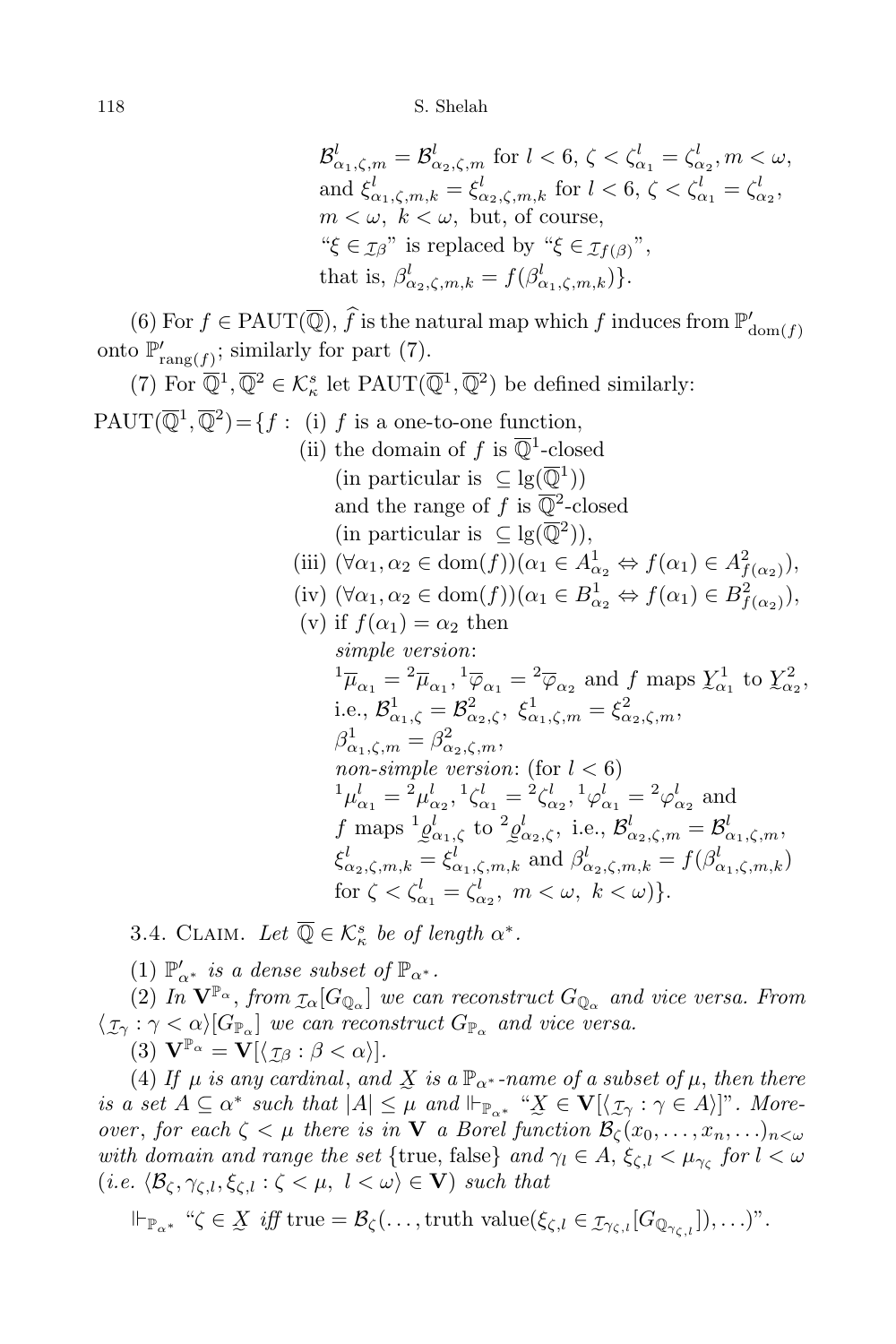*Proof.* (1) Easy.

(2), (3) By induction on  $\alpha$ .

(4) Let  $\chi^*$  be such that  $\{\mathbb{Q}, \lambda\} \in \mathcal{H}(\chi^*)$ , and let  $\zeta < \mu$ ; let M be an elementary submodel of  $(\mathcal{H}(\chi^*), \in, \leq^*_{\chi^*})$  to which  $\{\mathbb{Q}, \lambda, \kappa, \mu, \chi, \zeta\}$  belongs and  $\mu \subseteq M$ , so  $\Vdash_{\mathbb{P}_{\alpha^*}}$  " $M[G_{\mathbb{P}_{\alpha^*}}] \cap \mathcal{H}(\chi^*) = M$ ". Hence by 3.4(3) (i.e. as  $\mathbf{V}^{\mathbb{P}_{\alpha}} = \mathbf{V}[\langle \mathcal{I}_{\beta} : \beta < \alpha \rangle]$  we have  $M[\mathcal{G}_{\mathbb{P}_{\alpha^*}}] = M[\langle \tau_i : i \in \alpha \cap M \rangle]$  and the conclusion should be clear.  $\blacksquare$ <sub>3.4</sub>

3.5. CLAIM. *For*  $A \subseteq \alpha^*$ , *every real* in  $\mathbf{V}[\langle \tau_\gamma : \gamma \in A \rangle]$  *or even a subset*  $X$  *of*  $\mu$  (*for some*  $\mu$ ) *has the form mentioned in* 3.4(4) *with*  $\gamma_{\zeta,l} \in A$ *.* 

*Proof.* This does not follow by 3.4(4) as e.g. maybe  $\neg \mathbb{P}'_A \leq \mathbb{P}_\alpha$ . Let  $\mathcal{L}_{\lambda^+,\omega}$ denote the propositional logic allowing conjunctions and disjunctions of size  $\leq \lambda$ . We know that if  $X \subseteq \mu$  and  $X \in V[(\mathcal{I}_{\gamma} : \gamma \in A)]$ , where  $\mathcal{I}_{\gamma} \subseteq \mu_{\gamma}$  $(\text{and } \langle \mu_\gamma : \gamma \in A \rangle \in \mathbf{V})$ , then we can find in **V** a sequence  $\langle \mathcal{B}_\zeta : \zeta \leq \mu \rangle$ ,  $\langle (\xi_{\zeta,i}, \gamma_{\zeta,i}): \zeta < \mu, \, i < \mu_\zeta \rangle, \, \xi_{\gamma,i} < \mu_{\gamma_{\zeta,i}}, \, \mathcal{B}_\zeta = \mathcal{B}_\zeta(\dots, x_i, \dots)_{i < \mu_\zeta} \in \mathcal{L}_{\lambda^+, \omega}$ for some  $\lambda$  such that

$$
(*) \t X = \{ \zeta < \mu : \mathcal{B}_{\zeta}(\ldots, \text{truth value}(\xi_{\zeta,i} \in \tau_{\gamma_{\zeta,i}}), \ldots)_{i \leq \mu_i} = \text{truth} \}.
$$

So if  $p \in \mathbb{P}_{\alpha}$  and  $p \Vdash \text{``$\mathcal{I}$} \in \mu$ ", we can find  $q, p \leq q \in \mathbb{P}_{\alpha}$  and

$$
\langle (\mathcal{B}_{\zeta}, \mu_{\zeta}, \xi_{\zeta, i}, \gamma_{\zeta, i}) : \zeta < \mu, \, i < \mu_{\zeta} \rangle \in \mathbf{V}
$$

as above with  $\gamma_{\zeta,i} \in A$  such that

$$
q \Vdash_{\mathbb{P}_{\alpha}} \text{``}\mathcal{I} = \{\zeta < \mu : \mathcal{B}_{\zeta}(\ldots, \text{truth value}(\xi_{\zeta,i} \in \mathcal{I}_{\gamma,\zeta,i}), \ldots)_{i < \mu_{\zeta}}\}.
$$

Now as  $\mathbb{P}_{\alpha}$  satisfies the c.c.c., for each  $\zeta$  separately we can replace the conjunction and disjunction inside  $\mathcal{B}_{\zeta}$  by countable ones, so we are done.  $\blacksquare$ <sub>3.5</sub>

3.6. CLAIM. (1)  $I\underline{f}$   $\overline{Q}^1$ ,  $\overline{Q}^2 \in \mathcal{K}^s_\kappa$  *and*  $f \in \text{PAUT}(\overline{Q}^1, \overline{Q}^2)$  *and*  $\text{dom}(f)$  =  $\log(\overline{\mathbb{Q}}^1)$ ,  $\text{rang}(f) = \log(\overline{\mathbb{Q}}^2)$ , then  $\widehat{f}$  is an isomorphism from  $(\mathbb{P}'_{\text{lg}(\overline{\mathbb{Q}}^1)})^{(\overline{\mathbb{Q}}^1)}$  onto  $(\mathbb{P}'_{\lg(\overline{\mathbb{Q}}^2)})^{(\overline{\mathbb{Q}}^2)}$ .

(2) *If*  $\overline{\mathbb{Q}} \in \mathcal{K}_{\kappa}^{s}$  *and*  $A \subseteq \text{lg}(\overline{\mathbb{Q}})$  *is strongly*  $\overline{\mathbb{Q}}$ -closed, then  $\mathbb{P}'_{A} \ll \mathbb{P}'_{\text{lg}(\overline{\mathbb{Q}})}$ , *in* fact if  $q \in \mathbb{P}'_{\text{lg}(\overline{\mathbb{Q}})}$  and  $q \nmid A \leq p \in \mathbb{P}'_A$ , then  $p \cup (q \nmid (\text{lg}(\mathbb{Q} \setminus A)) \in \mathbb{P}'_{\text{lg}(\overline{\mathbb{Q}})}$  is a lub of p, q and there are unique  $(\overline{\mathbb{Q}}', f)$  such that  $\overline{\mathbb{Q}}' \in \mathcal{K}_{\kappa}^s$ ,  $f \in \text{PAUT}(\overline{\mathbb{Q}}', \overline{\mathbb{Q}})$ ,  $f$  *is order preserving*,  $dom(f) = lg(Q')$ ,  $rang(f) = A$ *.* 

 $(3)$  *If*  $A^0 \subseteq \alpha$  *and*  $A^{n+1} = A^n \cup \{A_\alpha : \alpha \in A^n\}$ , *then*  $\bigcup_{n < \omega} A^n$  *is strongly*  $\overline{\mathbb{Q}}$ *-closed and*  $\bigcup \{\alpha + 1 : \alpha \in A^0\} = \bigcup \{\alpha + 1 : \alpha \in \bigcup_{n < \omega} A^n\}$ *.* 

(4)  $\text{PAUT}(\overline{\mathbb{Q}})$  *is closed under composition and inverse. Similarly, if*  $f_l \in$  $\text{PAUT}(\overline{\mathbb{Q}}^l, \overline{\mathbb{Q}}^{l+1})$  *for*  $l = 1, 2$ , *then*  $f_2 \circ f_1 \in \text{PAUT}(\overline{\mathbb{Q}}^1, \overline{\mathbb{Q}}^3)$  *and*  $f_i^{-1} \in \mathbb{Q}$  $\mathrm{PAUT}(\overline{\mathbb{Q}}^2, \overline{\mathbb{Q}}^1).$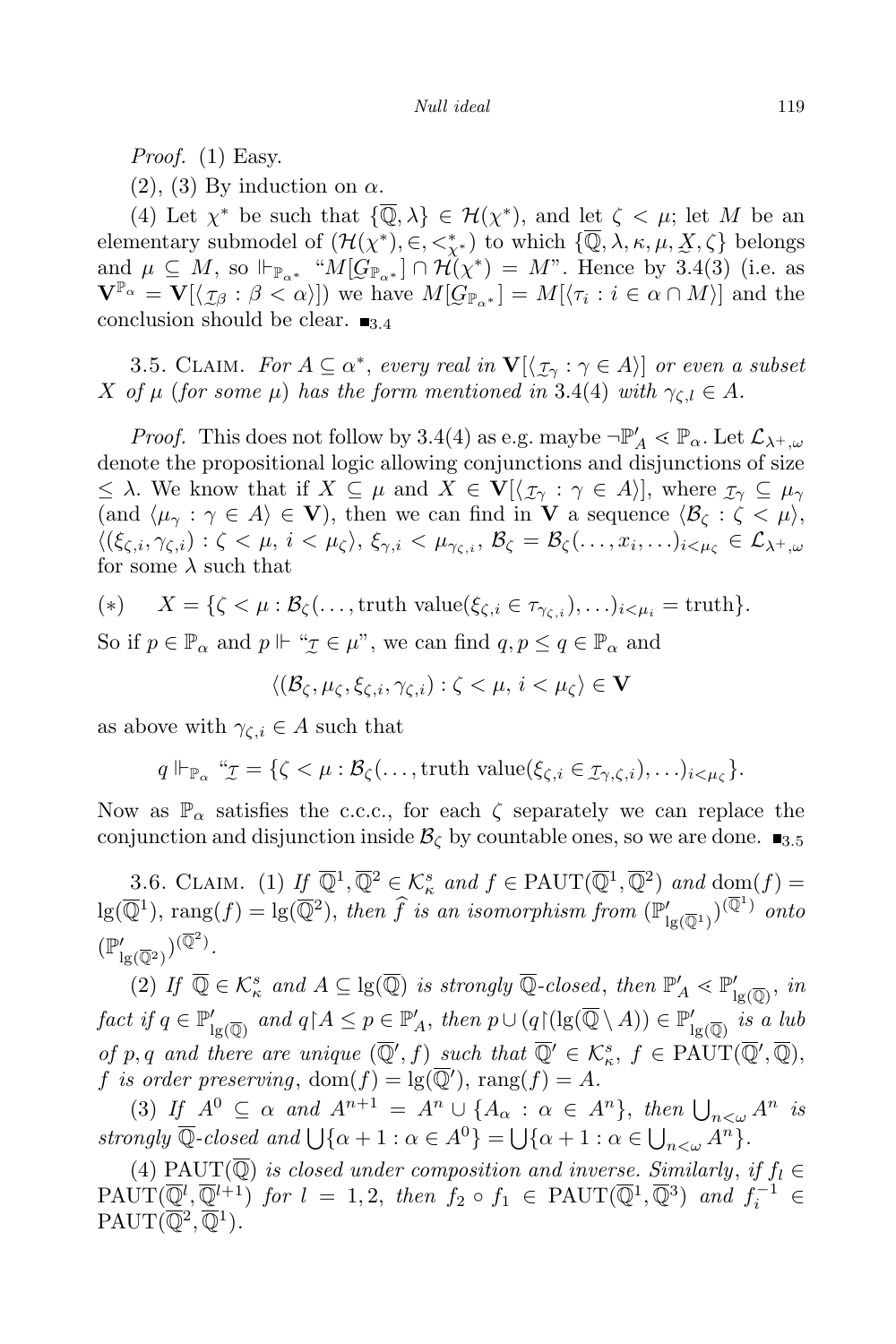(5) *If*  $\overline{\mathbb{Q}} \in \mathcal{K}_{\kappa}^{s}$  *and*  $A \subseteq \text{lg}(\overline{\mathbb{Q}})$  *is strongly*  $\overline{\mathbb{Q}}$ -closed *and*  $\overline{p} \in \mathbb{P}'_{\text{lg}(\overline{\mathbb{Q}})}$ *, then*  $p \upharpoonright A \in \mathbb{P}'_A$  and  $\mathbb{P}_{\lg(\overline{\mathbb{Q}})} \models$  " $(p \upharpoonright A) \leq p$ " and

$$
q \in \mathbb{P}'_A \& q \leq_{\mathbb{P}_{\lg(\overline{\mathbb{Q}})}} p \Rightarrow q \leq_{\mathbb{P}_{\lg(\overline{\mathbb{Q}})}} p \upharpoonright A.
$$

*Proof.* Straightforward.

3.7. DEFINITION. We say  $\mathcal F$  witnesses  $A$  for  $\mathbb Q, \kappa$  in  $A'$  (or for  $(\mathbb Q, \kappa, A')$ ; we may omit  $A'$  if it is the strong Q-closure of  $A$ ) if:

 $(a)$   $\overline{\mathbb{Q}} \in \mathcal{K}_{\kappa}^{s}$ .

(b)  $\underline{A} \subseteq \text{lg}(\mathbb{Q}), A \subseteq A' \subseteq \text{lg}(\mathbb{Q}), A$  is  $\mathbb{Q}\text{-closed}, A'$  is strongly  $\mathbb{Q}\text{-closed}.$ 

(c)  $\overline{\mathcal{F}} = \langle \mathcal{F}_{\gamma} : \gamma < \omega_1 \rangle$ ,  $\mathcal{F}_{\gamma}$  decreasing with  $\gamma$  (this just for notational simplicity).

(d)  $\mathcal{F}_{\gamma} \subseteq \text{PAUT}(\overline{\mathbb{Q}})$  for  $\gamma < \omega_1$ .

(e) If  $f \in \mathcal{F}_{\gamma}$  then:

- $(\alpha)$  rang $(f) \subseteq A$ .
- $(\beta)$   $|\text{dom}(f)| < \kappa$ .
- $(\gamma)$   $(\forall \alpha \in \text{dom}(f))(\exists \beta \in \text{dom}(f))[f(\beta) = \beta \& \alpha \in \text{sch}_{\overline{\mathbb{Q}}}(\{\beta\})].$
- $(\delta)$  dom $(f) \subseteq A'$ .

(f) If  $f_1 \in \mathcal{F}_{\gamma_1}, \gamma_2 \leq \gamma_1 \leq \omega_1$  and  $C \subseteq A'$  ( $\subseteq$  lg( $\mathbb{Q}$ )) has cardinality  $\langle$  *κ*, then for some  $f_2 \in \mathcal{F}_{\gamma_2}$  we have:  $f_1 \subseteq f_2$  and  $C \subseteq \text{dom}(f_2)$  and  $C \cap A \subseteq \text{rang}(f_2).$ 

(g) If  $C \subseteq A$  is such that  $|C| < \kappa$ , then  $\mathrm{id}_C \in \bigcap_{\gamma < \omega_1} \mathcal{F}_\gamma$ .

3.8. OBSERVATION. Let  $\overline{\mathbb{Q}} \in \mathcal{K}_{\kappa}^s$ .

 $(1)$  If  $\beta^* \leq \lg(\overline{\mathbb{Q}})$ , then  $\overline{\mathbb{Q}}\restriction \beta^* \in \mathcal{K}_{\kappa}^s$ , and for  $A \subseteq \beta^*$  we have  $(\mathbb{P}'_A)^{\mathbb{Q}\restriction \beta^*} =$  $(\mathbb{P}'_A)^{\mathbb{Q}}.$ 

(2) If  $\mathcal{F}$  witnesses A for  $\mathbb{Q}, \kappa$  in A' and  $A'' \subseteq A' \subseteq \text{lg}(\mathbb{Q}), A \subseteq A'', A''$ *is strongly* Q-closed, then  $F$  <u>*witnesses*  $A$  *for* Q,  $\kappa$  *in*  $A''$ .</u>

(3) If  $\mathcal{F}$  witnesses  $A$  for  $\mathbb{Q}, \kappa$  *in*  $A'$  and  $\beta^* \leq \lg(\mathbb{Q})$  and  $A''$  is the strong Q*-closure of A ∩ β ∗* , *then*

 $\langle \{f \mid \bigcup \{ \mathrm{scl}_{\overline{\mathbb{Q}}}(\{\beta\}) : \beta \in \mathrm{dom}(f) \cap \beta^* \} : f \in \mathcal{F}_{1+\gamma} \} : \gamma < \omega_1 \rangle$ 

*witnesses*  $A \cap \beta^*$  *for*  $\mathbb{Q}, \kappa$  *in*  $A''$  (why  $1 + \gamma$ ? to preserve also "transitive closure of  $\gamma_1 \in A_{\gamma_2}$ "; see 3.11(1) below).

*Proof.* Straightforward.

3.9. CLAIM. Let 
$$
\overline{\mathbb{Q}} \in \mathcal{K}_{\kappa}^{s}
$$
.  
\n(1) If  $\overline{\mathcal{F}}$  witnesses A for  $\overline{\mathbb{Q}}, \kappa$  inside  $A' = \text{sch}_{\overline{\mathbb{Q}}}(A)$ , then:  
\n(a)  $\mathbb{P}'_{A} \lessdot \mathbb{P}'_{\text{lg}(\overline{\mathbb{Q}})}$ .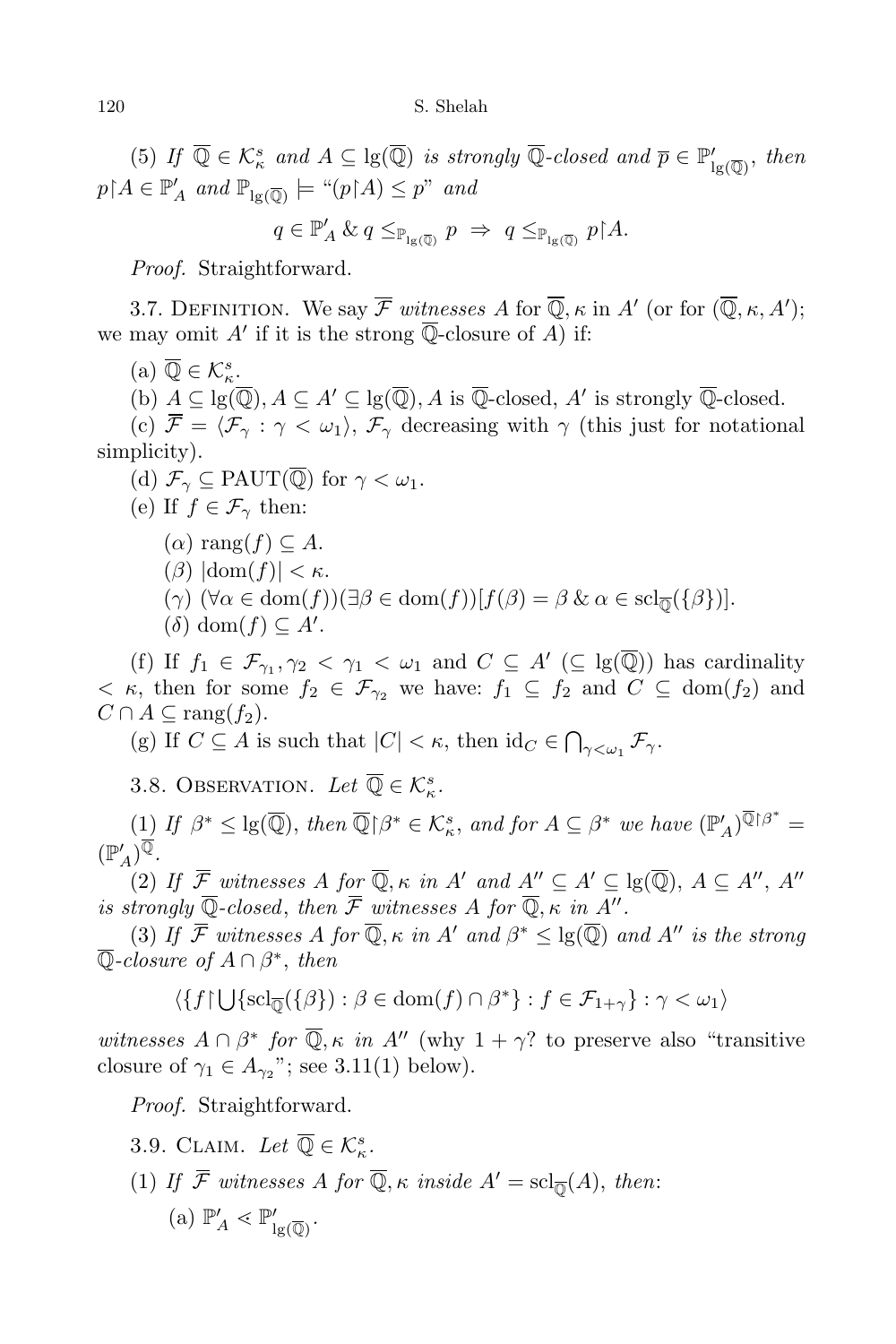*Null ideal* 121

- (b)  $p, q \in \mathbb{P}'_A$  are compatible in  $\mathbb{P}'_{\text{lg}(\overline{\mathbb{Q}})}$  iff they are compatible in  $\mathbb{P}'_A$ . *Also if*  $p, q \in \mathbb{P}'_A$  *and*  $\gamma \in \text{dom}(p) \cap \text{dom}(q)$ , *then*  $q \restriction \gamma \Vdash_{\mathbb{P}_\gamma'} "p(\gamma) \leq_{\mathbb{Q}_\gamma} q(\gamma)" \Rightarrow q \restriction \gamma \Vdash_{\mathbb{P}_{\gamma \cap A}'} "p(\gamma) \leq_{\mathbb{Q}_\gamma} q(\gamma)".$
- $e^{j}$  *(c)*  $\mathcal{I} \subseteq \mathbb{P}'_A$  *is* predense *in*  $\mathbb{P}'_{1g(\overline{\mathbb{Q}})}$  *iff it is predense in*  $\mathbb{P}'_A$  (*without loss of generality*  $\mathcal I$  *is countable*).
- (d) *There* are  $({}^{5})$  *unique*  $f, \overline{\mathbb{Q}}'$  *such* that  $\overline{\mathbb{Q}}' \in \mathcal{K}_{\kappa}^{s}$ ,  $f \in \text{PAUT}(\overline{\mathbb{Q}}', \overline{\mathbb{Q}})$ ,  $f$  *is order preserving*,  $dom(f) = lg(Q') (= otp(A))$  *and*  $rang(f)$  $A;$  *moreover*  $f$  *is an isomorphism*  $from$   $(\mathbb{P}'_{\lg(\overline{\mathbb{Q}})'})^{\mathbb{Q}'}$  *onto*  $(\mathbb{P}'_A)^{\mathbb{Q}}$ .
- (2) *Moreover* :
	- (e) For every  $p, q \in \mathbb{P}'_{A'}$  there is  $\gamma < \omega_1$  such that:
		- $(i)$  *If*  $f \in \mathcal{F}_{\gamma}$  *and*  $\text{supp}(p) \cup \text{supp}(q) \subseteq \text{dom}(f)$ , *then*  $\mathbb{P}'_{A'} \models$  $\lbrack \lbrack \lbrack \lbrack p \rbrack \leq q$ "  $\Leftrightarrow \mathbb{P}'_{\lg(\overline{\mathbb{Q}}')} \models \lbrack \lbrack \lbrack \lbrack \lbrack p \rbrack \leq f(q)$ ".
		- (ii) *If*  $f \in \mathcal{F}_{\gamma}$  *and* supp $(p) \cup \text{supp}(q) \subseteq \text{rang}(f)$ , *then*

$$
\mathbb{P}'_{A'} \models \text{``}\widehat{f}^{-1}(p) \leq \widehat{f}^{-1}(q)\text{''} \ \Leftrightarrow \ \mathbb{P}'_{A'} \models \text{``}p \leq q\text{''}.
$$

- (f) For every  $p, q \in \mathbb{P}'_{A'}$  there is  $\gamma < \omega_1$  such that:
	- (i) *If f* ∈  $\mathcal{F}_{\gamma}$  *and* supp(*p*)  $\cup$  supp(*q*)  $\subseteq$  dom(*f*), *then p*, *q are compatible in*  $\mathbb{P}'_{\lg(\overline{\mathbb{Q}})}$  *iff*  $f(p)$ *,*  $f(q)$  *are compatible in*  $\mathbb{P}'_{\lg(\overline{\mathbb{Q}}')}$ *.*
	- (ii) *If*  $f \in \mathcal{F}_{\gamma}$  *and*  $\text{supp}(p) \cup \text{supp}(q) \subseteq \text{rang}(f)$  (*so*  $p, q \in \mathbb{P}'_A$ ), *then*  $f^{-1}(p)$ ,  $f^{-1}(q)$  *are compatible in*  $\mathbb{P}'_{A'}$  *iff*  $p, q$  *are compatible in*  $\mathbb{P}'_{A'}$ .
- (g) For every countable  $\mathcal{I} \subseteq \mathbb{P}'_{A'}$ , there is  $\gamma < \omega_1$  such that:
	- (i) *If*  $f \in \mathcal{F}_{\gamma}$  and  $\bigcup_{p \in \mathcal{I}} \text{supp}(p) \subseteq \text{dom}(f)$ , then *I* is predense  $\lim_{M \to \infty} \mathbb{P}'_{A'}$  *iff*  $f(\mathcal{I})$  *is predense*  $\lim_{M \to \infty} \mathbb{P}'_{A'}$ .
	- (ii) *If*  $f \in \mathcal{F}_{\gamma}$  *and*  $\bigcup_{p \in \mathcal{I}} \text{supp}(p) \subseteq \text{rang}(f)$  (*so*  $\mathcal{I} \subseteq \mathbb{P}'_A$ ), *then*  $\{\hat{f}^{-1}(p) : p \in \mathcal{I}\}$  *is predense in*  $\mathbb{P}'_{A'}$  *iff*  $\mathcal{I}$  *is predense in*  $\mathbb{P}'_{A'}$ *.*
- (h) *For every Borel function*

 $\mathcal{B} = \mathcal{B}(\ldots, \text{truth value}(\xi_n \in \mathcal{I}_{\alpha_n}), \ldots)_{n < \omega}$ 

 $from \overset{\omega}{\sim} 2$  *to* **V** such that  $\alpha_n \in A'$  and  $p \in \mathbb{P}'_{A'}$  there is  $\gamma < \omega_1$ *such that*:

(i) *If*  $f \in \mathcal{F}_{\gamma}$  *and*  $\text{supp}(p) \cup \{\alpha_n : n < \omega\} \subseteq \text{dom}(f)$  *and*  $x \in \mathbf{V}$ ,  $then \ p \Vdash_{\mathbb{P}'_{1g(\overline{\mathbb{Q}})}} \mathcal{B}(\ldots, \text{truth value}(\xi_n \in \mathcal{I}_{\alpha_n}), \ldots)_{n < \omega} = x^{\nu} \text{ iff }$  $\widehat{f}(p) \Vdash_{\mathbb{P}'_{1g(\overline{\mathbb{Q}})}} \text{``}\mathcal{B}(\ldots, \text{truth value}(\xi_n \in \mathcal{I}_{f(\alpha_n)}), \ldots)_{n < \omega} = x$ ".

 $(5)$  In fact, this does not depend on *A* having a witness (but not necessarily the "moreover" part).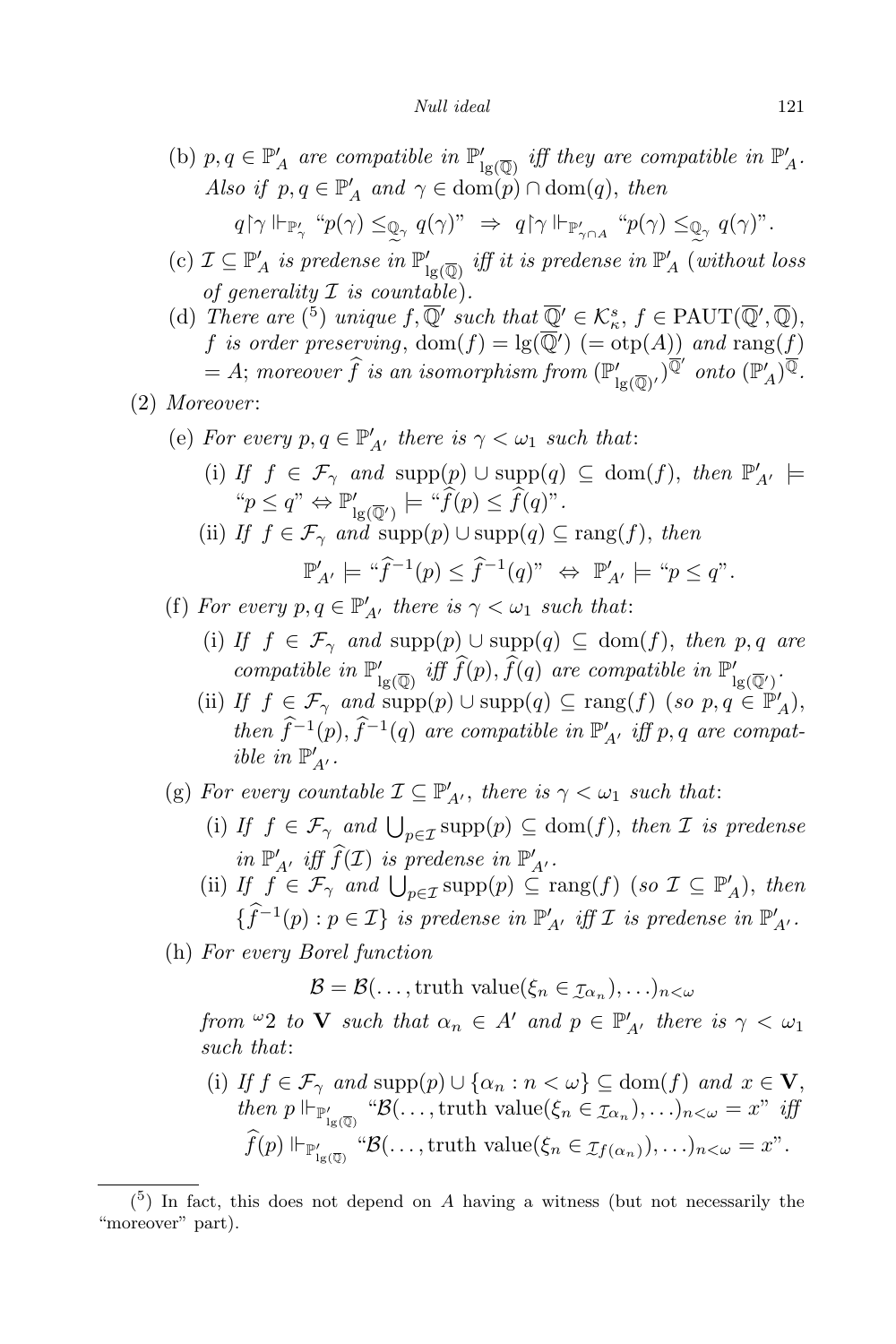#### 122 S. Shelah

(ii) If 
$$
f \in \mathcal{F}_{\gamma}
$$
 and supp $(p) \cup {\{\alpha_n : n < \omega\}} \subseteq \text{rang}(f)$  and  $x \in \mathbf{V}$ ,  
then  $p \Vdash_{\mathbb{P}'_{1g(\overline{\mathbb{Q}})}} \mathcal{B}(\ldots, \text{truth value}(\xi_n \in \mathcal{I}_{\alpha_n}), \ldots)_{n < \omega} = x^m$  iff

$$
\widehat{f}^{-1}(p) \Vdash_{\mathbb{P}'_{1g(\overline{\mathbb{Q}})}} \text{``}\mathcal{B}(\ldots, \text{truth value}(\xi_n \in \mathcal{I}_{f^{-1}(\alpha_n)}), \ldots)_{n < \omega} = x".
$$

*Proof.* We prove  $((1) + (2)$  together) by induction on  $\alpha_0^* = \alpha^* = \lg(\mathbb{Q})$ . Arriving at  $\alpha^*$ , we note various implications:

- (\*)<sub>1</sub> For  $\alpha < \alpha^*$ , if we replace *A*, *A'* and *F* by  $A \cap \alpha$ ,  $A''$  (any strong  $\overline{\mathbb{Q}}$ -closed set such that  $A \cap \alpha \subseteq A'' \subseteq A' \cap \alpha$  and  $\overline{\mathcal{F}}|A'' := \langle \{f | B : A'' \rangle : f \in \mathbb{Q} \}$  $B \subseteq \text{dom}(f) \cap A^{\prime\prime}$  and  $(\forall \alpha \in B)(\exists \beta \in B)[f(\beta) = \beta \& \alpha \in \text{sch}_{\overline{\mathbb{Q}}}(\{\beta\})$ :  $f \in \mathcal{F}_i$  :  $i < \omega_1$  respectively, Claim 3.9 holds.
- (*∗*)<sup>2</sup> Clause (d) (for *α ∗* ) follows (from the induction hypothesis).
- $(*)_3$  If clause (e) holds, then clause (b) holds.

[Why? The second phrase in clause (b) holds by clause (e)(ii) as  $C \subseteq A \&$  $|C| \leq \aleph_0 \& i < \omega_1 \Rightarrow \text{id}_C \in \mathcal{F}_i$ . If *p, q* are compatible in  $\mathbb{P}'_A$ , then they have a common upper bound there, which "works" in  $\mathbb{P}'_{lg(\overline{Q})}$ , too, by the previous sentence. Assume  $p, q$  have a common upper bound  $r$  in  $\mathbb{P}'_{lg(\overline{\mathbb{Q}})}$ , so by  $3.6(5)$ also  $r' := r \upharpoonright A' \in \mathbb{P}'_{A'}$  is a common upper bound of *p* and *q*.

Let  $\gamma_1, \gamma_2 < \omega_1$  be as guaranteed in clause (e) for  $p \leq r'$ ,  $q \leq r'$  respectively and let  $\gamma = \max\{\gamma_1, \gamma_2\}$  and  $f = \text{id}_{\text{supp}(p)\cup \text{supp}(q)}$ ; now  $f \in \mathcal{F}_{\gamma+1}$ by clause (g), Definition 3.7 and there is  $f'$  with  $f \subseteq f' \in \mathcal{F}_{\gamma}$  such that  $\text{supp}(r') \subseteq \text{dom}(f').$ 

So  $f'(p) = f(p) = p, f'(q) = f(q) = q, f'(r') \in \mathbb{P}'_A$ , and by clause (e) we have  $p = f'(p) \le f'(r') \in \mathbb{P}'_A$ ,  $q = f'(q) \le f'(r') \in \mathbb{P}'_A$  and we are done.]

(*∗*)<sup>4</sup> If clauses (e),(f) hold then clause (c) holds.

Why? If *I* is not predense in  $\mathbb{P}'_A$  then there is  $q \in \mathbb{P}'_A$  incompatible in  $\mathbb{P}'_A$ with every  $p \in \mathcal{I}$ , hence by clause (b) which holds by  $(*)_3$ , q is incompatible with p in  $\mathbb{P}'_{lg(\overline{Q})}$ , hence  $\mathcal I$  is not predense in  $\mathbb{P}'_{lg(\overline{Q})}$ . Next assume  $\mathcal I$  is predense in  $\mathbb{P}'_A$ , and let *J* be a maximal antichain of  $\mathbb{P}'_A$  of elements above some member of *I*; so by clause (b) (which holds by  $(*)_3$ ), *J* is an antichain in  $\mathbb{P}'_{\lg(\overline{\mathbb{Q}})}$ , hence is countable.

Let *q* be any member of  $\mathbb{P}'_{A'}$ ; let  $\gamma = \sup\{\gamma(p, q) : p \in \mathcal{I}\}\$  with  $\gamma(p, q)$  as in clause (f).

Now let  $C = \bigcup_{p \in \mathcal{J}} \text{supp}(p)$ ; it is a countable subset of *A*, hence  $f_0 =$  $id_C \in \mathcal{F}_{\gamma+1}$ , so there is *f* with  $f_0 \subseteq f \in \mathcal{F}_{\gamma}$  such that  $supp(q) \subseteq dom(f)$ . Now  $\gamma \geq \gamma(p,q)$  for  $p \in \mathcal{J}$ , hence

 $(∀p ∈ J)(p, q \text{ are compatible in } \mathbb{P}_{A}$ 

iff  $f(p)$ ,  $f(q)$  are compatible in  $\mathbb{P}'_{lg(\overline{Q})}$ .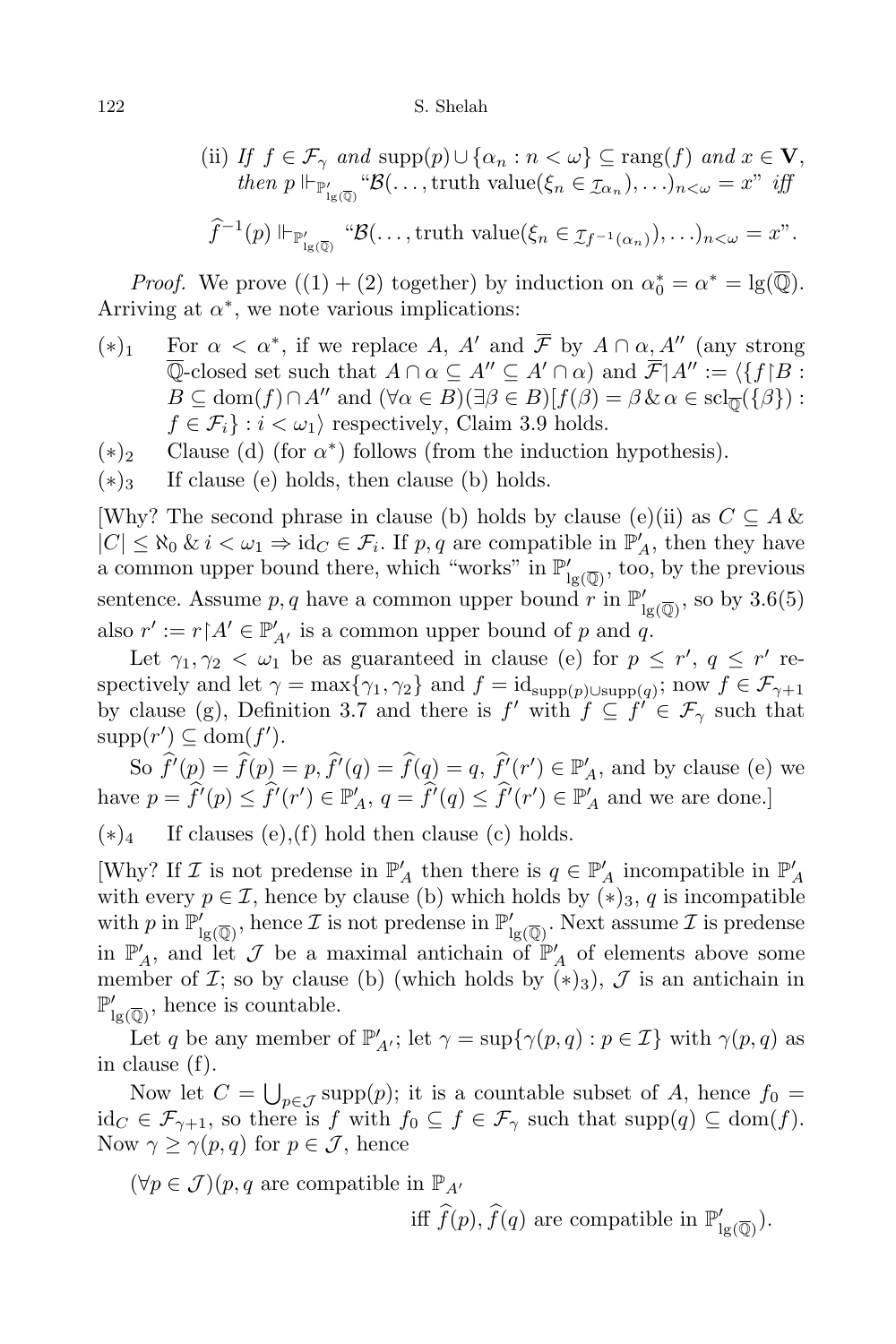As  $f(q) \in \mathbb{P}'_A$  and  $\mathcal J$  is a maximal antichain of  $\mathbb{P}'_A$ , for some  $p \in \mathcal J$ ,  $f(q)$ ,  $p$ are compatible in  $\mathbb{P}'_A$ , hence in  $\mathbb{P}'_{A'}$ . But  $f(p) = p$ , so  $q, p$  are compatible in  $\mathbb{P}'_{\text{lg}(\overline{\mathbb{Q}})}$ ; but by the choice of *J* there is  $p' \in \mathcal{I}$  with  $p' \leq p$ , so *q* is compatible with some member of *J*, i.e. with *p'*. As  $q \in \mathbb{P}'_{A'}$  was arbitrary, this proves that *I* is predense in  $\mathbb{P}'_{A'}$ , completing the second implication in the proof of  $(*)_4.$ ]

 $(*)_5$  If clauses (e), (f) hold then clause (a) holds.

[Why? By  $(*)_3 + (*)_4$ .]

 $(*)_6$  If clauses (e), (f), (g) hold for  $\alpha^*$ , then clause (h) holds.

[Why? First, it is enough to deal with the case where the range of the Borel function is *{*0*,* 1*}*. Now we prove the assertion by induction on the depth of the Borel function.

CASE A: *B* is atomic, i.e. *B* is the truth value of  $\xi \in \tau_\gamma$  for some  $\xi < \mu_\gamma$ . Clearly  $\gamma < \alpha^*$  so we can apply the induction hypothesis to  $\gamma$ . So  $p \Vdash$  ${}^{\omega}B(\xi \in \mathcal{I}_{\gamma}) = i^{\nu}$ , where  $p \in \mathbb{P}'_{A'}$  is equivalent to  $p \upharpoonright \gamma \Vdash {}^{\omega}p(\gamma) = \text{truth}^{\nu}$ . Now  $p(\gamma)$  has the form  $\mathcal{B}'(\ldots, \text{truth value}(\xi_n \in \mathcal{I}_{\beta_n}), \ldots)_{n < \omega}$ , where  $\beta_n \in A_{\gamma}$ ,  $\xi_n < \mu_{\beta_n}, \mathcal{B}' \in \mathbf{V}$  a Borel function, so the statement is equivalent to  $p \upharpoonright \gamma \upharpoonright$ " $\mathcal{B}'(\ldots, \text{truth value}(\xi_n \in \mathcal{I}_{\beta_n}), \ldots)_{n < \omega} = \text{truth. As } A' \text{ is strongly Q-closed},$ clearly  $\beta_n \in A_\gamma \subseteq A'$ , so we can apply the induction hypothesis on  $\gamma$  using clause (h) there.

CASE B:  $\beta = \neg \beta'$  (i.e.  $1 - \beta$ ). By the way we phrase the statement, it follows from the statement on  $\mathcal{B}'$ .

CASE C:  $\mathcal{B} = \bigwedge_{n < \omega} \mathcal{B}_n$ . Let *I* be a maximal subset of

 ${q \in \mathbb{P}'_{A'}}$ : (i) *q* forces  $B_n$  for every *n* or for some *n*, *q* forces  $\neg B_n$ , (ii)  $p \leq q$  or  $q, p$  are incompatible},

which is an antichain in  $\mathbb{P}_{lg(\overline{\mathbb{Q}})}$ . Let  $\gamma_{\mathcal{I}} < \omega_1$  be as guaranteed by 3.9(g), and for  $q \in \mathcal{I}$  let  $\gamma(p,q) < \omega_1$  be as guaranteed by 3.9(f) if p, q are incompatible, and by 3.9(e) if  $p \leq q$ .

For each  $q \in \mathcal{I}$  let  $\gamma_n(q)$  be the  $\gamma$  guaranteed for  $q, \mathcal{B}_n$  for both  $x = 0$ and  $x = 1$ . For  $q_1 \neq q_2$  from *I* (so incompatible) let  $\gamma(q_1, q_2) < \omega_1$  be as guaranteed in clause (f). Let  $\gamma^* = \sup(\{\gamma \in I\} \cup \{\gamma(p,q) : q \in \mathcal{I}\} \cup \{\gamma_n(q) : q \in \mathcal{I}\}$  $q \in \mathcal{I}, n < \omega$   $\} \cup \{ \gamma(q_1, q_2) : q_1 \neq q_2 \text{ from } \mathcal{I} \} ) + 1.$ 

Suppose  $f_1 \in \mathcal{F}_{\gamma^*}$ , supp $(p) \cup \{\alpha_n : n < \omega\} \subseteq \text{dom}(f_1)$ , where the  $\alpha_n$ 's are from the statement of clause (h). We can find  $f_2$  with  $f_1 \subseteq f_2 \in \mathcal{F}_{\gamma^* - 1}$ and  $\bigcup_{q \in \mathcal{I}} \text{dom}(q) \subseteq \text{dom}(f_2).$ 

Let  $\mathcal{I}_0 = \{q : p \leq q \in \mathcal{I}\}\$ and  $\mathcal{I}_1 = \mathcal{I} \setminus \mathcal{I}_0$ . Now  $q_1 \neq q_2 \in \mathcal{I} \Rightarrow \gamma(q_1, q_2) \leq \gamma(q_1, q_2)$  $\gamma^*$  *−* 1 and  $\gamma_{\mathcal{I}} \leq \gamma^*$  *−* 1, hence  $\mathcal{I}' = \{f_2(q) : q \in \mathcal{I}\}\$ is a maximal antichain.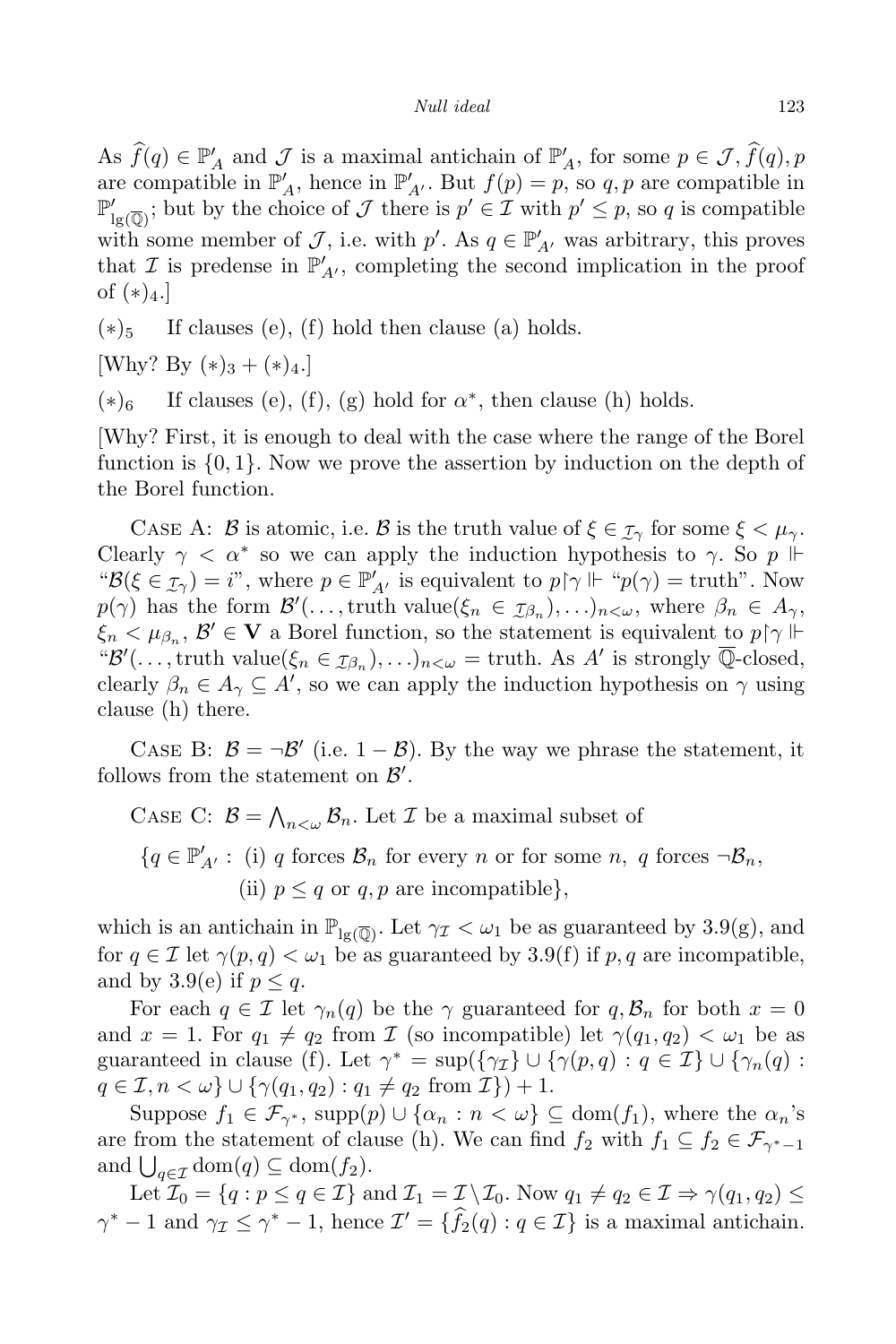Also  $\gamma(p,q) \leq \gamma_1$ , hence

 $q \in \mathcal{I}'_0 := \{ f_2(q) : q \in \mathcal{I}_0 \} \Rightarrow f_2(p) \leq q,$  $q \in \mathcal{I}'_1 = \{f_1(q) : q \in \mathcal{I}_1\} \Rightarrow f_2(p), q \text{ incomparable}.$ 

Also for  $q \in \mathcal{I}_0$ ,

$$
q \Vdash \text{``}\mathcal{B}_n = 0\text{''} \Leftrightarrow f_2(q) \Vdash \text{``}f_2(\mathcal{B}_n) = 0\text{''},
$$
  

$$
q \Vdash \text{``}\mathcal{B}_n = 1\text{''} \Leftrightarrow f_2(q) \Vdash \text{``}f_2(\mathcal{B}_n) = 1\text{''}
$$

The rest should be clear.]

So together it is enough to prove clauses (e), (f), (g).

(*∗*)<sup>7</sup> Clause (e) holds.

If dom(*p*) =  $\emptyset$  this is trivial so suppose not, and if dom(*p*)  $\not\subseteq$  dom(*q*) the equivalence is trivial so assume  $\emptyset \neq \text{dom}(p) \subseteq \text{dom}(q)$ . Let  $\alpha^{\otimes} =$  $\max(\text{dom}(q))$ . Now if  $\alpha^{\otimes} + 1 < \alpha^*$  we can use the induction hypothesis on  $\gamma^* + 1$ , so assume  $\alpha^* = \alpha^{\otimes} + 1$  (we can also discard the case  $\gamma^* \notin \text{dom}(p)$ if we like).

Now  $\mathbb{P}'_{A'} \models \text{``} p \leq q \text{''}$  iff  $(\alpha) + (\beta)$ , where:

- $(\alpha)$   $\mathbb{P}_{A'\cap\gamma^*}' \models ``p {\upharpoonright} \alpha^{\otimes} \leq q {\upharpoonright} \alpha^{\otimes}$ ".
- $(\beta)$   $q \Vdash "p(\alpha^{\otimes}) \leq q$ ".

Now for  $(\alpha)$  get  $\gamma_1$  by applying clause  $(e)$  to  $\mathbb{Q}[\alpha^{\otimes},$  and for  $(\beta)$  get  $\gamma_2$  by applying clause (h) to  $\mathbb{Q}[\alpha^{\otimes}, \text{so } \gamma = \max\{\gamma_1, \gamma_2\}$  is as required.

 $(*)_8$  Clause (f) holds.

As in the proof of clause (e), without loss of generality  $\alpha^* = \alpha^* + 1$ and  $\alpha^{\otimes}$  = max(dom(*p*)) = max(dom(*q*)). Let  $\{r_n : n < \omega\} \subseteq \mathbb{P}'_{A_{\alpha^{\otimes}}}$  be a maximal antichain such that each  $r_n$  satisfies:

- (*α*) It forces a truth value, say  $\mathbf{t}_n$ , to " $p(\alpha^{\otimes})$ ,  $q(\alpha^{\otimes})$  are compatible in  $\mathbb{Q}_{\alpha\otimes}$ ".
- (*β*)  $r_n \geq p$  or  $r_n, p$  are incompatible.
- $(\gamma)$   $r_n \geq q$  or  $r_n, q$  are incompatible.

By applying clause (h) to  $\mathbb{Q}[\alpha^{\otimes}, \text{ without loss of generality } \{r_n : n < \omega\}$  $\subseteq \mathbb{P}'_A.$ 

Now clearly  $p \le q$  iff  $\bigvee_n [p \le r_n \& q \le r_n \& t_n = \text{truth}]$ , and we can apply the induction hypothesis to each of those countably many statements.

(*∗*)<sup>9</sup> Clause (g) holds.

Without loss of generality *I* is countable. Now if  $w = \bigcup_{i=1}^n \{ \text{dom}(p) : p \in \mathcal{I} \}$ has no last element, clearly *I* is predense iff  $\alpha \in w \Rightarrow \mathcal{I}^{[\alpha]} = \{p | \alpha : p \in \mathcal{I}\}\$ is predense; so we can finish by the induction hypothesis. So assume  $\alpha^{\otimes}$  is the last element in *w*. Let  $\{r_n : n < \omega\} \subseteq \mathbb{P}'_{A' \cap \alpha^\otimes}$  be a maximal antichain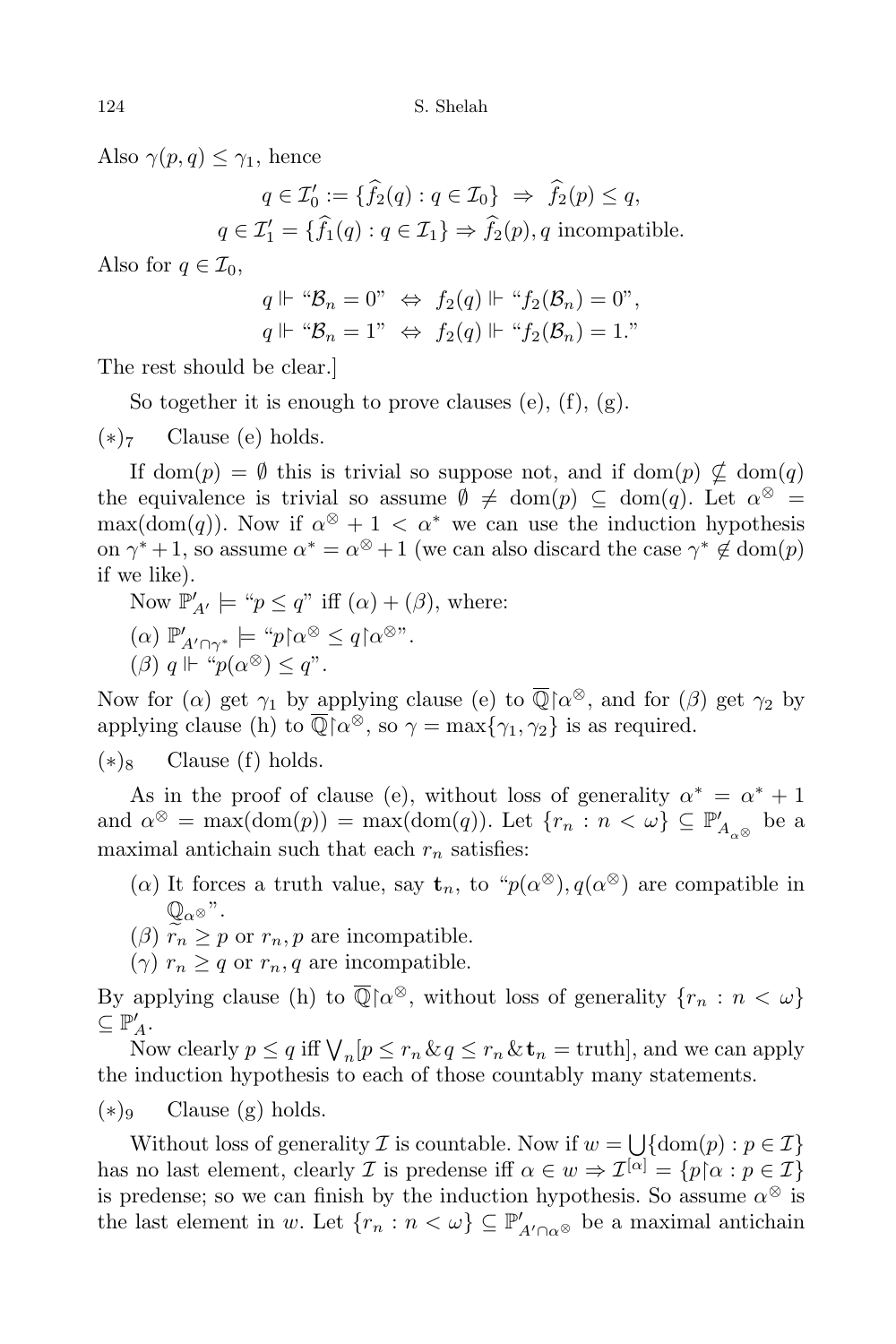of it, each  $r_n$  forcing a truth value to  $\lq \{p(\alpha^{\otimes}) : p \upharpoonright \alpha^{\otimes} \in \mathcal{G}_{\mathbb{P}_{\alpha^{\otimes}}} \}$  is a maximal antichain of  $\mathbb{Q}_{\alpha}$ ".  $\blacksquare$ <sub>3.9</sub>

3.10. DEFINITION. (1) We say  $\overline{\mathcal{F}}$  is a *κ*-*witness* for  $(\overline{\mathbb{Q}}^1, \overline{\mathbb{Q}}^2)$  if:

- $(\text{a}) \overline{\mathbb{Q}}^1 \in \mathcal{K}^s_\kappa \text{ and } \overline{\mathbb{Q}}^2 \in \mathcal{K}^s_\kappa \text{ (so } \kappa > \aleph_0).$
- (b)  $\overline{\mathcal{F}} = \langle \mathcal{F}_{\gamma} : \gamma < \omega_1 \rangle$  and  $\mathcal{F}_{\gamma}$  is decreasing with  $\gamma$  (for notational simplicity).
- $(c)$   $\mathcal{F}_{\gamma} \subseteq \text{PAUT}(\overline{\mathbb{Q}}^1, \overline{\mathbb{Q}}^2)$  for  $\gamma < \omega_1$ .
- (d) If  $f \in \mathcal{F}_{\gamma}$ , then dom $(f) \subseteq \lg(\overline{\mathbb{Q}}^1)$  and rang $(f) \subseteq \lg(\overline{\mathbb{Q}}^2)$ .
- $C_1 \subseteq \text{lg}(\overline{\mathbb{Q}}^1), C_2 \subseteq \text{lg}(\overline{\mathbb{Q}}^2), |C_1| < \kappa,$  $|C_2| < \kappa$ , then for some  $f_2 \in \mathcal{F}_{\gamma_2}$  we have

 $f_1 \subseteq f_2$ ,  $C_1 \subseteq \text{dom}(f_2)$ ,  $C_2 \subseteq \text{range}(f_2)$ .

(2) We say  $\overline{\mathcal{F}}$  is an *explicit*  $\kappa$ -*witness* for  $(\overline{\mathbb{Q}}^1, \overline{\mathbb{Q}}^2)$  if (a)–(d) above hold and:

- $(e)$ <sup>*'*</sup> If  $f_1 \in \mathcal{F}_{\gamma_1}, \gamma_2 < \gamma_1 < \omega_1, C_1 \subseteq \lg(\overline{\mathbb{Q}}^1) \cap \mathrm{scl}_{\overline{\mathbb{Q}}^1}(\mathrm{dom}(f_1)), C_2 \subseteq$  $\log(\overline{\mathbb{Q}}^2) \cap \text{scl}_{\overline{\mathbb{Q}}^2}(\text{dom}(f_2)), |C_1| < \kappa, |C_2| < \kappa$ , then for some  $f_2 \in \mathbb{Q}$  $\mathcal{F}_{\gamma_2}$  we have  $f_1 \subseteq f_2, C_1 \subseteq \text{dom}(f_2), C_2 \subseteq \text{rang}(f_2), \text{dom}(f_2) \subseteq$  $\mathrm{scl}_{\overline{\mathbb{Q}}^1}(\mathrm{dom}(f_1)), \mathrm{rang}(f_2) \subseteq \mathrm{scl}_{\overline{\mathbb{Q}}^2}(\mathrm{rang}(f_1)).$
- (f) For  $f \in \mathcal{F}_{\gamma}$ ,  $g \subseteq f \Rightarrow g \in \mathcal{F}_{\gamma}$ .
- (g) If  $f \in \mathcal{F}_{\gamma}$  and  $\alpha, \beta \in \text{dom}(f)$ , then

 $\alpha \in \text{scl}_{\overline{\mathbb{Q}}^1}(\{\beta\}) \Leftrightarrow f(\alpha) \in \text{scl}_{\overline{\mathbb{Q}}^2}(\{f(\beta)\}).$ 

- (h) If  $C_1 \subseteq \text{lg}(\overline{\mathbb{Q}}^1)$  and  $C_2 \subseteq \text{lg}(\overline{\mathbb{Q}}^2)$  are countable and  $\gamma < \omega_1$ , then for some  $f \in \mathcal{F}_{\gamma}$  we have  $C_1 \subseteq \text{dom}(f)$  and  $C_2 \subseteq \text{rang}(f)$ .
- 3.11. CLAIM. Assume  $\overline{\mathcal{F}}$  is a  $\kappa$ -witness for  $(\overline{\mathbb{Q}}^1, \overline{\mathbb{Q}}^2)$ .
- (1) *If*  $\gamma \in (0, \omega_1)$  *and*  $f \in \mathcal{F}_{\gamma}$  *and*  $\alpha, \beta < \lg(\overline{\mathbb{Q}}^1)$ *, then*

$$
\alpha \in \mathrm{scl}_{\overline{\mathbb{Q}}^1}(\{\beta\}) \Leftrightarrow f(\alpha) \in \mathrm{scl}_{\overline{\mathbb{Q}}^2}(\{f(\beta)\}).
$$

(2) Let  $\overline{\mathcal{F}}^{-1} = \langle \mathcal{F}_\gamma^{-1} : \gamma < \omega_1 \rangle$  and  $\mathcal{F}_\gamma^{-1} = \{ f^{-1} : f \in \mathcal{F}_\gamma \}$ . Then  $\overline{\mathcal{F}}^{-1}$  is  $a \kappa$ *-witness for*  $(\overline{\mathbb{Q}}^2, \overline{\mathbb{Q}}^1)$ *.* 

(3) If  $A_l \subseteq \lg(\overline{\mathbb{Q}^l})$  and  $A_l = \text{sch}_{\overline{\mathbb{Q}^l}}(A_l)$  for  $l = 1, 2$  and we let  $\mathcal{F}'_\gamma =$  $\{\underline{f} \cap X : \underline{f} \in \mathcal{F}_{1+\gamma}, X \subseteq A_1 \times A_2\},\$  then  $\langle \mathcal{F}'_{\gamma} : \gamma < \omega_1 \rangle$  is a  $\kappa$ -witness for  $(\overline{\mathbb{Q}}^1 | A_1, \overline{\mathbb{Q}}^2 | A_2)$  and an explicit  $\kappa$ -witness for it; note that by renaming  $A_l$ *can become an ordinal.*

 $(4)$  *If*  $p \in (\mathbb{P}^1_{\mathbb{I}_{\S}})$  $\binom{1}{\lg(\overline{\mathbb{Q}}^1)}'$ ,  $q \in (\mathbb{P}^1_{\lg(\overline{\mathbb{Q}}^1)})$  $\left(\frac{1}{\lg(\overline{\mathbb{Q}}^1)}\right)'$  and  $\mathcal{I} \subseteq \left(\mathbb{P}^1_{\lg(\overline{\mathbb{Q}}^1)}\right)$  $\lim_{\lg(\overline{\mathbb{Q}}^1)}$  *is countable, then for* some  $\gamma < \omega_1$  *and every*  $f \in \mathcal{F}_\gamma$  *we have:* 

(*α*) *If* supp(*p*) *∪* supp(*q*) *⊆* dom(*f*), *then*

$$
(\mathbb{P}^1_{\lg(\overline{\mathbb{Q}}^1)})' \models p \le q \quad \text{iff} \quad (\mathbb{P}^2_{\lg(\overline{\mathbb{Q}}^2)})' \models \widehat{f}(p) \le \widehat{f}(q).
$$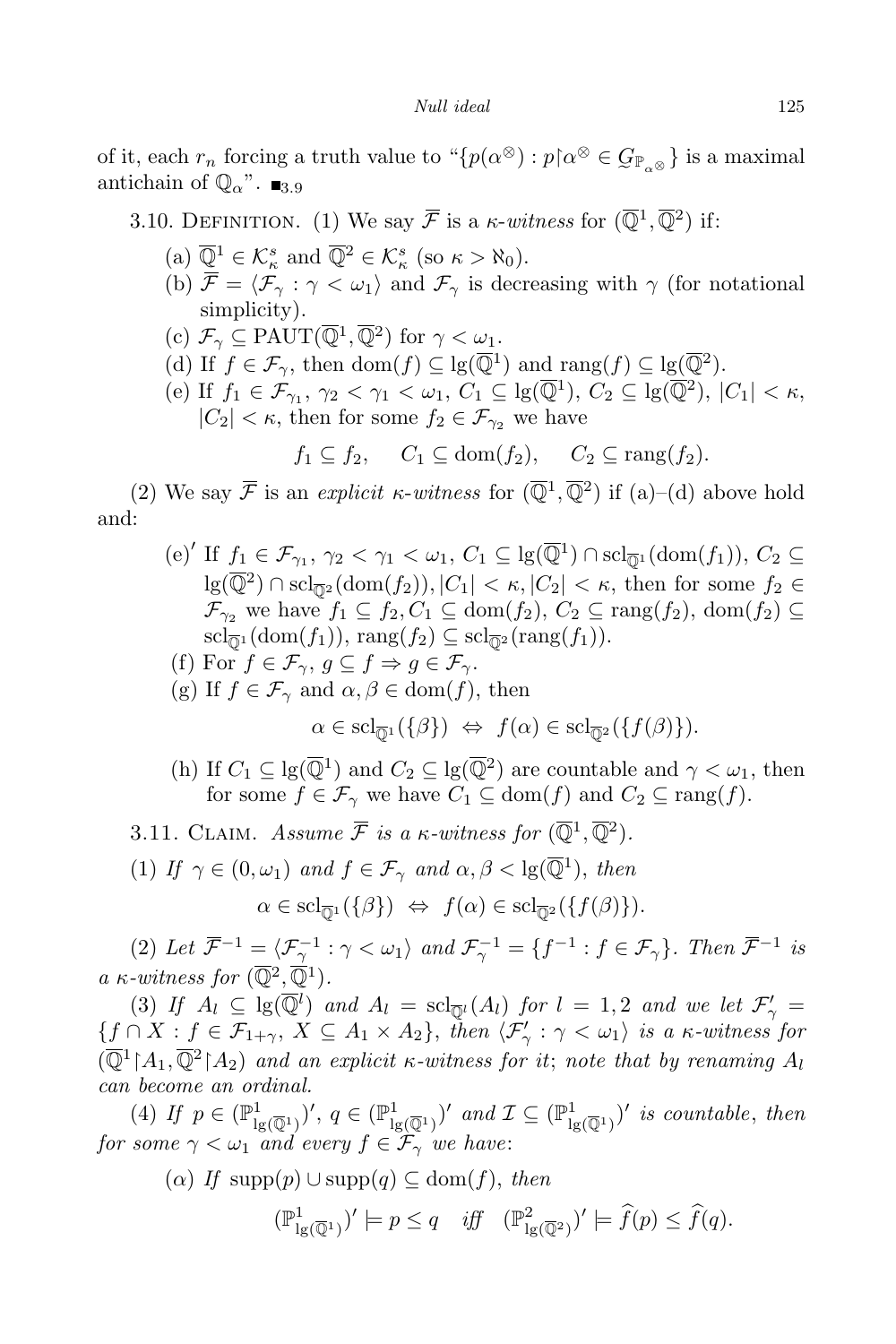## 126 S. Shelah

\n- (
$$
\beta
$$
) If  $\text{supp}(p) \cup \text{supp}(q) \subseteq \text{dom}(f)$ , then  $p, q$  are compatible in  $(\mathbb{P}^1_{\lg(\overline{\mathbb{Q}}^1)})'$  iff  $\widehat{f}(p), \widehat{f}(q)$  are incompatible in  $(\mathbb{P}^2_{\lg(\overline{\mathbb{Q}}^1)})'$ .
\n- ( $\gamma$ ) If  $\bigcup_{r \in \mathcal{I}} \text{supp}(r) \subseteq \text{dom}(f)$ , then  $\mathcal{I}$  is predense in  $(\mathbb{P}^1_{\lg(\overline{\mathbb{Q}}^1)})'$  iff  $\widehat{f}(\mathcal{I}) = \{\widehat{f}(r) : r \in \mathcal{I}\}$  is predense in  $(\mathbb{P}^2_{\lg(\overline{\mathbb{Q}}^2)})'$ .
\n

(5) For every Borel function  $\mathcal{B} = \mathcal{B}(\ldots, \mathbf{t}_n, \ldots)_{n \in \omega}$  (for  $\mathbf{t}_n$  a truth value, *with values in* **V**) *and*  $\langle (\xi_n, \alpha_n) : n < \omega \rangle$ ,  $\alpha_n < \lg(\overline{\mathbb{Q}}^1)$ , *and*  $p \in (\mathbb{P}^1_{\mathbb{N}})$  $\frac{1}{\lg(\overline{\mathbb{Q}}^1)}$ there is  $\gamma < \omega_1$  such that if  $f \in \mathcal{F}_{\gamma}$ ,  $\{\alpha_n : n < \omega\} \cup \text{supp}(p) \subseteq \text{dom}(\widetilde{f})$  and  $x \in V$ , *then* 

$$
p \Vdash_{\mathbb{P}^1_{\lg(\overline{\mathbb{Q}}^1)}} \mathcal{B}(\ldots, \text{truth value } (\xi_n \in \mathcal{I}_{\alpha_n}), \ldots)_{n < \omega} = x^m \quad \text{iff}
$$

$$
\widehat{f}(p) \Vdash_{\mathbb{P}^2_{\lg(\overline{\mathbb{Q}}^2)}} \mathcal{B}(\ldots, \text{truth value } (\xi_n \in \mathcal{I}_{f(\alpha_n)}), \ldots)_{n < \omega} = x^n.
$$

*Proof.* (1), (2), (3) Easy.

 $(4)$ ,  $(5)$  It suffices to prove 3.12 below.

3.12. CLAIM. *If*  $\overline{\mathcal{F}}$  *is an explicit*  $\kappa$ -witness for  $(\overline{\mathbb{Q}}^1, \overline{\mathbb{Q}}^2)$  then (4), (5) of 3.11 *hold.*

*Proof.* We prove this by induction on  $\alpha^* = \max\{lg(\overline{\mathbb{Q}}^1), lg(\overline{\mathbb{Q}}^2)\}\$ , and for a fixed  $\alpha^*$  by induction on  $\beta^* = \min\{\lg(\overline{\mathbb{Q}}^1), \lg(\overline{\mathbb{Q}}^2)\}.$ 

As above it is enough to prove part (4). This is done by cases. Without loss of generality  $A'$  is the strong  $\mathbb Q$ -closure of  $A$ .

CASE 1:  $\lg(\overline{\mathbb{Q}}^1) = 0$ . Trivial.

CASE 2:  $cf(\lg(\overline{Q}^1)) > \aleph_0$ . So let  $p, q, \mathcal{I}$  be given and choose  $\alpha^1 < \lg(\overline{Q}^1)$  $\text{such that } p, q \in (\mathbb{P}^1_{\alpha^1})' \text{ and } \mathcal{I} \subseteq (\mathbb{P}^1_{\alpha^1})'. \text{ Let } \overline{\mathbb{Q}^0} = \overline{\mathbb{Q}^1} \gamma^n, \mathcal{F}'_\gamma = \mathcal{F}_\gamma \cap (\alpha^1 \times \mathbb{Q}^1)$  $\log(\overline{\mathbb{Q}}^2)$ ), and apply the induction hypothesis to  $\overline{\mathbb{Q}}^0$ ,  $\overline{\mathbb{Q}}^2$ ,  $\langle \mathcal{F}'_\gamma : \gamma < \omega_1 \rangle$  and to  $p, q, \mathcal{I}$  and get  $\gamma < \omega_1$ ; we shall prove that it works for  $\overline{\mathbb{Q}}^1, \overline{\mathbb{Q}}^2, \overline{\mathcal{F}}, p, q, \mathcal{I}$ . So let *f*  $\in \mathcal{F}_{\gamma}$  be such that supp $(p)$ ∪supp $(q) \subseteq \text{dom}(f)$  (needed if we are dealing with clauses ( $\alpha$ ) or ( $\beta$ ) of 3.11(4)) and such that  $\bigcup_{r \in \mathcal{I}} \text{supp}(r) \subseteq \text{dom}(f)$ (needed if we are dealing with clause  $(\gamma)$  of 3.11(4)). Now  $f' := f \upharpoonright \alpha^1 \in \mathcal{F}'_{\gamma}$ , so:

$$
(*)_1 \quad (\mathbb{P}^1_{\alpha^1})' \models \text{``$p \le q$''} \Leftrightarrow (\mathbb{P}^2_{\lg(\overline{\mathbb{Q}}^2)})' \models \text{``$\widehat{f}'(p) \le \widehat{f}'(q)$''}.
$$

(\*)<sub>2</sub> *p, q* are compatible in  $\mathbb{P}^1_{\alpha^1}$  iff  $\hat{f}^{\prime}(p)$ ,  $\hat{f}^{\prime}(q)$  are compatible in  $(\mathbb{P}^2_{\mu^1})$  $\frac{2}{\lg(\overline{\mathbb{Q}}^2)}$ ) $'$ .

(\*)<sub>3</sub> 
$$
\mathcal{I}
$$
 is predense in  $(\mathbb{P}^1_{\alpha^1})'$  iff  $\{\hat{f}'(r) : r \in \mathcal{I}\}\$ is predense in  $(\mathbb{P}^2_{\lg(\overline{\mathbb{Q}}^2)})'$ .

As in all three cases we can replace  $(\mathbb{P}^1_{\alpha^1})'$  by  $(\mathbb{P}^1_{\mathbb{I}_{\beta}})$  $\lim_{\lg(\overline{\mathbb{Q}}^1)}$  and  $f'$  by  $f$  we are done.

CASE 3: cf(lg( $\overline{\mathbb{Q}}^1$ )) =  $\aleph_0$ . Concerning clauses  $(\alpha)$ ,  $(\beta)$  of 3.11(4) the proof is just as in case 2, so we deal with clause  $(\gamma)$ . Let  $\mathcal{I} \subseteq (\mathbb{P}^1_{\mathbb{I}_N})$  $\frac{1}{\lg(\overline{\mathbb{Q}}^1)}$  be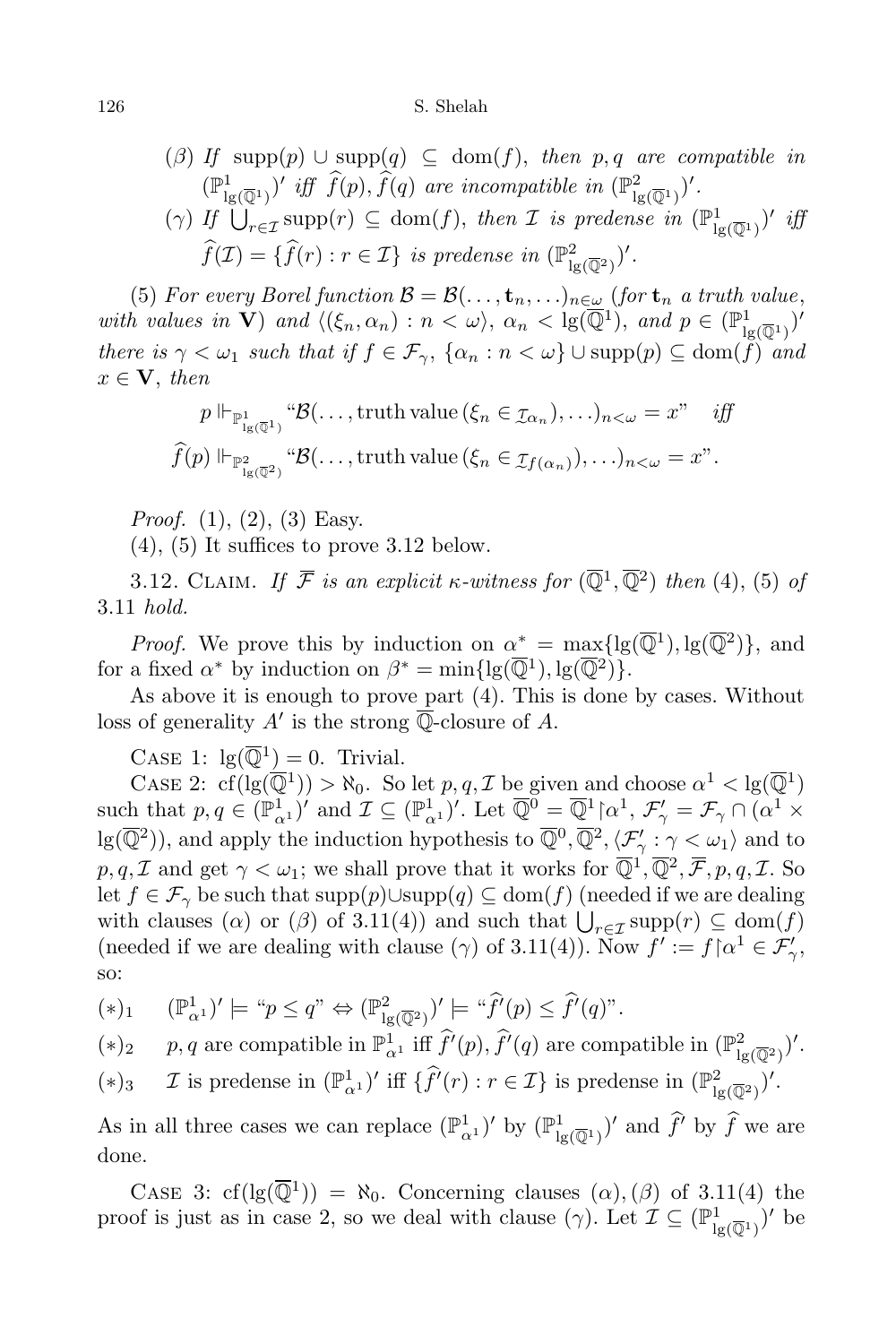#### *Null ideal* 127

countable. We choose  $\alpha^n < \lg(\overline{\mathbb{Q}}^1)$  such that  $\alpha^n < \alpha^{n+1}$  and  $\underline{\bigcup}_{n < \omega} \underline{\alpha^n} =$  $\lg(\overline{\mathbb{Q}}^1)$  and let  $\mathcal{I}_n = \{r \upharpoonright \alpha^n : r \in \mathcal{I}_n\}$  and  $\mathcal{F}^n_\gamma = \mathcal{F}_\gamma \cap (\alpha^n \times \lg(\overline{\mathbb{Q}}^2))$ ,  $\overline{\mathcal{F}}^n =$  $\langle \mathcal{F}_{\gamma}^{n} : \gamma < \omega_1 \rangle$ . For each *n* apply the induction hypothesis to  $\overline{\mathbb{Q}}^1$  [ $\alpha^n, \overline{\mathbb{Q}}^2, \overline{\mathcal{F}}^n$ , *I<sub>n</sub>* and get  $\gamma_n < \omega_1$ , and let  $\gamma^* = (\bigcup_{n<\omega} \gamma_n) + 1$ . So let  $f \in \mathcal{F}_{\gamma^*}$  be such that  $\bigcup_{r \in \mathcal{I}} \text{supp}(r) \subseteq \text{dom}(f)$ . First assume  $\mathcal{I}$  is predense in  $(\mathbb{P}^1_{\text{I}_\xi})$  $\frac{1}{\lg(\overline{\mathbb{Q}}^1)}$ )'.

So there is  $q \in (\mathbb{P}^1_{\mathbb{I}_{\S}})$  $\frac{1}{\lg(\overline{\mathbb{Q}}^1)}$  incompatible with every  $r \in \mathcal{I}$ , hence  $q \in (\mathbb{P}^1_{\alpha_n})'$ for some *n*, so *q* is incompatible with every  $r \in \mathcal{I}_n$  in  $(\mathbb{P}^1_{\alpha_n})'$ , hence  $\mathcal{I}_n$  is not predense in  $(\mathbb{P}_{\alpha_n}^1)'$ . As  $\gamma^* > \gamma_n$ , necessarily  $\{f(r) : r \in \mathcal{I}_n\}$  is not predense in  $(\mathbb{P}^2_{\mathbb{I}_8})$  $\left(\frac{2}{\lg(\overline{Q}^2)}\right)'$ , which means that some  $q' \in (\mathbb{P}^1_{\overline{Q}^2})$  $\lim_{\lg(\overline{Q}^2)}$  is incompatible with  $f(r)$  for every  $r \in I_n$ . Now trivially

$$
r \in \mathcal{I} \implies \hat{f}(r \upharpoonright \alpha_n) \leq_{(\mathbb{P}^2_{\lg(\overline{\mathbb{Q}}^2)})'} \hat{f}(r)
$$

(look at the definition and note  $r \upharpoonright \alpha_n \leq r$  and increasing  $\gamma^*$ ), clearly  $q' \in \mathbb{R}$  $(\mathbb{P}^2_{\mathbb{R}^2})$  $\frac{d}{d g(\overline{Q}^2)}$  is incompatible with every member of  $f(\mathcal{I}) := \{f(r) : r \in \mathcal{I}\}\)$ , so  $\widehat{f}(\mathcal{I})$  is not predense in  $(\mathbb{P}^2)$  $\binom{2}{\lg(\overline{\mathbb{Q}}^2)}'$ , as required.

Second, assume  $\mathcal I$  is predense in  $(\mathbb{P}^1_{\mathbb{I}_N})$  $\mathcal{I}_{\text{lg}(\overline{\mathbb{Q}}^1)}$ <sup>*l*</sup>. So for each  $n, \mathcal{I}_n = \{r \upharpoonright \alpha^n :$  $r \in \mathcal{I}$ } is predense in  $(\mathbb{P}^1_{\alpha_n})'$ . Hence, by the induction hypothesis for each *n*,  $\widehat{f}(\mathcal{I}_n) = \{\widehat{f}(r) : r \in \mathcal{I}_n\}$  is a predense subset of  $(\mathbb{P}^2_{\mathbb{I}_n})$  $\frac{2}{\lg({\overline{\mathbb{Q}}^2})})'.$ 

Let  $A_n^1$  be the strong  $\overline{\mathbb{Q}}$ -closure of  $\bigcup_{p \in \mathcal{I}_n} \text{supp}(p)$ ,  $A_\omega^1 = \bigcup_{n < \omega} A_n^1$ , and let  $A_n^2$  be the strong  $\overline{\mathbb{Q}}^2$ -closure of  $\bigcup_{p \in \widehat{f}(\mathcal{I}_n)} \text{supp}(p)$ ,  $A_\omega^2 = \bigcup_{n < \omega} A_n^2$ . Thus if  $k < m \leq \omega$ , then  $A_k^1 \subseteq A_m^1$  and  $A_k^2 \subseteq A_m^2$ , hence  $(\mathbb{P}_{A_k^1}^1)' \ll (\mathbb{P}_{A_m^1}^1)'$  and  $(\mathbb{P}_{A_k^2}^2 \lessdot \mathbb{P}_{A_m^2}^2)'$ .

Remembering clause (g) of Definition 3.10(2), clearly

 $\oplus$  if  $\alpha \in \bigcup_{p \in \mathcal{I}} \text{supp}(p) \subseteq \text{dom}(f_1),$ then  $\bigwedge_{n} (\forall n) [\alpha \in A_n^1 \leftrightarrow f_1(\alpha) \in A_n^2],$ 

and hence for  $p \in \mathcal{I}$ ,  $\hat{f}(p \upharpoonright \alpha^n) = \hat{f}(p \upharpoonright A_n^1) = \hat{f}(p) \upharpoonright A_n^2$ and hence for  $p \in \mathcal{I}$ ,  $f(p \upharpoonright \alpha^n) = f(p \upharpoonright A_n^1) = f(p) \upharpoonright A_n^2$ . Since  $p \in \mathcal{I} \rightarrow \bigvee_n (p \in \mathcal{I}_n)$  (as dom(*p*) is bounded in lg( $\overline{\mathbb{Q}}^1$ )), clearly  $\widehat{f}(\mathcal{I}) = \bigcup_{n \leq \omega} \widehat{f}(\mathcal{I}_n)$ . Hence  $q \in \mathbb{P}'_{A^2_{\omega}}$  is incompatible in  $(\mathbb{P}^2_{\mathbb{I}_{\xi}})$  $\frac{1}{\lg(\overline{\mathbb{Q}}^2)}$  with every  $p \in f(\mathcal{I})$  iff *q* is incompatible with every  $p \in \widehat{f}(\mathcal{I}_{n(q)})$  in  $(\mathbb{P}^2_{\lg})$  $\lim_{\mathrm{lg}(\overline{\mathbb{Q}}^2)}$ , where  $n(q) = \min\{n : q \in \mathbb{P}^2_{A_n^2}\},\$ which is well defined as  $\langle A_m^2 : m \leq \omega \rangle$  is increasing continuous. As each  $\widehat{f}(\mathcal{I}_{n(q)})$  is predense in  $(\mathbb{P}^1_{\mathbb{I}_{\S}})$  $\frac{1}{\lg(\overline{\mathbb{Q}}^2)}$  (see above using the induction hypothesis), there is no such *q*. So  $\widehat{f}(\mathcal{I})$  is predense in  $\mathbb{P}^2_{A^2_\omega}$ , but  $A^2_\omega$  is strongly  $\overline{\mathbb{Q}}^2$ -closed (being the union of such sets), hence (by 3.8)  $(\mathbb{P}_{A_{\omega}}^2)' \leq (\mathbb{P}_{A_{\omega}}^2)^2$  $\int_{\lg(\overline{\mathbb{Q}}^2)}^2$ , so  $f(\mathcal{I})$  is predense, and we have finished.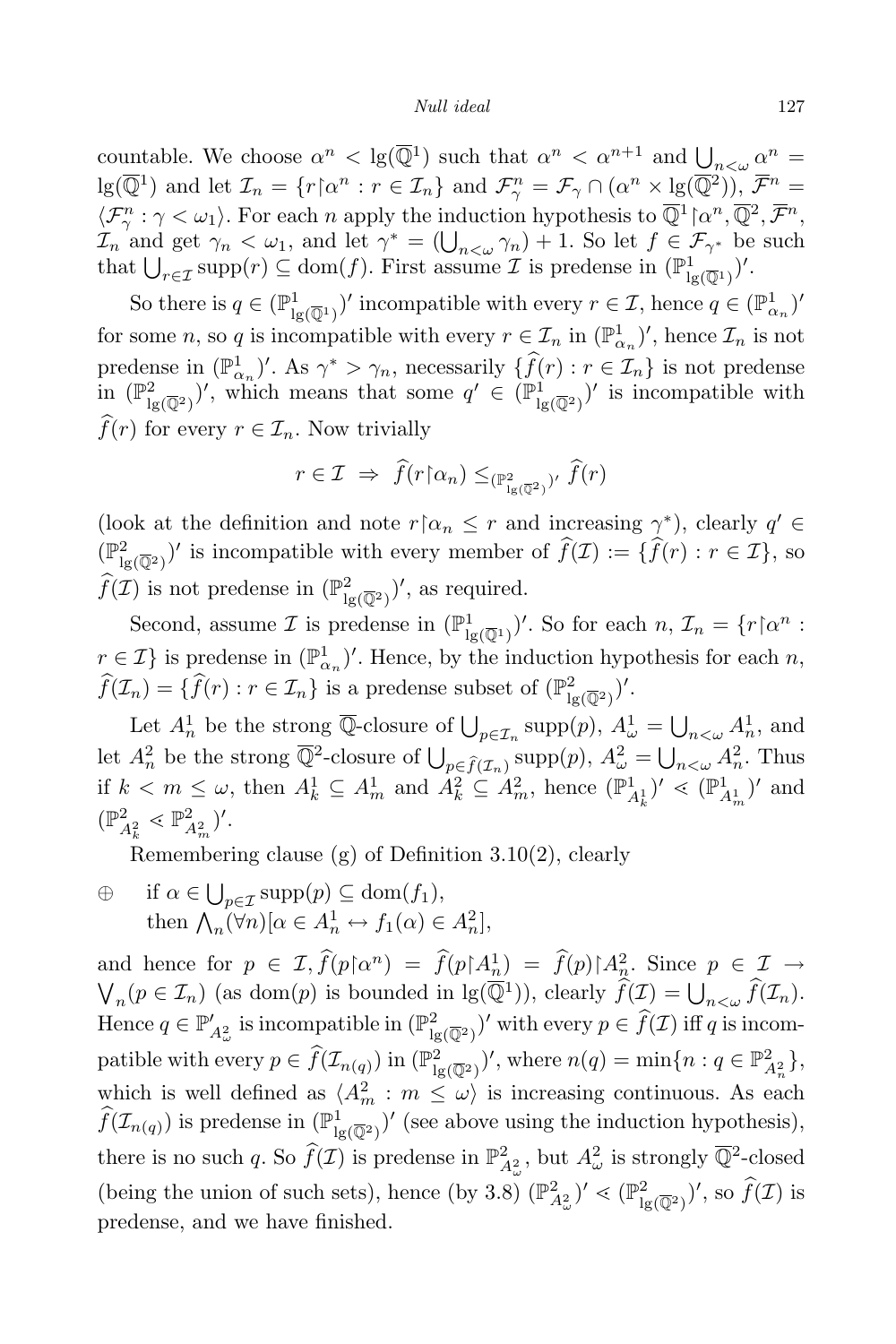CASE 4:  $\lg(\overline{\mathbb{Q}}^1) = \gamma^* + 1$ . By Definition 3.1 all is translated to the  $\gamma^*$  case (including instances of 3.11(5)), so we can apply the induction hypothesis.  $\blacksquare$ <sub>3.12</sub>

3.13. CLAIM. If  $\mathcal F$  witnesses A for Q inside A', then:

 $(a)$   $\mathbb{P}'_A \leq \mathbb{P}'_{A'} \leq \mathbb{P}_{\lg(\overline{\mathbb{Q}})}.$ 

(b)  $p, q \in \mathbb{P}'_A$  are compatible in  $\mathbb{P}'_{\text{lg}(\overline{\mathbb{Q}})}$  iff they are compatible in  $\mathbb{P}'_A$ .

 $\mathbb{P}_A^{\prime}$  (c)  $\mathcal{I} \subseteq \mathbb{P}_A^{\prime}$  *is* predense in  $\mathbb{P}'_{B(\overline{\mathbb{Q}})}$  *iff it is predense in*  $\mathbb{P}_A^{\prime}$  (*without loss of generality I is countable*)*.*

(d) *There* are *unique*  $f, \overline{Q}$  *such* that  $\overline{Q}$   $\in$   $K_{\kappa}^{s}$ ,  $f \in \text{PAUT}(\overline{Q}^{\prime}, \overline{Q})$ ,  $f$  $i$ *s order preserving*,  $dom(f) = lg(Q') (= otp(A))$  *and*  $rang(f) = A$ ; *the essential part is: if*  $p, q \in \mathbb{P}'_A$  *and*  $\gamma \in \text{dom}(p) \cap \text{dom}(q)$ , *then* 

$$
q\!\upharpoonright\!\gamma\Vdash_{\mathbb{P}_\gamma'}p(\gamma)\leq_{\mathbb{Q}_\gamma}q(\gamma)\;\Rightarrow\;q\!\upharpoonright\!\gamma\Vdash_{\mathbb{P}_{\gamma\cap A}'}p(\gamma)\leq_{\mathbb{Q}_\gamma}q(\gamma).
$$

CONCLUDING REMARK. We describe below an application of the method.

3.14. CLAIM. Assume for simplicity  $V \models$  GCH. For some c.c.c. forcing *notion*  $\mathbb{P}$  *of cardinality*  $\aleph_3$  *we have, in*  $\mathbf{V}^{\mathbb{P}}$ :

- $(a) 2^{\aleph_0} = \aleph_3.$
- (b) add(meagre) =  $\aleph_1$ .
- (c)  $cov(meagre) = \aleph_2$ , *moreover* unif(meagre) =  $\aleph_2$ .
- $(d)$   $\mathfrak{d} = \aleph_3$ .

3.15. Remark. We can use other three cardinals, and use very little cardinal arithmetic assumption.

*Proof.* Let  $\mathbb{Q} = \langle \mathbb{P}_i, \mathbb{Q}_j, a_j, \underline{\eta}_i : i \leq \omega_3 + \omega_2, j < \omega_3 + \omega_2 \rangle$  be a FS iteration with:

- $\eta_i$  the generic real of  $\mathbb{Q}_j$ ,
- if  $j < \omega_3$  then  $\mathbb{Q}_j$  is Cohen, say  $({}^{\omega}> \omega, \triangleleft)$ , so  $\eta_j$  is undominated,
- if  $j = \omega_3 + \zeta$  with  $\zeta \leq \omega_2$  then  $\mathbb{Q}_j$  is Random<sup>V[ $\langle \eta_i : i \in a_j \rangle$ ],</sup>
- if  $b \subseteq a \in [\omega_3 + \omega_2]^{\leq \aleph_1}$  then for arbitrarily large  $i \in (\omega_3, \omega_3 + \omega_2)$  we have  $a \cap a_i = b$ .

Let  $\mathbb{P} = \mathbb{P}_{\omega_3 + \omega_2}$ . Trivially  $|\mathbb{P}| = \aleph_3$ . So in **V** we know:

(a) As  $|\mathbb{P}| \leq \aleph_3$  the  $\leq$  inequality holds; the other inequality holds as  $\langle \eta_i : i < \omega_3 \rangle$  is a sequence of  $\aleph_3$  distinct reals.

e (b) As in [Sh 592] we know that  $\mathfrak b$  is not increased by  $\mathbb P$ , so  $\mathfrak b = \aleph_1$  but  $add(\text{measure}) \leq \mathfrak{b}.$ 

(c) If for  $i < \omega_1$  we have Borel sets  $A_i \subseteq {}^{\omega}2$  in  $\mathbf{V}^{\mathbb{P}}$ , then for some  $\alpha < \omega_2$ ,  $\langle A_i : i < \omega_1 \rangle \in V^{\mathbb{P}_{\omega_3+i}}$ , and the forcing  $\mathbb{P}_{\omega_3+i+\omega}/\mathbb{P}_{\omega_3+i}$  adds a Cohen real over  $V^{\mathbb{P}_{\omega_3+i}}$  (as we are using FS iteration). So cov(meagre)  $>\aleph_1$  and in fact unif(meagre)  $\geq \aleph_2$ . The reverse inequality holds by the fourth  $\bullet$  above.